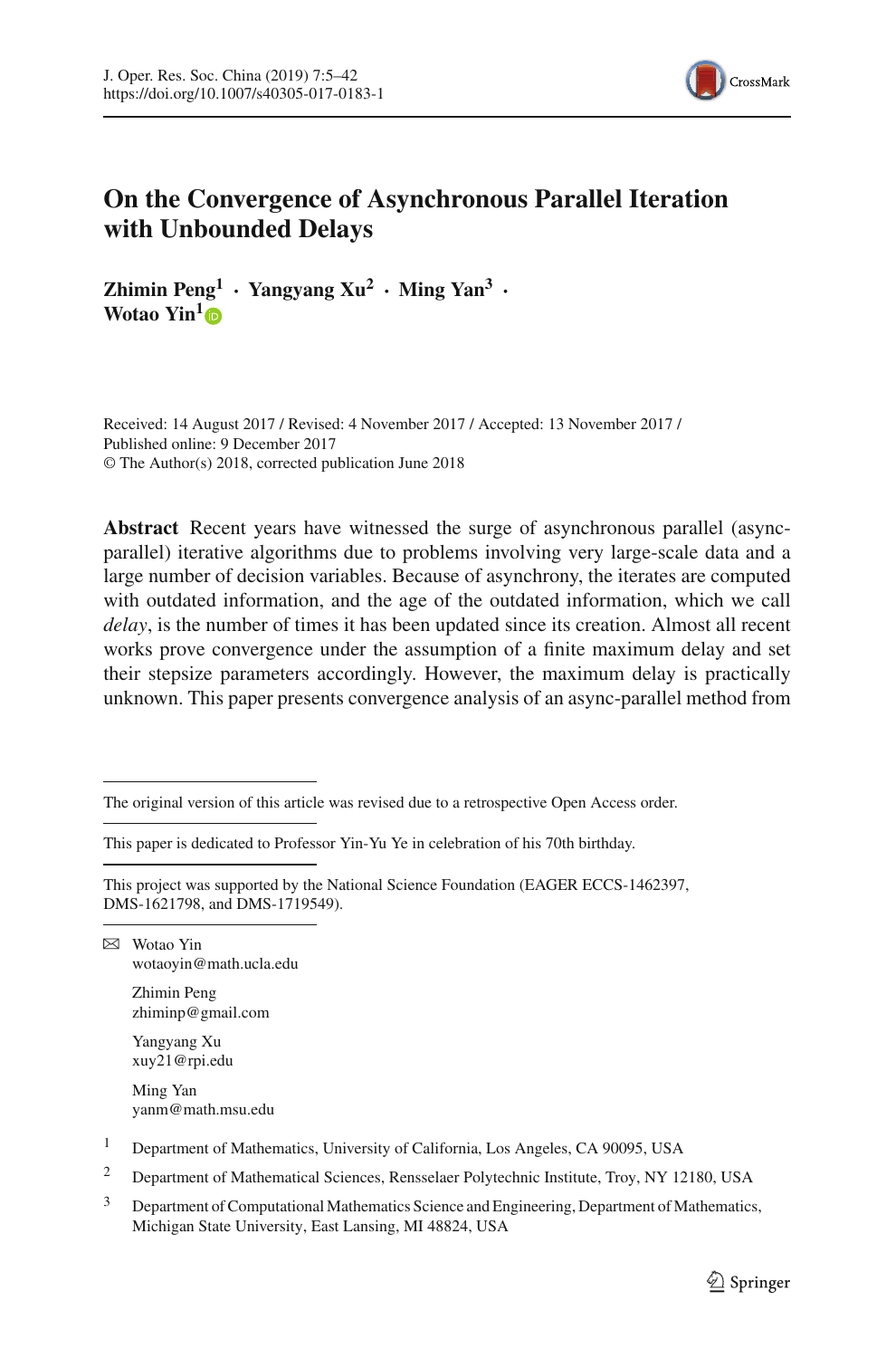a probabilistic viewpoint, and it allows for large unbounded delays. An explicit formula of stepsize that guarantees convergence is given depending on delays' statistics. With  $p + 1$  identical processors, we empirically measured that delays closely follow the Poisson distribution with parameter *p*, matching our theoretical model, and thus, the stepsize can be set accordingly. Simulations on both convex and nonconvex optimization problems demonstrate the validness of our analysis and also show that the existing maximum-delay-induced stepsize is too conservative, often slows down the convergence of the algorithm.

**Keywords** Asynchronous unbounded delays · Nonconvex · Convex

#### **Mathematics Subject Classification** 65K10 · 65Y05 · 90C25 · 90C26

### **1 Introduction**

In the "big data" era, the size of the dataset and the number of decision variables involved in many areas such as health care, the Internet, economics, and engineering are becoming tremendously large [\[1\]](#page-36-0). It motivates the development of new computational approaches by efficiently utilizing modern multi-core computers or computing clusters.

In this paper, we consider the block-structured optimization problem

<span id="page-1-0"></span>
$$
\underset{\mathbf{x} \in \mathbb{R}^n}{\text{minimize}} \ F(\mathbf{x}) \equiv f(\mathbf{x}_1, \cdots, \mathbf{x}_m) + \sum_{i=1}^m r_i(\mathbf{x}_i),\tag{1.1}
$$

where  $\mathbf{x} = (\mathbf{x}_1, \dots, \mathbf{x}_m)$  is partitioned into *m* disjoint blocks, f has a Lipschitz continuous gradient (possibly nonconvex), and *ri*'s are (possibly nondifferentiable) proper closed convex functions. Note that*ri*'s can be extended-valued, and thus, [\(1.1\)](#page-1-0) can have block constraints  $\mathbf{x}_i \in X_i$  by incorporating the indicator function of  $X_i$  in  $r_i$  for all *i*.

Many applications can be formulated in the form of  $(1.1)$ , and they include classic machine learning problems: support vector machine (squared hinge loss and its dual formulation) [\[2\]](#page-36-1), least absolute shrinkage and selection operator (LASSO) [\[3\]](#page-36-2), and logistic regression (linear or multilinear) [\[4\]](#page-36-3), and also subspace learning problems: sparse principal component analysis [\[5\]](#page-36-4), nonnegative matrix or tensor factorization [\[6](#page-36-5)], just to name a few.

Toward the solutions for these problems with extremely large-scale datasets and many variables, first-order methods and also stochastic methods become particularly popular because of their scalability to the problem size, such as fast iterative shrinkage-thresholding algorithm (FISTA) [\[7](#page-36-6)], stochastic approximation [\[8\]](#page-36-7), randomized coordinate descent  $[9]$ , and their combinations  $[10, 11]$  $[10, 11]$  $[10, 11]$ . Recently, lots of efforts have been made to the parallelization of these methods, and in particular, asynchronous parallel (async-parallel) methods attract more attention (e.g., [\[12](#page-36-11)[,13](#page-36-12)]) over their synchronous counterparts partly due to the better speedup performance.

This paper focuses on the async-parallel block coordinate update (async-BCU) method (see Algorithm [1\)](#page-2-0) for solving [\(1.1\)](#page-1-0). To the best of our knowledge, all works on async-BCU before 2013 consider a deterministic selection of blocks with an exception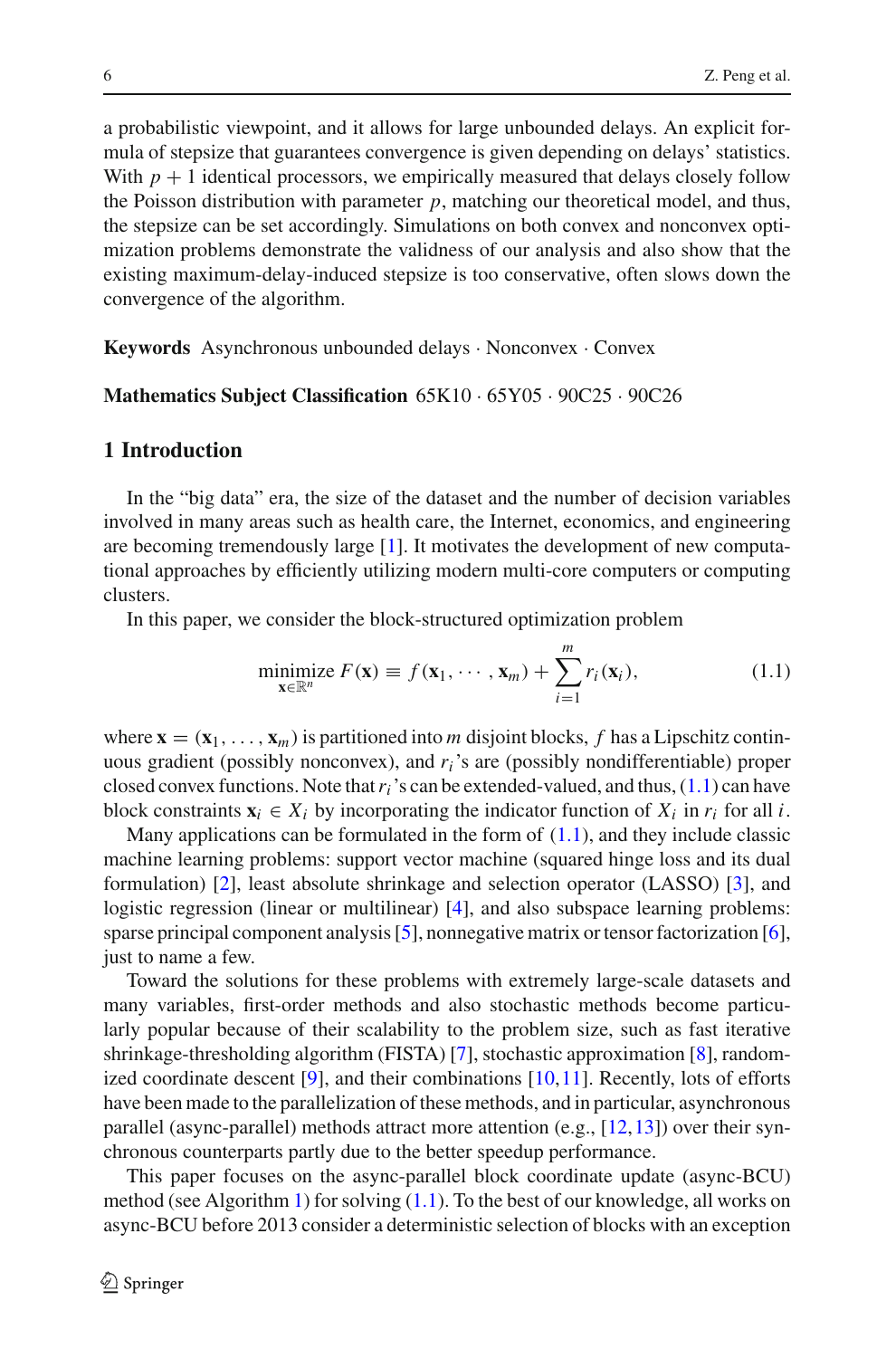to [\[14](#page-36-13)], and thus, they require strong conditions (like a contraction) for convergence. Recent works, e.g., [\[12](#page-36-11),[13,](#page-36-12)[15](#page-37-0)[,16](#page-37-1)], employ randomized block selection and significantly weaken the convergence requirement. However, all of them require bounded delays and/or are restricted to convex problems. The work [\[15\]](#page-37-0) allows unbounded delays but requires convexity, and [\[17](#page-37-2)[,18](#page-37-3)] do not assume convexity but require bounded delays. We consider unbounded delays and deal with nonconvex problems.

#### **1.1 Algorithm**

We describe the async-BCU method as follows. Assume there are  $p+1$  processors, and the data and variable **x** are accessible to all processors. We let all processors continuously and asynchronously update the variable **x** in parallel. At each time *k*, one processor reads the variable **x** as  $\hat{\mathbf{x}}^k$  from the global memory, randomly picks a block  $i_k \in \{1, 2, ..., m\}$ , and renews  $\mathbf{x}_i$ , by a prox-linear update while keeping all other blocks unchanged. The pseudocode is summarized in Algorithm [1,](#page-2-0) where the **prox** operator is defined in  $(1.3)$ .

The algorithm first appeared in [\[12](#page-36-11)], where the age of  $\hat{\mathbf{x}}^k$  relative to  $\mathbf{x}^k$ , which we call the *delay* of iteration *k*, was assumed to be bounded by a certain integer  $\tau$ . For general convex problems, sublinear convergence was established, and for the strongly convex case, linear convergence was shown. However, its convergence for nonconvex problems and/or with unbounded delays was unknown. In addition, numerically, the stepsize is difficult to tune because it depends on  $\tau$ , which is unknown before the algorithm completes.

#### **Algorithm 1:** Async-parallel block coordinate update

<span id="page-2-0"></span>**Input** : Any point  $\mathbf{x}^0 \in \mathbb{R}^n$  in the global memory, maximum number of iterations *K*, stepsize  $\eta > 0$  while  $k < K$ , each and all processors asynchronously **do** 

select  $i_k$  from  $[m]$  uniformly at random;  $\hat{\mathbf{x}}^k \leftarrow$  read **x** from the global memory;

for all  $i \in [m]$ ,

$$
\mathbf{x}_{i}^{k+1} \leftarrow \begin{cases} \mathbf{prox}_{\eta r_{i}} \left( \mathbf{x}_{i}^{k} - \eta \nabla_{i} f(\hat{\mathbf{x}}^{k}) \right), & \text{if } i = i_{k}, \\ \mathbf{x}_{i}^{k}, & \text{otherwise}; \end{cases}
$$
(1.2)

increase the global counter  $k \leftarrow k + 1$ ; **end**

#### **1.2 Contributions**

We summarize our contributions as follows:

– We analyze the convergence of Algorithm [1](#page-2-0) and allow for large unbounded delays following a certain distribution. We require the delays to have certain bounded expected quantities (e.g., expected delay, variance of delay). Our results are more general than those requiring bounded delays such as [\[12](#page-36-11),[16](#page-37-1)].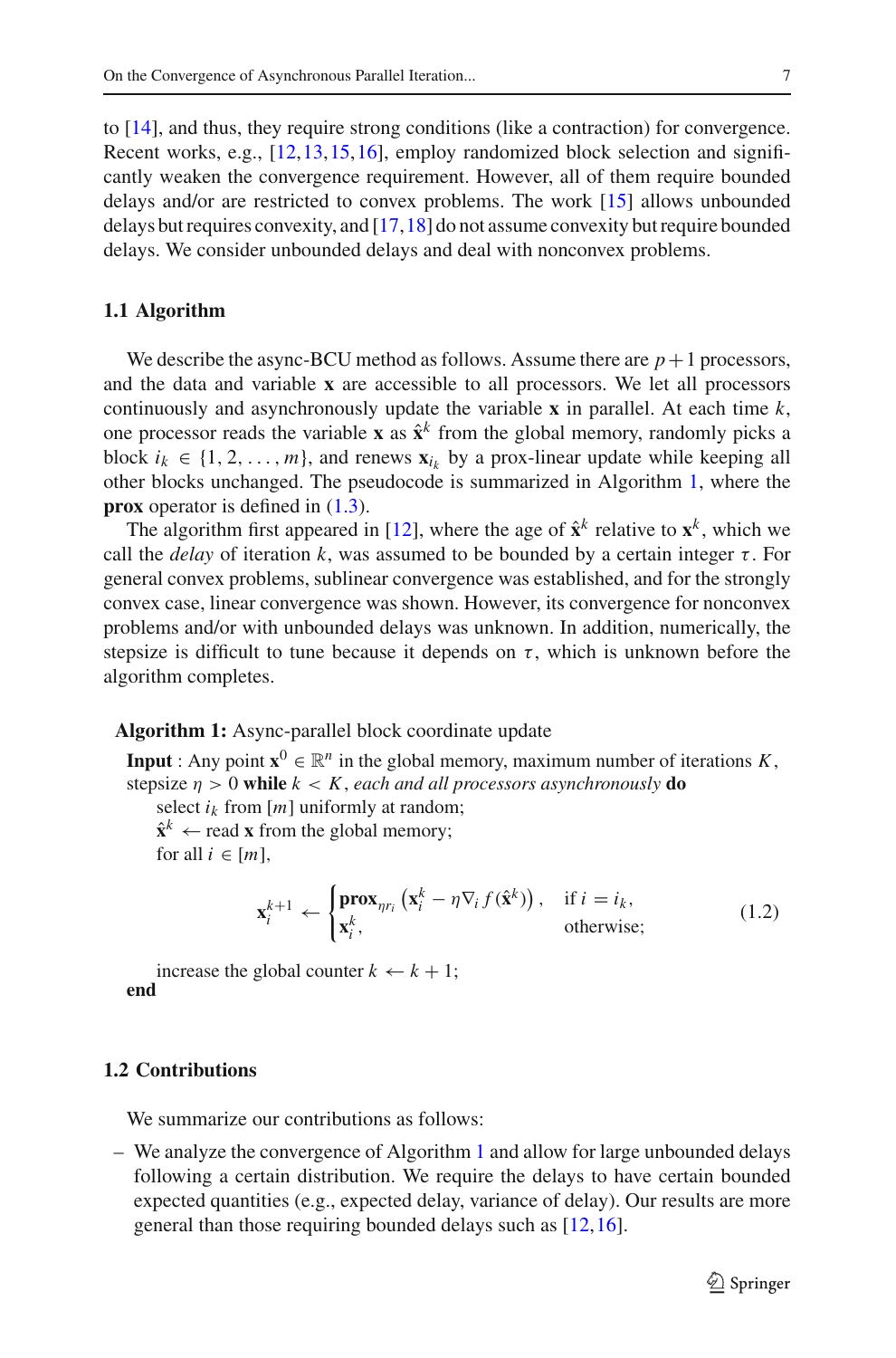- Both nonconvex and convex problems are analyzed, and those problems include both smooth and nonsmooth functions. For nonconvex problems, we establish the global convergence in terms of first-order optimality conditions and show that any limit point of the iterates is a critical point almost surely. It appears to be the first result of an async-BCU method for general nonconvex problems and allowing unbounded delays. For weakly convex problems, we establish a sublinear convergence result, and for strongly convex problems, we show the linear convergence.
- We show that if all  $p + 1$  processors run at the same speed, the delay follows the Poisson distribution with parameter *p*. In this case, all the relevant expected quantities can be explicitly computed and are bounded. By setting appropriate stepsizes, we can reach a near-linear speedup if  $p = o(\sqrt{m})$  for smooth cases and  $p = o(\sqrt[4]{m})$  for nonsmooth cases.
- When the delay follows the Poisson distribution, we can explicitly set the stepsize based on the delay expectation (which equals *p*). We simulate the async-BCU method on one convex problem: LASSO, and one nonconvex problem: the nonnegative matrix factorization. The results demonstrate that async-BCU performs consistently better with a stepsize set based on the expected delay than on the maximum delay. The number of processors is known while the maximum delay is not. Hence, the setting based on expected delay is practically more useful.

Our algorithm updates one (block) coordinate of **x** in each step and is sharply different from stochastic gradient methods that sample one function in each step to update all coordinates of **x**. While there are async-parallel algorithms in either classes and how to handle delays is important to both of their convergence, their basic lines of analysis are different with respect to how to absorb the delay-induced errors. The results of the two classes are in general not comparable. That is said, for problems with certain proper structures, it is possible to apply both coordinate-wise update and stochastic sampling (e.g., [\[11,](#page-36-10)[18](#page-37-3)[–20\]](#page-37-4)), and our results apply to the coordinate part.

#### **1.3 Notation and Assumptions**

Throughout the paper, bold lowercase letters **x**, **y**,..., are used for vectors. We denote  $\mathbf{x}_i$  as the *i*th block of **x** and  $U_i$  as the *i*th sampling matrix, i.e.,  $U_i \mathbf{x}$  is a vector with  $\mathbf{x}_i$  as its *i*th block and **0** for the remaining ones.  $E_{i_k}$  denotes the expectation with respect to  $i_k$  conditionally on all previous history, and  $[m] = \{1, \ldots, m\}.$ 

We consider the Euclidean norm denoted by  $\|\cdot\|$ , but all our results can be directly extended to problems with general primal and dual norms in a Hilbert space.

The projection to a convex set *X* is defined as

$$
\mathcal{P}_X(\mathbf{y}) = \underset{\mathbf{x} \in X}{\arg \min} \|\mathbf{x} - \mathbf{y}\|^2,
$$

and the proximal mapping of a convex function *h* is defined as

<span id="page-3-0"></span>
$$
\mathbf{prox}_{h}(\mathbf{y}) = \underset{\mathbf{x}}{\arg\min} h(\mathbf{x}) + \frac{1}{2} \|\mathbf{x} - \mathbf{y}\|^{2}.
$$
 (1.3)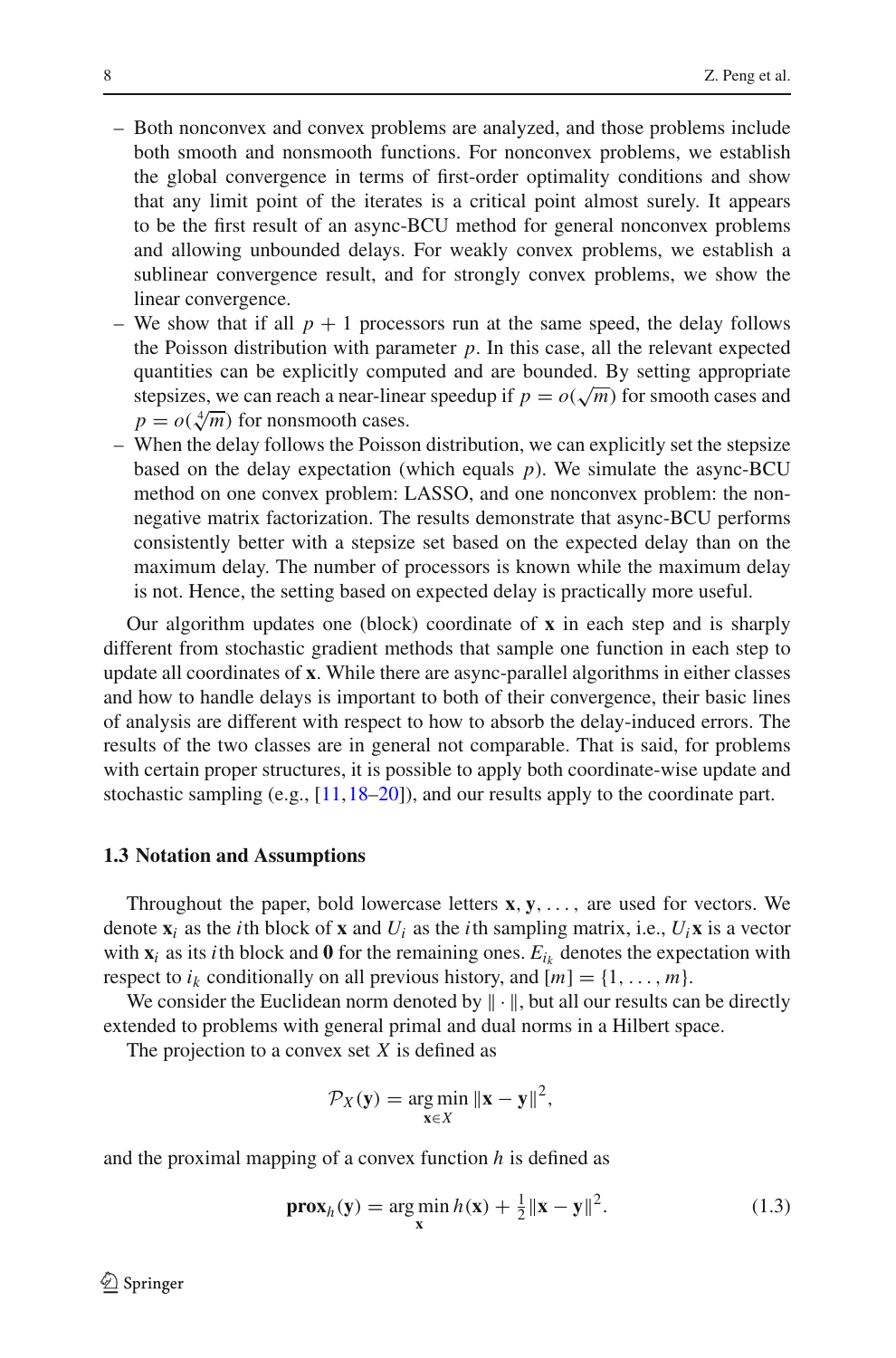**Definition 1.1** (*Critical point*) A point **x**<sup>\*</sup> is a critical point of [\(1.1\)](#page-1-0) if  $\mathbf{0} \in \nabla f(\mathbf{x}^*)$  + ∂ *R*(**x**∗), where ∂ *R*(**x**) denotes the subdifferential of *R* at **x** and

<span id="page-4-6"></span><span id="page-4-3"></span>
$$
R(\mathbf{x}) = \sum_{i=1}^{m} r_i(\mathbf{x}_i).
$$
 (1.4)

Throughout our analysis, we make the following three assumptions to problem [\(1.1\)](#page-1-0) and Algorithm [1.](#page-2-0) Other assumed conditions will be specified if needed.

**Assumption 1.1** The function  $F$  is lower bounded. The problem  $(1.1)$  has at least one solution, and the solution set is denoted as *X*∗.

<span id="page-4-5"></span>**Assumption 1.2**  $\nabla f(\mathbf{x})$  is Lipschitz continuous with constant  $L_f$ , namely,

<span id="page-4-7"></span>
$$
\|\nabla f(\mathbf{x}) - \nabla f(\mathbf{y})\| \le L_f \|\mathbf{x} - \mathbf{y}\|, \forall \mathbf{x}, \mathbf{y}.
$$
 (1.5)

In addition, for each  $i \in [m]$ , fixing all block coordinates but the *i*th one,  $\nabla f(\mathbf{x})$  and  $\nabla_i f(\mathbf{x})$  are Lipschitz continuous about  $\mathbf{x}_i$  with  $L_r$  and  $L_c$ , respectively, i.e., for any **x**, **y**, and *i*,

<span id="page-4-0"></span>
$$
\|\nabla f(\mathbf{x}) - \nabla f(\mathbf{x} + U_i \mathbf{y})\| \le L_r \|\mathbf{y}_i\|,
$$
  

$$
\|\nabla_i f(\mathbf{x}) - \nabla_i f(\mathbf{x} + U_i \mathbf{y})\| \le L_c \|\mathbf{y}_i\|.
$$
 (1.6)

From [\(1.6\)](#page-4-0), we have that for any **x**, **y**, and *i*,

<span id="page-4-2"></span>
$$
f(\mathbf{x} + U_i \mathbf{y}) \leqslant f(\mathbf{x}) + \langle \nabla_i f(\mathbf{x}), \mathbf{y}_i \rangle + \frac{L_c}{2} ||\mathbf{y}_i||^2.
$$
 (1.7)

We denote  $\kappa = \frac{L_r}{L_c}$  as the condition number.

**Assumption 1.3** For each  $k \ge 1$ , the reading  $\hat{\mathbf{x}}^k$  is consistent and delayed by  $j_k$ , namely,  $\hat{\mathbf{x}}^k = \mathbf{x}^{k-j_k}$ . The delay  $j_k$  follows an identical distribution as a random variable **j**

<span id="page-4-4"></span><span id="page-4-1"></span>
$$
Prob(j = t) = q_t, \quad t = 0, 1, 2, \cdots,
$$
\n(1.8)

and is independent of  $i_k$ . We let

$$
c_k := \sum_{t=k}^{\infty} q_t, \quad T := E[\mathbf{j}], \quad S := E[\mathbf{j}^2].
$$

*Remark* 1.1 Although the delay always satisfies  $0 \le j_k \le k$ , the assumption in [\(1.8\)](#page-4-1) is without loss of generality if we make negative iterates and regard  $\mathbf{x}^k = \mathbf{x}^0$ ,  $\forall k < 0$ . For simplicity, we make the identical distribution assumption, which is the same as that in [\[14\]](#page-36-13). Our results can still hold for nonidentical distribution; see the analysis for the smooth nonconvex case in the arXiv version of the paper.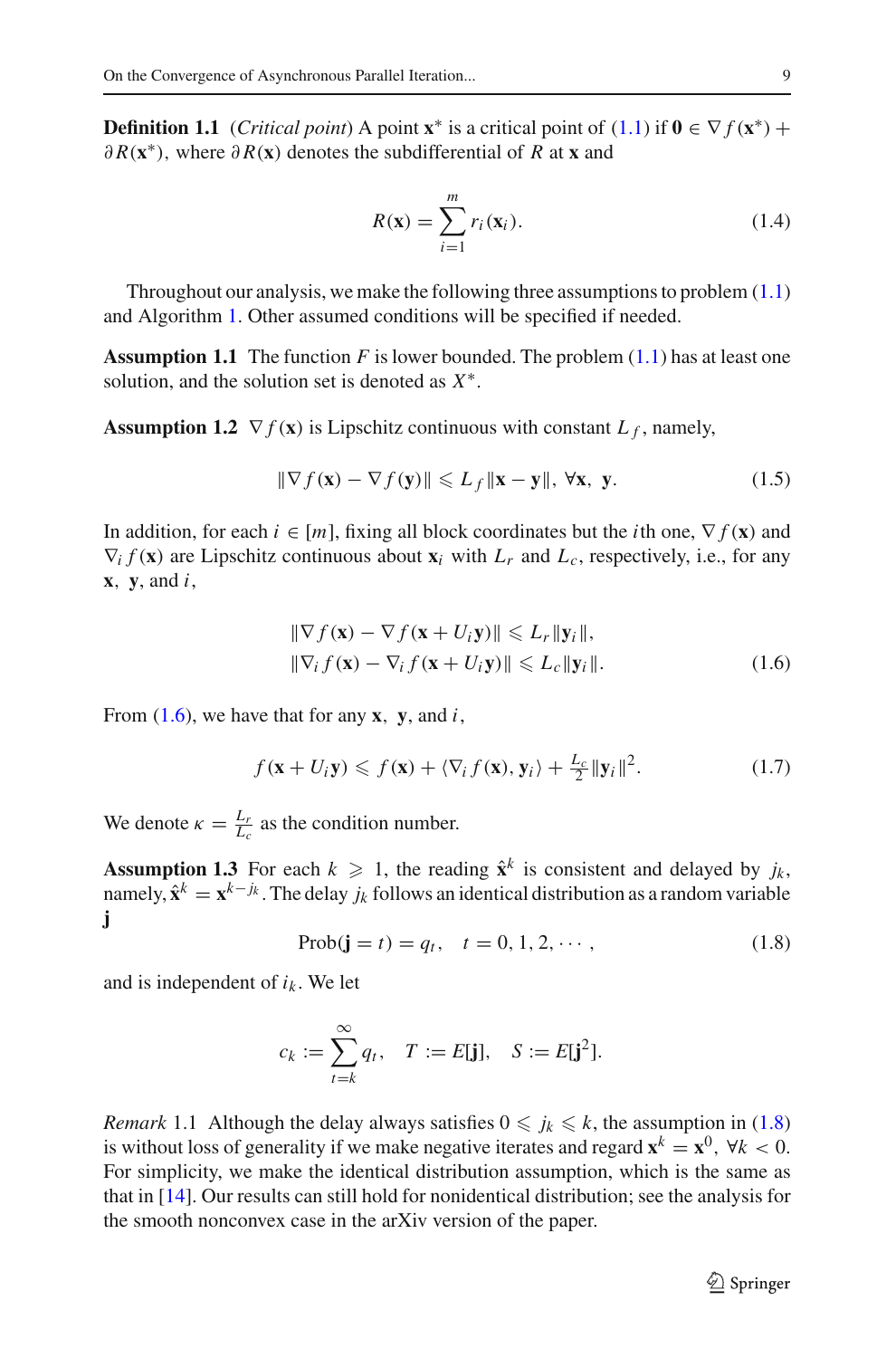# **2 Related Works**

We briefly review block coordinate update (BCU) and async-parallel computing methods.

The BCU method is closely related to the Gauss–Seidel method for solving linear equations, which can date back to 1823. In the literature of optimization, BCU method first appeared in [\[21](#page-37-5)] as the block coordinate descent method, or more precisely, block minimization (BM), for quadratic programming. The convergence of BM was established early for both convex and nonconvex problems, for example [\[22](#page-37-6)[–24](#page-37-7)]. However, in general, its convergence rate result was only shown for strongly convex problems (e.g., [\[23](#page-37-8)]) until the recent work [\[25](#page-37-9)] shows sublinear convergence for weakly convex cases. Tseng and Yun [\[26\]](#page-37-10) proposed a new version of BCU methods, called coordinate gradient descent method, which mimics proximal gradient descent but only updates a block coordinate every time. The block coordinate gradient or block proxlinear update (BPU) becomes popular since [\[9\]](#page-36-8) proposed to randomly select a block to update. The convergence rate of the randomized BPU is easier to show than the deterministic BPU. It was firstly established for convex smooth problems (both unconstrained and constrained) in [\[9\]](#page-36-8) and then generalized to nonsmooth cases in [\[27](#page-37-11)[,28](#page-37-12)]. Recently, Refs. [\[10](#page-36-9),[11\]](#page-36-10) incorporated stochastic approximation into the BPU framework to deal with stochastic programming, and both established sublinear convergence for convex problems and also global convergence for nonconvex problems.

The async-parallel computing method (also called *chaotic relaxation*) first appeared in [\[29\]](#page-37-13) to solve linear equations arising in electrical network problems. Chazan and Miranker [\[30](#page-37-14)] first systematically analyzed (more general) asynchronous iterative methods for solving linear systems. Assuming bounded delays, it gave a necessary and sufficient condition for convergence. Bertsekas [\[31\]](#page-37-15) proposed an asynchronous distributed iterative method for solving more general fixed-point problems and showed its convergence under a contraction assumption. Tseng et al. [\[32](#page-37-16)] weakened the contraction assumption to pseudo-nonexpansiveness but made other more assumptions. Frommer and Szyld [\[33](#page-37-17)] made a thorough review of asynchronous methods before 2000. It summarized convergence results under nested sets and synchronous convergence conditions, which are satisfied by P-contraction mappings and isotone mappings.

Since it was proposed in 1969, the async-parallel method has not attracted much attention until recent years when the size of data is increasing exponentially in many areas. Motivated by "big data" problems, Refs. [\[12,](#page-36-11)[16\]](#page-37-1) proposed the async-parallel stochastic coordinate descent method (i.e., Algorithm [1\)](#page-2-0) for solving problems in the form of [\(1.1\)](#page-1-0). Their analysis focuses on convex problems and assumes bounded delays. Specifically, they established sublinear convergence for weakly convex problems and linear convergence for strongly convex problems. In addition, near-linear speedup was achieved if  $\tau = o(\sqrt{m})$  for unconstrained smooth convex problems and  $\tau = o(\sqrt[4]{m})$ for constrained smooth or nonsmooth cases. For nonconvex problems, Davis [\[18\]](#page-37-3) introduced an async-parallel coordinate descent method, whose convergence was established under iterate boundedness assumptions and appropriate stepsizes.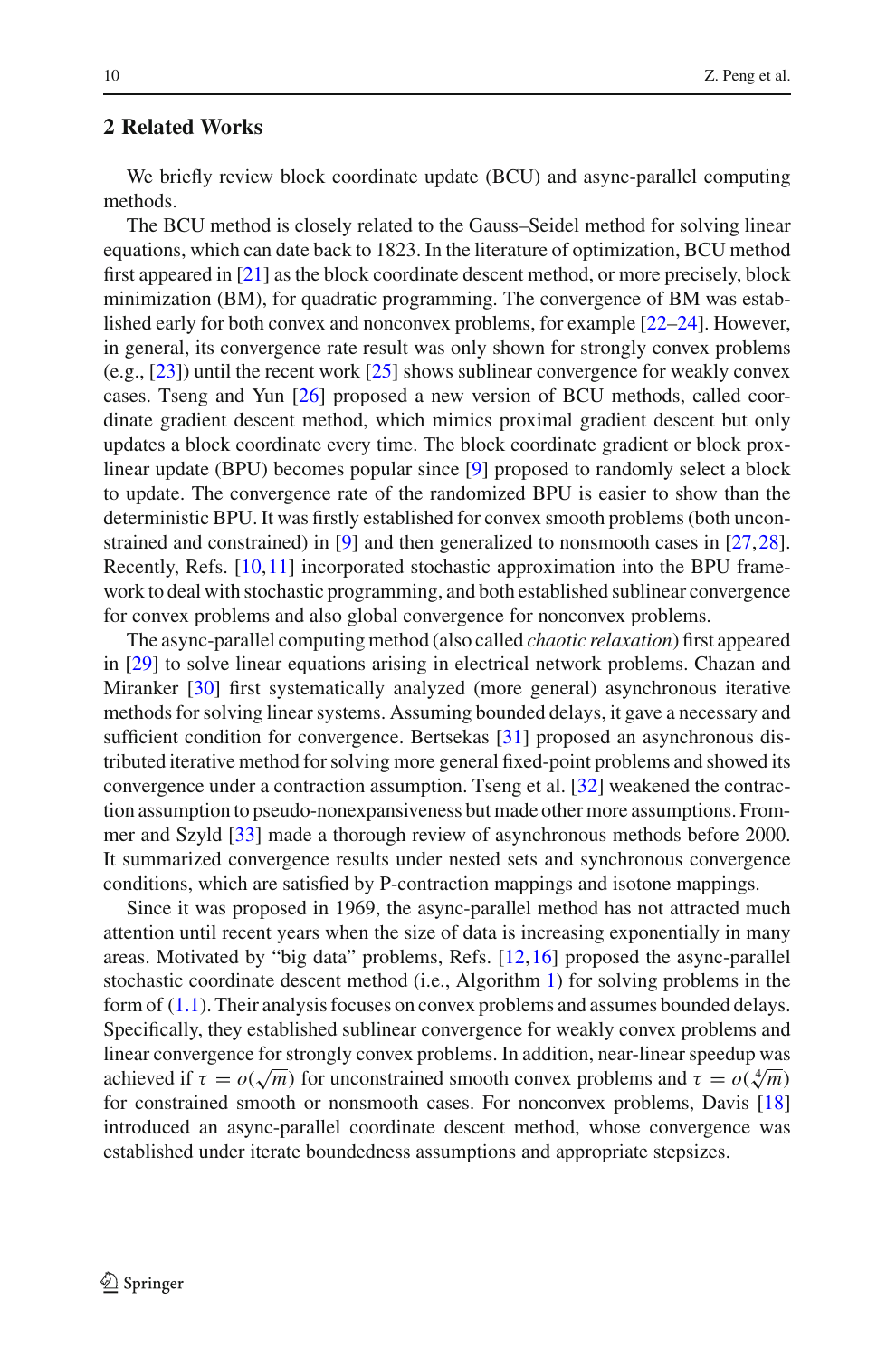### **3 Convergence Results for the Smooth Case**

Throughout this section, let  $r_i = 0$ ,  $\forall i$ , i.e., we consider the smooth optimization problem

<span id="page-6-4"></span><span id="page-6-0"></span>
$$
\underset{\mathbf{x} \in \mathbb{R}^n}{\text{minimize}} f(\mathbf{x}).\tag{3.1}
$$

The general (possibly nonsmooth) case will be analyzed in the next section. The results for nonsmooth problems of course also hold for smooth ones. However, the smooth case requires weaker conditions for convergence than those required by the nonsmooth case, and their analysis techniques are different. Hence, we consider the two cases separately.

## **3.1 Convergence for the Nonconvex Case**

In this subsection, we establish a subsequence convergence result for the general (possibly nonconvex) case. We begin with some technical lemmas. The first lemma deals with certain infinite sums that will appear later in our analysis.

<span id="page-6-5"></span>**Lemma 3.1** *For any k and t*  $\leq k$ *, let* 

<span id="page-6-3"></span>
$$
\gamma_k = \frac{\eta^2 L_r}{2m\sqrt{m}} \sum_{d=1}^{k-1} (c_{k-d} - c_k)c_d + \frac{\eta}{2m}c_k + \frac{\eta^2 L_c}{2m}c_k,
$$
\n(3.2a)

$$
\beta_k = \left(\frac{\eta}{m} - \frac{\eta^2 L_c}{2m}\right) q_0 - \frac{\eta}{2m} c_k \quad \text{for} \quad k \ge 1, \quad \text{(and } \beta_0 = 0), \tag{3.2b}
$$

$$
C_{t,k} = \left(\frac{\eta}{m} - \frac{\eta^2 L_c}{2m}\right) q_t - \frac{\eta^2 L_r}{2m\sqrt{m}} \left(tq_t + \sum_{d=1}^t (c_d - c_k) q_{t-d}\right).
$$
 (3.2c)

*Then*

$$
\sum_{k=0}^{\infty} \gamma_k \leq \frac{\eta^2 L_r}{2m\sqrt{m}} T^2 + \left(\frac{\eta}{2m} + \frac{\eta^2 L_c}{2m}\right) (1+T),
$$
\n(3.3)

$$
\beta_k + \sum_{t=k+1}^{\infty} C_{t-k,t} \ge \frac{\eta}{2m} - \frac{\eta^2 L_c}{2m} - \frac{\eta^2 L_r T}{m \sqrt{m}}, \quad \forall k.
$$
 (3.4)

*Proof* To bound  $\sum_{k=0}^{\infty} \gamma_k$ , we bound the first term  $\sum_{d=1}^{k-1} (c_{k-d} - c_k) c_d$  in [\(3.2a\)](#page-6-0). Specifically,

$$
\sum_{k=0}^{\infty} \sum_{d=1}^{k-1} (c_{k-d} - c_k) c_d \leqslant \sum_{k=0}^{\infty} \sum_{d=1}^{k-1} c_{k-d} c_d = \sum_{d=1}^{\infty} \sum_{k=d+1}^{\infty} c_{k-d} c_d = T^2,
$$

where the last equality holds since  $T := E[\mathbf{j}] = \sum_{t=1}^{\infty} t q_t = \sum_{t=1}^{\infty} \sum_{d=1}^{t} q_t = \sum_{t=d}^{\infty} q_t = \sum_{d=1}^{\infty} c_d$ . We obtain [\(3.3\)](#page-6-1) by combining these two equations.

<span id="page-6-2"></span><span id="page-6-1"></span><sup>2</sup> Springer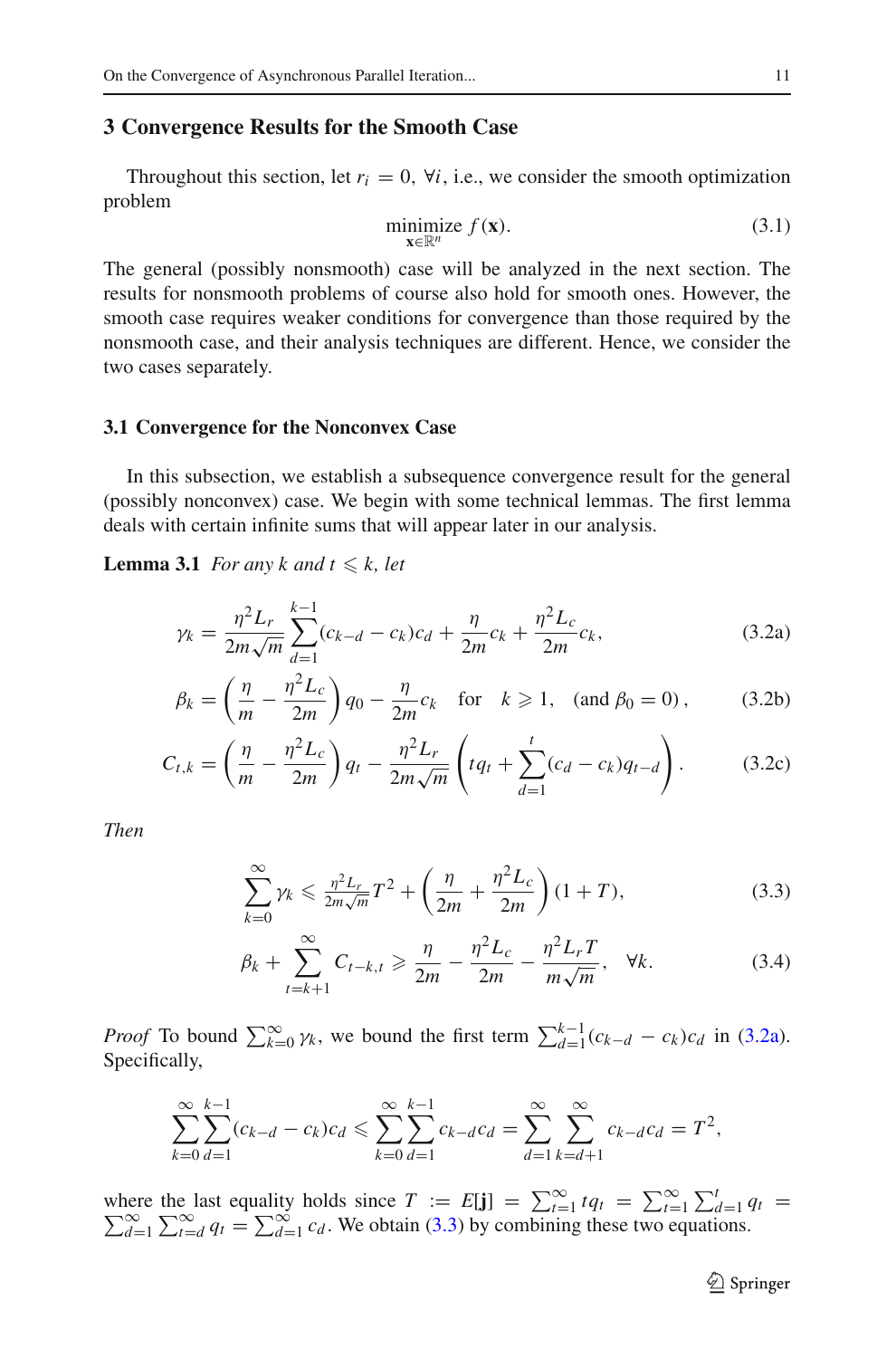To prove  $(3.4)$ , we will use

<span id="page-7-0"></span>
$$
\sum_{t=1}^{\infty} \sum_{d=1}^{t} (c_d - c_{k+t}) q_{t-d} \leq \sum_{t=1}^{\infty} \sum_{d=1}^{t} c_d q_{t-d} = \sum_{d=1}^{\infty} \sum_{t=d}^{\infty} c_d q_{t-d} = \sum_{d=1}^{\infty} c_d = T.
$$
 (3.5)

The above inequality yields

$$
\beta_{k} + \sum_{t=k+1}^{\infty} C_{t-k,t} = \beta_{k} + \sum_{t=1}^{\infty} C_{t,t+k}
$$
\n
$$
= \left(\frac{\eta}{m} - \frac{\eta^{2}L_{c}}{2m}\right)q_{0} - \frac{\eta}{2m}c_{k}
$$
\n
$$
+ \sum_{t=1}^{\infty} \left(\left(\frac{\eta}{m} - \frac{\eta^{2}L_{c}}{2m}\right)q_{t} - \frac{\eta^{2}L_{r}}{2m\sqrt{m}}tq_{t} - \frac{\eta^{2}L_{r}}{2m\sqrt{m}}\sum_{d=1}^{t} (c_{d} - c_{k+t})q_{t-d}\right)
$$
\n
$$
\stackrel{(3.5)}{\geq} \frac{\eta}{m} - \frac{\eta^{2}L_{c}}{2m} - \frac{\eta}{2m}c_{k} - \frac{\eta^{2}L_{r}T}{m\sqrt{m}} \geq \frac{\eta}{2m} - \frac{\eta^{2}L_{c}}{2m} - \frac{\eta^{2}L_{r}T}{m\sqrt{m}},
$$

where the last inequality follows from  $c_k \leq 1$ .

The second lemma below bounds the cross term that appears in our analysis. **Lemma 3.2** (Cross term bound) *For any*  $k > 1$  *and*  $t \leq k$ *, it holds that* 

<span id="page-7-2"></span><span id="page-7-1"></span>
$$
\sum_{t=1}^{k-1} q_t E \left[ -\langle \nabla f(\mathbf{x}^k) - \nabla f(\mathbf{x}^{k-t}), \nabla f(\mathbf{x}^{k-t}) \rangle \right]
$$
  

$$
\leq \frac{\eta L_r}{2\sqrt{m}} \sum_{t=1}^{k-1} \left( t q_t + \sum_{d=1}^t (c_d - c_k) q_{t-d} \right) E ||\nabla f(\mathbf{x}^{k-t})||^2
$$
  

$$
+ \frac{\eta L_r}{2\sqrt{m}} \sum_{d=1}^{k-1} (c_{k-d} - c_k) c_d ||\nabla f(\mathbf{x}^0)||^2.
$$
 (3.6)

*Proof* Define  $\Delta^d := \nabla f(\mathbf{x}^d) - \nabla f(\mathbf{x}^{d+1})$ . Applying the Cauchy–Schwarz inequality with  $\nabla f(\mathbf{x}^{k-t}) - \nabla f(\mathbf{x}^k) = \sum_{d=k-t}^{k-1} \Delta^d$  yields

$$
-\langle \nabla f(\mathbf{x}^k) - \nabla f(\mathbf{x}^{k-t}), \nabla f(\mathbf{x}^{k-t}) \rangle \leq \sum_{d=k-t}^{k-1} \|\Delta^d\| \cdot \|\nabla f(\mathbf{x}^{k-t})\|.
$$

Since  $\|\Delta^d\| \le L_r \|\mathbf{x}^{d+1} - \mathbf{x}^d\| = \eta L_r \|\nabla_{i_d} f(\hat{\mathbf{x}}^d)\|$ , by applying Young's inequality, we get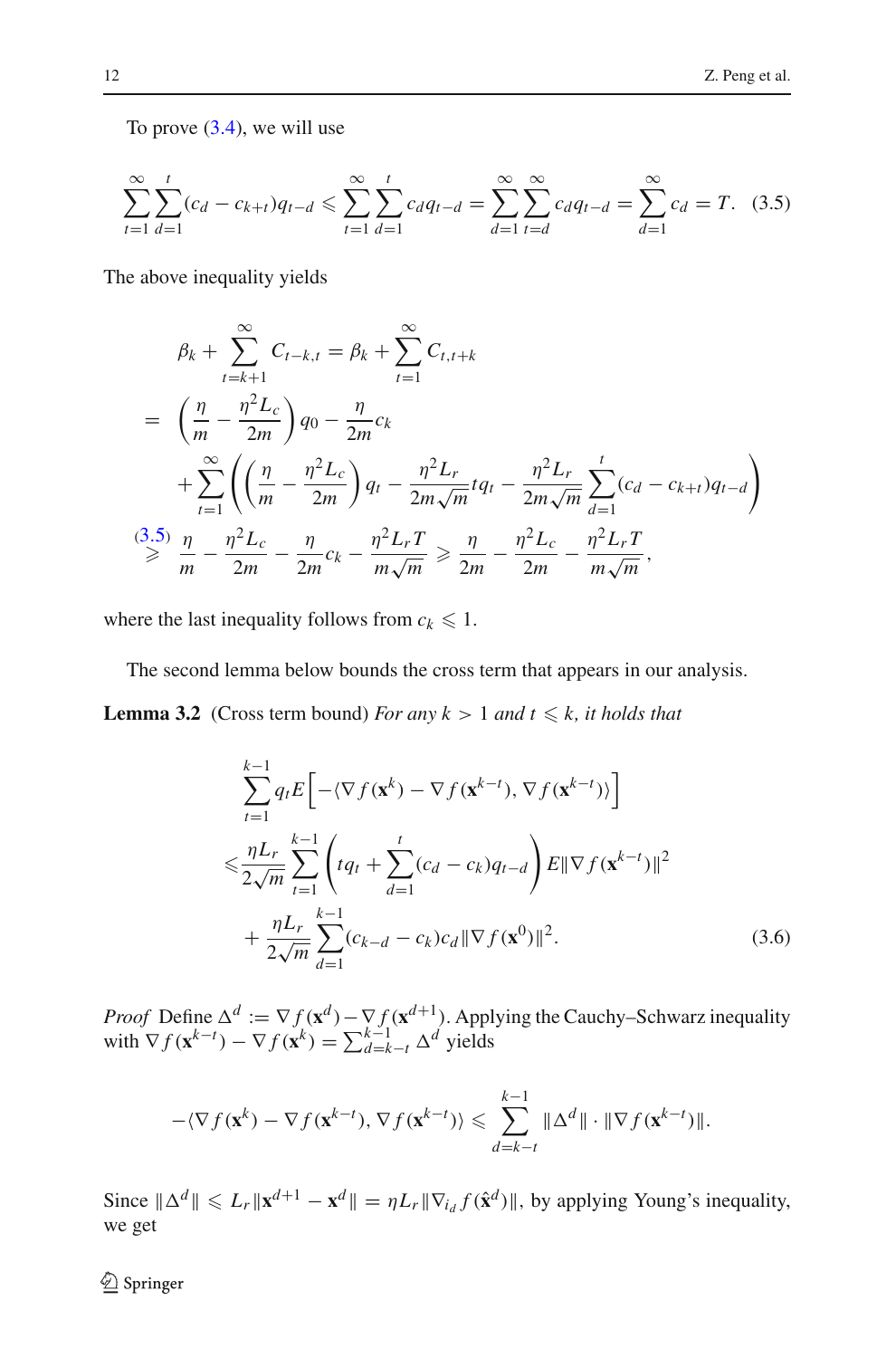<span id="page-8-0"></span>
$$
-\langle \nabla f(\mathbf{x}^{k}) - \nabla f(\mathbf{x}^{k-t}), \nabla f(\mathbf{x}^{k-t}) \rangle
$$
  

$$
\leq \frac{\eta L_r}{2} \sum_{d=k-t}^{k-1} \left( \sqrt{m} \|\nabla_{i_d} f(\hat{\mathbf{x}}^d)\|^2 + \frac{1}{\sqrt{m}} \|\nabla f(\mathbf{x}^{k-t})\|^2 \right).
$$
 (3.7)

By taking expectation, we have

$$
E_{i_d, j_d} \|\nabla_{i_d} f(\hat{\mathbf{x}}^d)\|^2 = \frac{1}{m} E_{j_d} \|\nabla f(\mathbf{x}^{d-j_d})\|^2
$$
  
= 
$$
\frac{1}{m} \left( \sum_{r=0}^{d-1} q_r \|\nabla f(\mathbf{x}^{d-r})\|^2 + c_d \|\nabla f(\mathbf{x}^0)\|^2 \right).
$$

Now taking expectation on both sides of [\(3.7\)](#page-8-0) and using the above equation, we get

<span id="page-8-1"></span>
$$
E[-\langle \nabla f(\mathbf{x}^{k}) - \nabla f(\mathbf{x}^{k-t}), \nabla f(\mathbf{x}^{k-t}) \rangle] \n\leq \frac{\eta L_r}{2\sqrt{m}} \sum_{d=k-t}^{k-1} \left( \sum_{r=0}^{d-1} q_r E \|\nabla f(\mathbf{x}^{d-r})\|^2 + c_d \|\nabla f(\mathbf{x}^{0})\|^2 \right) \n+ \frac{\eta L_r}{2\sqrt{m}} \sum_{d=k-t}^{k-1} tE \|\nabla f(\mathbf{x}^{k-t})\|^2.
$$
\n(3.8)

Finally, [\(3.6\)](#page-7-1) follows from

$$
\sum_{t=1}^{k-1} q_t \sum_{d=k-t}^{k-1} c_d \|\nabla f(\mathbf{x}^0)\|^2 \stackrel{(A-1)}{=} \sum_{d=1}^{k-1} \left(\sum_{t=k-d}^{k-1} q_t\right) c_d \|\nabla f(\mathbf{x}^0)\|^2
$$

$$
= \sum_{d=1}^{k-1} (c_{k-d} - c_k) c_d \|\nabla f(\mathbf{x}^0)\|^2,
$$

and

<span id="page-8-2"></span>
$$
\sum_{t=1}^{k-1} q_t \sum_{d=k-t}^{k-1} \sum_{r=0}^{d-1} q_r E \|\nabla f(\mathbf{x}^{d-r})\|^2 = \sum_{d=1}^{k-1} (c_{k-d} - c_k) \sum_{r=0}^{d-1} q_r E \|\nabla f(\mathbf{x}^{d-r})\|^2
$$
  
\n[let  $r \leftarrow d-r$ ] =  $\sum_{d=1}^{k-1} (c_{k-d} - c_k) \sum_{r=1}^d q_{d-r} E \|\nabla f(\mathbf{x}^r)\|^2$   
\n( $\frac{A.2}{\equiv} \sum_{r=1}^{k-1} \left( \sum_{d=r}^{k-1} (c_{k-d} - c_k) q_{d-r} \right) E \|\nabla f(\mathbf{x}^r)\|^2$   
\n[let  $t \leftarrow k-r$ ,  $d \leftarrow k-d$ ] =  $\sum_{t=1}^{k-1} \left( \sum_{d=1}^t (c_d - c_k) q_{t-d} \right) E \|\nabla f(\mathbf{x}^{k-t})\|^2$ . (3.9)

 $\underline{\raisebox{.3ex}{\Leftrightarrow}}$  Springer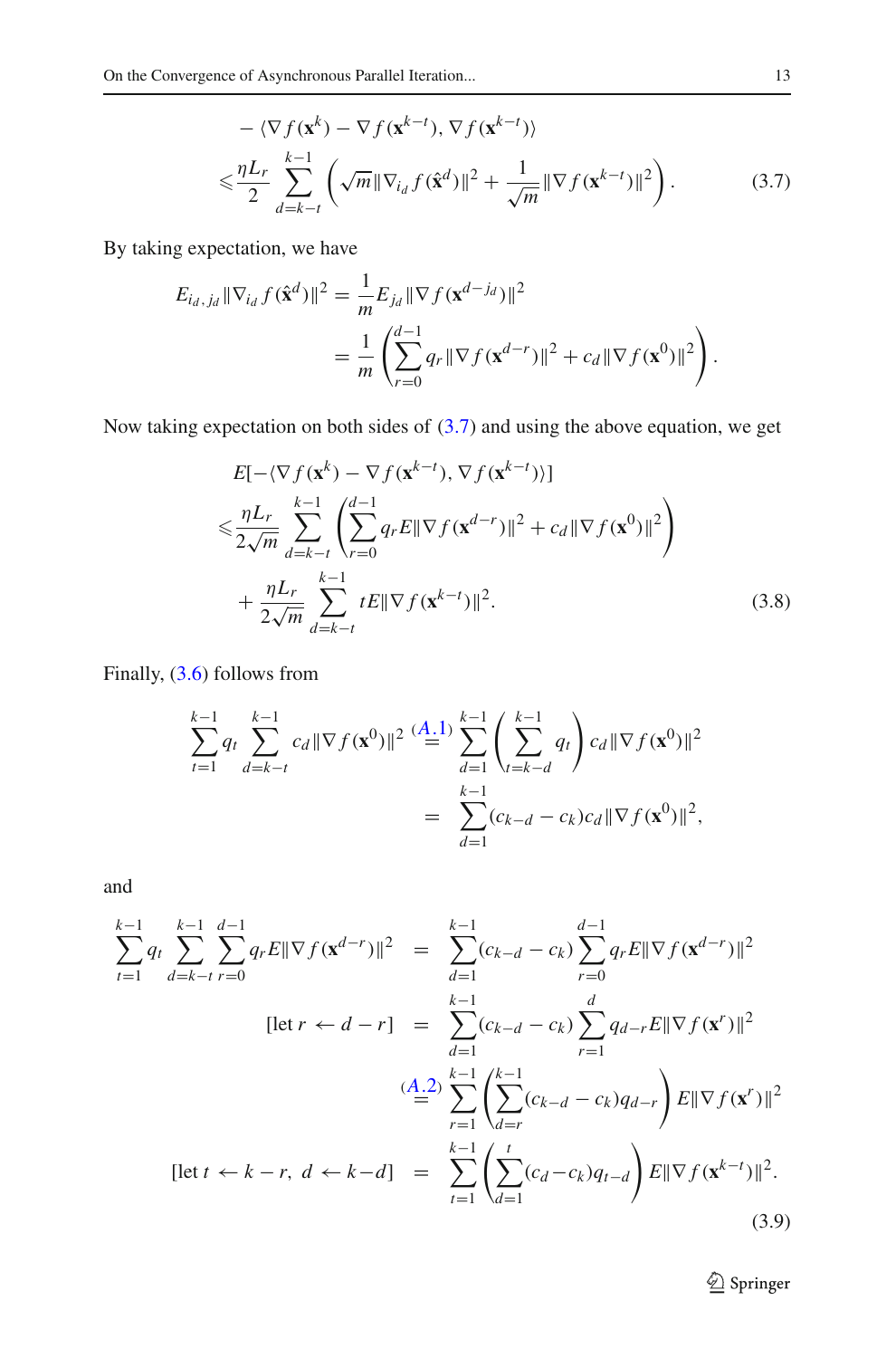Using the above lemma, we show a result of running one iteration of the algorithm.

**Theorem 3.1** (Fundamental bound) *Set*  $\gamma_k$ ,  $\beta_k$  *and*  $C_{t,k}$  *as in* [\(3.2\)](#page-6-3)*. For any*  $k > 1$ *, we have*

<span id="page-9-3"></span>
$$
E[f(\mathbf{x}^{k+1})] \leq E[f(\mathbf{x}^k)] + \gamma_k \|\nabla f(\mathbf{x}^0)\|^2 - \beta_k E \|\nabla f(\mathbf{x}^k)\|^2
$$

$$
- \sum_{t=1}^{k-1} C_{t,k} E \|\nabla f(\mathbf{x}^{k-t})\|^2. \tag{3.10}
$$

*Proof* Since  $\mathbf{x}^{k+1} = \mathbf{x}^k - \eta U_{i_k} \nabla f(\mathbf{x}^{k-j_k})$ , we have from [\(1.7\)](#page-4-2) that

$$
f(\mathbf{x}^{k+1}) \leq f(\mathbf{x}^k) - \eta \left\langle \nabla f(\mathbf{x}^k), U_{i_k} \nabla f(\mathbf{x}^{k-j_k}) \right\rangle + \frac{L_c}{2} \left\| \eta U_{i_k} \nabla f(\mathbf{x}^{k-j_k}) \right\|^2.
$$

Taking conditional expectation on  $(i_k, j_k)$  gives

$$
E_{i_k,j_k} f(\mathbf{x}^{k+1}) \leq f(\mathbf{x}^k) - \frac{\eta}{m} E_{j_k} \langle \nabla f(\mathbf{x}^k), \nabla f(\mathbf{x}^{k-j_k}) \rangle + \frac{\eta^2 L_c}{2m} E_{j_k} \|\nabla f(\mathbf{x}^{k-j_k})\|^2
$$
  
=  $f(\mathbf{x}^k) - \frac{\eta}{m} \sum_{t=0}^{k-1} q_t \langle \nabla f(\mathbf{x}^k), \nabla f(\mathbf{x}^{k-j}) \rangle - \frac{\eta}{m} c_k \langle \nabla f(\mathbf{x}^k), \nabla f(\mathbf{x}^0) \rangle$   
+  $\frac{\eta^2 L_c}{2m} \sum_{t=0}^{k-1} q_t \|\nabla f(\mathbf{x}^{k-t})\|^2 + \frac{\eta^2 L_c}{2m} c_k \|\nabla f(\mathbf{x}^0)\|^2.$  (3.11)

For the first cross term in  $(3.11)$ , we write each summand as

<span id="page-9-1"></span>
$$
\langle \nabla f(\mathbf{x}^k), \nabla f(\mathbf{x}^{k-t}) \rangle = \langle \nabla f(\mathbf{x}^k) - \nabla f(\mathbf{x}^{k-t}), \nabla f(\mathbf{x}^{k-t}) \rangle + ||\nabla f(\mathbf{x}^{k-t})||^2, (3.12)
$$

and we use Young's inequality to bound the second cross term by

<span id="page-9-2"></span><span id="page-9-0"></span>
$$
-\frac{\eta}{m}c_k\langle \nabla f(\mathbf{x}^k), \nabla f(\mathbf{x}^0)\rangle \leq \frac{\eta c_k}{2m}\left[\|\nabla f(\mathbf{x}^k)\|^2 + \|\nabla f(\mathbf{x}^0)\|^2\right].
$$
 (3.13)

Now taking expectation over both sides of  $(3.11)$ , plugging in  $(3.12)$  and  $(3.13)$ , and using Lemma [3.2,](#page-7-2) we have the desired result.

<span id="page-9-5"></span>We are now ready to show the main result in the following theorem.

**Theorem 3.2** (Convergence for the nonconvex smooth case) *Under Assumptions* [1.1](#page-4-3) *through* [1.3](#page-4-4), let  $\{x^k\}_{k\geqslant 1}$  $\{x^k\}_{k\geqslant 1}$  $\{x^k\}_{k\geqslant 1}$  be generated from Algorithm 1. Assume  $T < \infty$ . Take the *stepsize as*  $0 < \eta < \frac{1/L_c}{1 + 2\epsilon T}$  $\frac{1/L_c}{1+2\kappa T/\sqrt{m}}$ . If  $q_0 > 0$  or  $\nabla f(\mathbf{x})$  is bounded for all **x**, then

<span id="page-9-4"></span>
$$
\lim_{k \to \infty} E \|\nabla f(\mathbf{x}^k)\| = 0,\tag{3.14}
$$

*and any limit point of*  $\{x^k\}_{k\geqslant 1}$  *is almost surely a critical point of* [\(3.1\)](#page-6-4).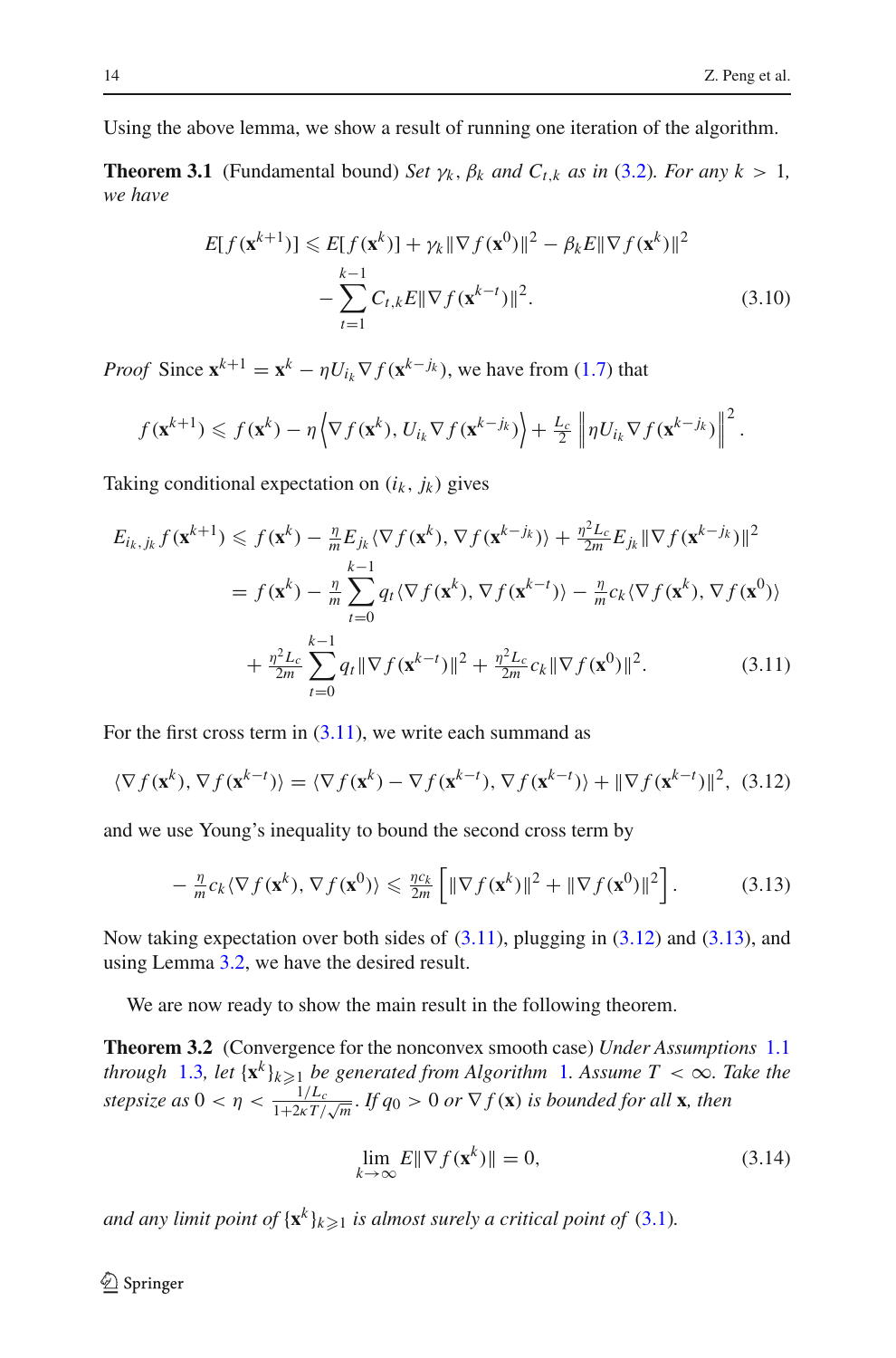*Remark* 3.1 If  $T = E[j] = o(\sqrt{m})$ , then  $\eta$  only weakly depends on the delay. The conditions  $q_0 > 0$  or  $\nabla f(\mathbf{x})$  being bounded can be dropped if  $S = E[\mathbf{j}^2]$  is bounded; see Theorem [4.1.](#page-18-0)

*Proof* Summing up  $(3.10)$  from  $k = 0$  through K and using  $(A.3)$ , we have

$$
E[f(\mathbf{x}^{K+1})] \leq f(\mathbf{x}^{0}) + \sum_{k=0}^{K} \gamma_{k} \|\nabla f(\mathbf{x}^{0})\|^{2} - \beta_{K} E \|\nabla f(\mathbf{x}^{K})\|^{2}
$$

$$
- \sum_{k=1}^{K-1} \left(\beta_{k} + \sum_{t=k+1}^{K} C_{t-k,t} \right) E \|\nabla f(\mathbf{x}^{k})\|^{2}.
$$
(3.15)

Note that  $\beta_K \to \left(\frac{\eta}{m} - \frac{\eta^2 L_c}{2m}\right) q_0$  as  $K \to \infty$ . If  $q_0 > 0$  or  $\|\nabla f(\mathbf{x})\|$  is bounded, by letting  $K \to \infty$  in [\(3.15\)](#page-10-0) and using the lower boundedness of f, we have from Lemma [3.1](#page-6-5) that

<span id="page-10-0"></span>
$$
\sum_{k=1}^{\infty} \left( \frac{\eta}{2m} - \frac{\eta^2 L_c}{2m} - \frac{\eta^2 L_r T}{m \sqrt{m}} \right) E ||\nabla f(\mathbf{x}^k)||^2 < \infty.
$$

Since  $\eta < \frac{1/L_c}{1 + 2 \kappa T}$  $\frac{1/L_c}{1+2\kappa T/\sqrt{m}}$ , we have [\(3.14\)](#page-9-4) from the above inequality.

From the Markov inequality, it follows that  $\|\nabla f(\mathbf{x}^k)\|$  converges to *zero* with probability one. Let  $\bar{\mathbf{x}}$  be a limit point of  $\{\mathbf{x}^k\}_{k\geqslant1}$ , i.e., there is a subsequence  $\{\mathbf{x}^k\}_{k\in\mathcal{K}}$ convergent to  $\bar{x}$ . Hence,  $\|\nabla f(\mathbf{x}^k)\| \to 0$  almost surely as  $\mathcal{K} \ni k \to \infty$ . By [\[34,](#page-37-18) Theorem 3.4, p. 212], there is a sub-subsequence  $\{x^k\}_{k \in \mathcal{K}}$  such that  $\|\nabla f(x^k)\| \to 0$ almost surely as  $K' \ni k \to \infty$ . This completes the proof.

#### **3.2 Convergence Rate for the Convex Case**

In this subsection, we assume the convexity of *f* and establish convergence rate results of Algorithm [1](#page-2-0) for solving [\(3.1\)](#page-6-4). Besides Assumptions [1.1](#page-4-3) through [1.3,](#page-4-4) we make an additional assumption to the delay as follows. It means the delay follows a sub-exponential distribution.

<span id="page-10-2"></span>**Assumption 3.1** There is a constant  $\sigma > 1$  such that

<span id="page-10-1"></span>
$$
M_{\sigma} := E[\sigma^{\mathbf{j}}] < \infty. \tag{3.16}
$$

The condition in [\(3.16\)](#page-10-1) is stronger than  $T < \infty$ , and both of them hold if the delay  $j_k$  is uniformly bounded by some number  $\tau$  or follows the Poisson distribution; see the discussions in Sect. [5.](#page-27-0) Using this additional assumption and choosing an appropriate stepsize, we are able to control the gradient of *f* such that it changes not too fast.

<span id="page-10-3"></span>**Lemma 3.3** *Under Assumptions* [1.2](#page-4-5) *through* [3.1](#page-10-2), *for any*  $1 < \rho \leq \sigma$ , *if the stepsize satisfies*

<span id="page-10-4"></span>
$$
0 < \eta \leqslant \frac{(\rho - 1)\sqrt{m}}{\rho L_r (1 + M_\rho)},\tag{3.17}
$$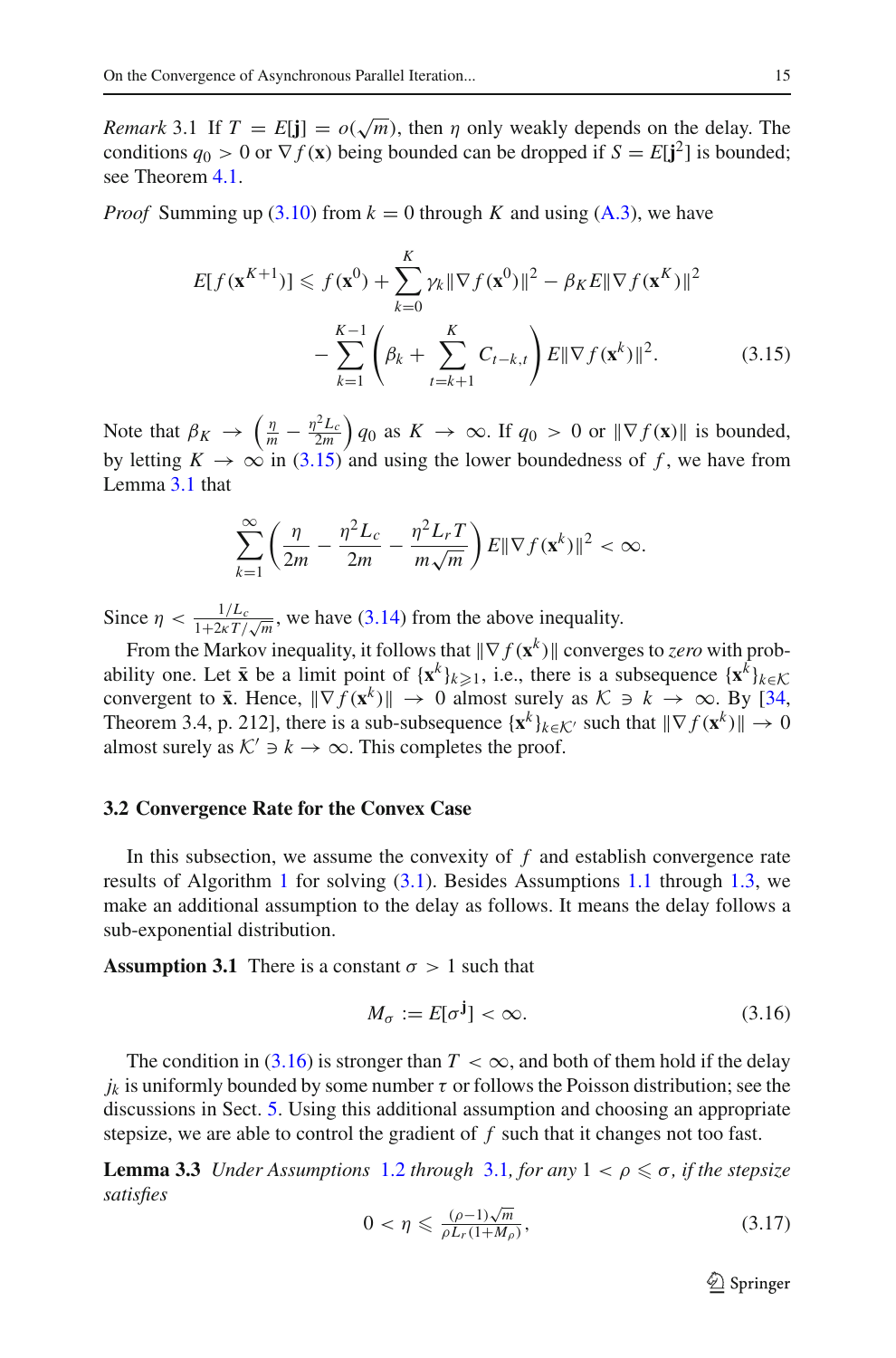*with M*<sup>ρ</sup> *defined in* [\(3.16\)](#page-10-1)*, then for all k, it holds that*

<span id="page-11-1"></span>
$$
E\|\nabla f(\mathbf{x}^k)\|^2 \leqslant \rho E\|\nabla f(\mathbf{x}^{k+1})\|^2 \quad \text{and} \quad E\|\nabla f(\mathbf{x}^{k+1})\|^2 \leqslant \rho E\|\nabla f(\mathbf{x}^k)\|^2. \quad (3.18)
$$

The proof of Lemma [3.3](#page-10-3) follows an argument similar to [\[12\]](#page-36-11). Since it is rather long, it is included in Appendix. Similar to Lemma [3.2,](#page-7-2) we can show the following result.

**Lemma 3.4** *For any k, it holds that*

$$
\sum_{t=0}^{k-1} q_t E[-\langle \nabla f(\mathbf{x}^k), \nabla f(\mathbf{x}^{k-t}) - \nabla f(\mathbf{x}^k) \rangle] - c_k E \langle \nabla f(\mathbf{x}^k), \nabla f(\mathbf{x}^0) - \nabla f(\mathbf{x}^k) \rangle
$$
  

$$
\leq \frac{\eta L_r}{2\sqrt{m}} \sum_{d=1}^k c_{k-d} c_d \|\nabla f(\mathbf{x}^0)\|^2 + \frac{\eta L_r}{2\sqrt{m}} \sum_{t=1}^{k-1} \sum_{d=1}^t c_d q_{t-d} E \|\nabla f(\mathbf{x}^{k-t})\|^2
$$
  

$$
+ \frac{\eta L_r}{2\sqrt{m}} \left( \sum_{t=0}^{k-1} t q_t + k c_k \right) E \|\nabla f(\mathbf{x}^k)\|^2.
$$
 (3.19)

*Proof* Following an argument similar to how  $(3.8)$  is obtained, we can show

<span id="page-11-0"></span>
$$
\sum_{t=0}^{k-1} q_t E[-\langle \nabla f(\mathbf{x}^k), \nabla f(\mathbf{x}^{k-t}) - \nabla f(\mathbf{x}^k) \rangle] \n\leq \frac{\eta L_r}{2\sqrt{m}} \sum_{t=0}^{k-1} q_t \left( \sum_{d=k-t}^{k-1} (\sum_{r=0}^{d-1} q_r E \|\nabla f(\mathbf{x}^{d-r})\|^2 + c_d \|\nabla f(\mathbf{x}^0)\|^2) + tE \|\nabla f(\mathbf{x}^k)\|^2 \right) \n- c_k E \langle \nabla f(\mathbf{x}^k), \nabla f(\mathbf{x}^0) - \nabla f(\mathbf{x}^k) \rangle \n\leq \frac{\eta L_r}{2\sqrt{m}} c_k \left( \sum_{d=0}^{k-1} \left( \sum_{r=0}^{d-1} q_r E \|\nabla f(\mathbf{x}^{d-r})\|^2 + c_d \|\nabla f(\mathbf{x}^0)\|^2 \right) + kE \|\nabla f(\mathbf{x}^k)\|^2 \right).
$$

Using the above inequalities, we complete the proof by noting [\(3.9\)](#page-8-2),

$$
\sum_{t=0}^{k-1} q_t \sum_{d=k-t}^{k-1} c_d + c_k \sum_{d=0}^{k-1} c_d = \sum_{d=1}^{k-1} (c_{k-d} - c_k) c_d + c_k \sum_{d=0}^{k-1} c_d
$$

$$
= \sum_{d=1}^{k-1} c_{k-d} c_d + c_k = \sum_{d=1}^{k} c_{k-d} c_d, \qquad (3.20)
$$

and  $c_k \sum_{d=0}^{k-1} \sum_{r=0}^{d-1} q_r \|\nabla f(\mathbf{x}^{d-r})\|^2 = \sum_{t=1}^{k-1} \sum_{d=1}^t c_k q_{t-d} \|\nabla f(\mathbf{x}^{k-t})\|^2$ .

<span id="page-11-2"></span>Using the above two lemmas, we establish sufficient objective decrease.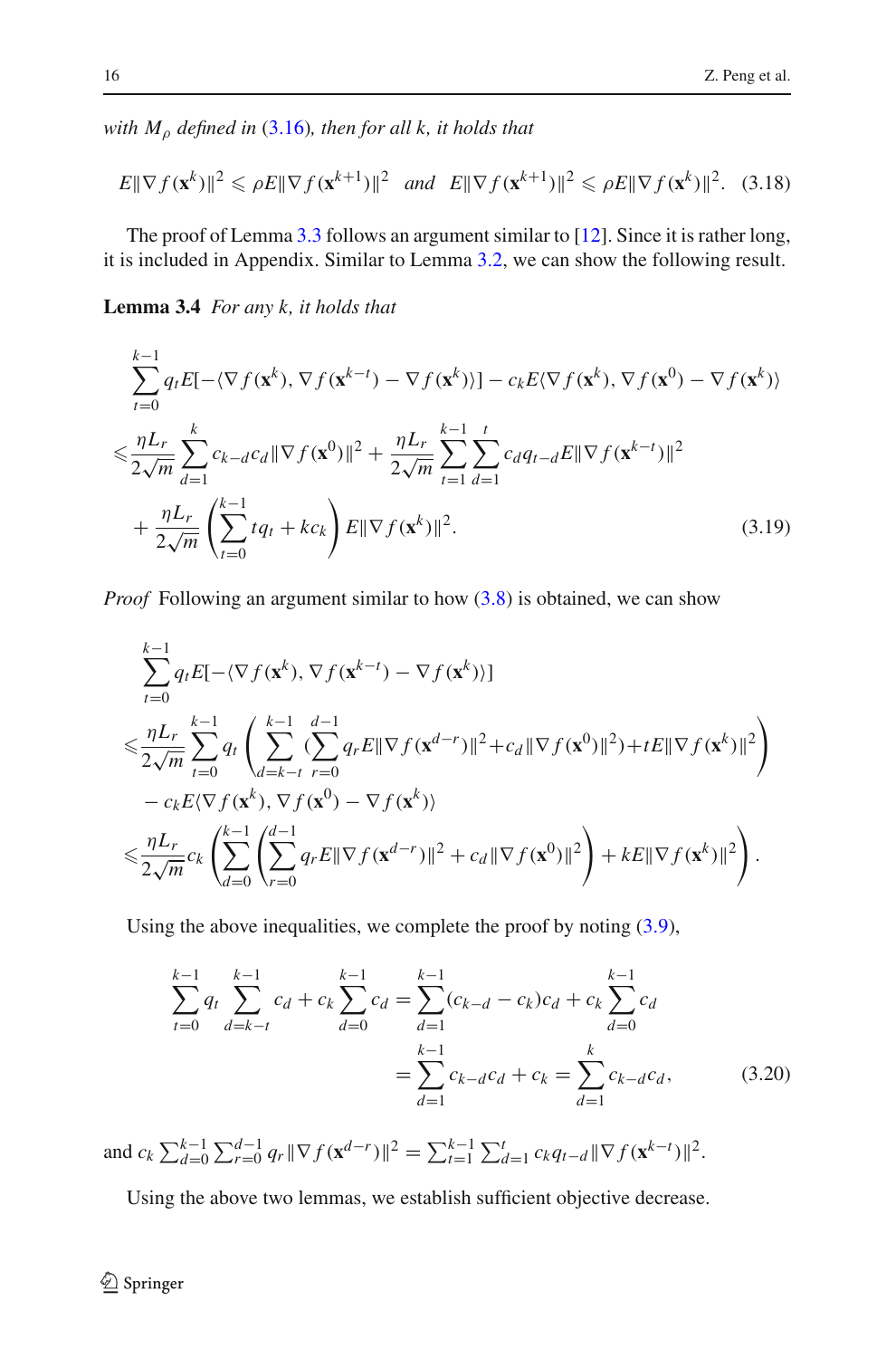**Theorem 3.3** (Sufficient progress) *Under Assumptions* [1.1](#page-4-3) *through* [3.1](#page-10-2)*, we let*  $\{x^k\}_{k\geqslant 1}$ *be the sequence generated from Algorithm [1](#page-2-0). For a certain*  $1 < \rho < \sigma$ , *define* 

$$
N_{\rho} := E[\mathbf{j}\rho^{\mathbf{j}}].\tag{3.21}
$$

*Take the stepsize such that* [\(3.17\)](#page-10-4) *is satisfied and also*

$$
0 < \eta < 2\left(L_c \left(M_\rho + \frac{\kappa (2N_\rho M_\rho + T)}{\sqrt{m}}\right)\right)^{-1}.\tag{3.22}
$$

*Let*

<span id="page-12-2"></span>
$$
D = \frac{\eta}{2m} \left( 2 - \frac{\eta L_r}{\sqrt{m}} (2N_\rho M_\rho + T) - \eta L_c M_\rho \right). \tag{3.23}
$$

*Then,*

<span id="page-12-1"></span>
$$
Ef[(\mathbf{x}^{k+1})] \leqslant E[f(\mathbf{x}^k)] - DE\|\nabla f(\mathbf{x}^k)\|^2. \tag{3.24}
$$

*Proof* First note that for any  $\rho < \sigma$ ,  $t\rho^t$  is dominated by  $\sigma^t$  as t is sufficiently large. Hence,  $N_{\rho} < \infty$  from [\(3.16\)](#page-10-1), and it is easy to see  $T < \infty$ . Also note that

<span id="page-12-0"></span>
$$
E[\mathbf{j}\rho^{\mathbf{j}}] = \sum_{t=1}^{\infty} t q_t \rho^t = \sum_{t=1}^{\infty} \sum_{d=1}^t q_t \rho^t = \sum_{d=1}^{\infty} \sum_{t=d}^{\infty} q_t \rho^t
$$
  
\n
$$
\geqslant \sum_{d=1}^{\infty} \sum_{t=d}^{\infty} q_t \rho^d = \sum_{d=1}^{\infty} c_d \rho^d.
$$
 (3.25)

We write the cross terms in  $(3.11)$  to

$$
\langle \nabla f(\mathbf{x}^k), \nabla f(\mathbf{x}^{k-t}) \rangle = \langle \nabla f(\mathbf{x}^k), \nabla f(\mathbf{x}^{k-t}) - \nabla f(\mathbf{x}^k) \rangle + ||\nabla f(\mathbf{x}^k)||^2.
$$

Taking expectation on both sides of  $(3.11)$  and using  $(3.19)$ , we have

$$
E[f(\mathbf{x}^{k+1})] \leq E[f(\mathbf{x}^{k})] + \frac{\eta^2 L_r}{2m\sqrt{m}} \sum_{d=1}^k c_{k-d} c_d ||\nabla f(\mathbf{x}^0)||^2
$$
  
+ 
$$
\frac{\eta^2 L_r}{2m\sqrt{m}} \sum_{t=1}^{k-1} \sum_{d=1}^t c_d q_{t-d} E ||\nabla f(\mathbf{x}^{k-t})||^2
$$
  
+ 
$$
\frac{\eta^2 L_r}{2m\sqrt{m}} \left( \sum_{t=0}^{k-1} t q_t + k c_k \right) E ||\nabla f(\mathbf{x}^k)||^2 - \frac{\eta}{m} E ||\nabla f(\mathbf{x}^k)||^2
$$
  
+ 
$$
\frac{\eta^2 L_c}{2m} \sum_{t=0}^{k-1} q_t E ||\nabla f(\mathbf{x}^{k-t})||^2 + \frac{\eta^2 L_c}{2m} c_k ||\nabla f(\mathbf{x}^0)||^2. \tag{3.26}
$$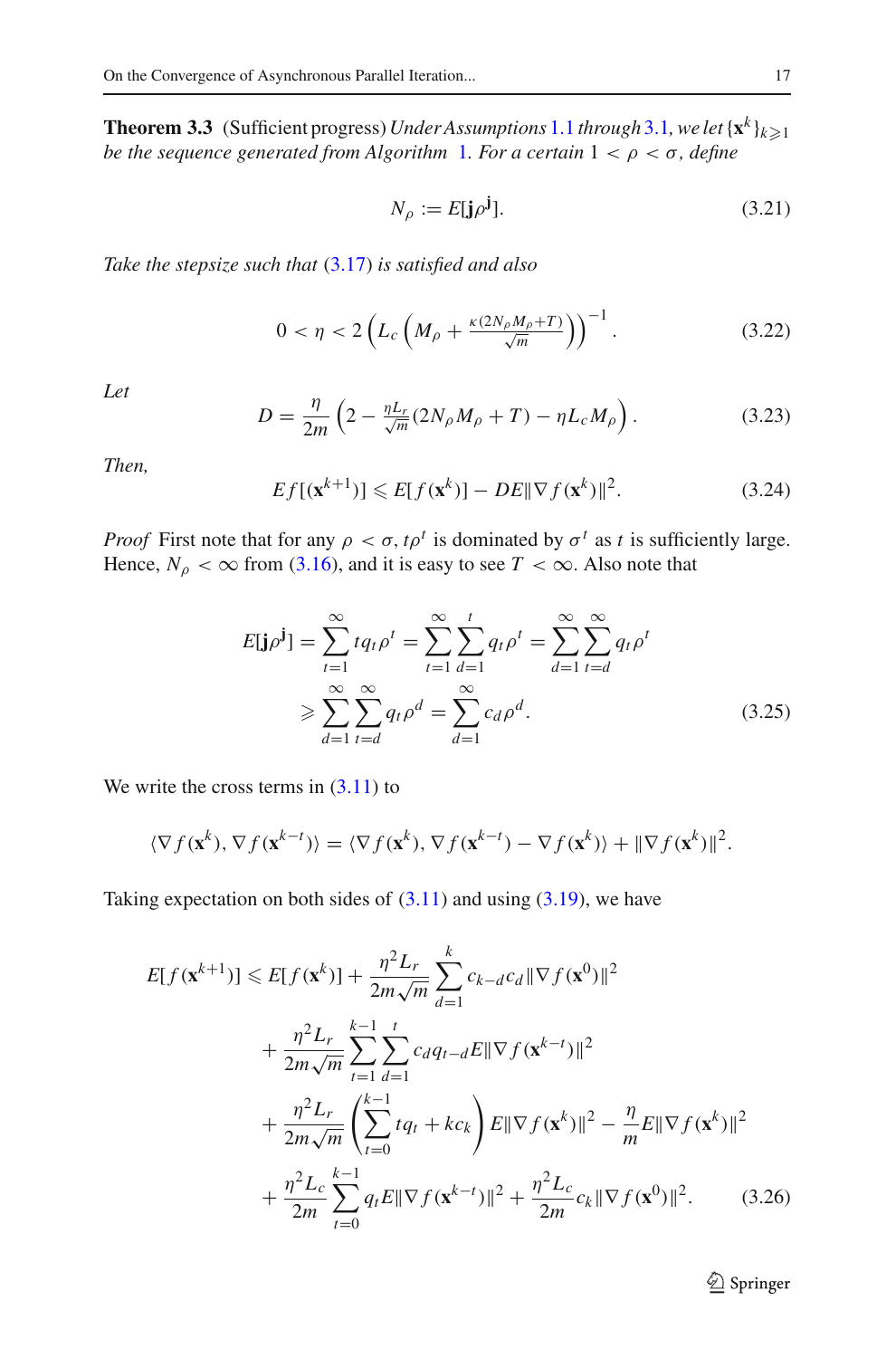The above inequality together with  $(3.18)$  implies

$$
E[f(\mathbf{x}^{k+1})] \leq E[f(\mathbf{x}^{k})] + \frac{\eta^2 L_r}{2m\sqrt{m}} \sum_{d=1}^k c_{k-d}c_d \rho^k E ||\nabla f(\mathbf{x}^k)||^2
$$
  
+ 
$$
\frac{\eta^2 L_r}{2m\sqrt{m}} \sum_{t=1}^{k-1} \sum_{d=1}^t c_d q_{t-d} \rho^t E ||\nabla f(\mathbf{x}^k)||^2
$$
  
+ 
$$
\frac{\eta^2 L_r}{2m\sqrt{m}} \left( \sum_{t=0}^{k-1} t q_t + k c_k \right) E ||\nabla f(\mathbf{x}^k)||^2 - \frac{\eta}{m} E ||\nabla f(\mathbf{x}^k)||^2
$$
  
+ 
$$
\frac{\eta^2 L_c}{2m} \sum_{t=0}^{k-1} q_t \rho^t E ||\nabla f(\mathbf{x}^k)||^2 + \frac{\eta^2 L_c}{2m} c_k \rho^k E ||\nabla f(\mathbf{x}^k)||^2. \quad (3.27)
$$

Note that  $\sum_{t=1}^{k-1} \sum_{d=1}^{t} c_d q_t - d\rho^t \le \sum_{t=1}^{\infty} \sum_{d=1}^{t} c_d q_t - d\rho^t$ , which by exchanging summations equals  $\sum_{d=1}^{\infty} c_d \rho^d \sum_{t=d}^{\infty} q_{t-d} \rho^{t-d} \leq \frac{(3.25)}{\epsilon} N_\rho M_\rho$  $\sum_{d=1}^{\infty} c_d \rho^d \sum_{t=d}^{\infty} q_{t-d} \rho^{t-d} \leq \frac{(3.25)}{\epsilon} N_\rho M_\rho$  $\sum_{d=1}^{\infty} c_d \rho^d \sum_{t=d}^{\infty} q_{t-d} \rho^{t-d} \leq \frac{(3.25)}{\epsilon} N_\rho M_\rho$ . Also note that

<span id="page-13-0"></span>
$$
\sum_{d=1}^{k} c_{k-d} c_d \rho^k = \sum_{d=1}^{k} c_d \rho^d c_{k-d} \rho^{k-d}
$$
  

$$
\leqslant \sum_{d=1}^{k} c_d \rho^d \left( \sum_{r=0}^{\infty} q_r \rho^r \right)
$$
  

$$
\leqslant N_{\rho} M_{\rho}.
$$

From these relations and  $(3.27)$ , we obtain

$$
E[f(\mathbf{x}^{k+1})] \leq E[f(\mathbf{x}^{k})] + \frac{\eta^2 L_r}{m\sqrt{m}} N_{\rho} M_{\rho} \|\nabla f(\mathbf{x}^{k})\|^2 + \frac{\eta^2 L_r}{2m\sqrt{m}} \left(\sum_{t=0}^{k-1} t q_t + k c_k\right) E \|\nabla f(\mathbf{x}^{k})\|^2 - \frac{\eta}{m} \|\nabla f(\mathbf{x}^{k})\|^2 + \frac{\eta^2 L_c}{2m} \sum_{t=0}^{k-1} q_t \rho^t E \|\nabla f(\mathbf{x}^{k})\|^2 + \frac{\eta^2 L_c}{2m} c_k \rho^k E \|\nabla f(\mathbf{x}^{k})\|^2 \leq E[f(\mathbf{x}^{k})] + \left(\frac{\eta^2 L_r}{2m\sqrt{m}} (2N_{\rho} M_{\rho} + T) + \frac{\eta^2 L_c}{2m} M_{\rho} - \frac{\eta}{m}\right) E \|\nabla f(\mathbf{x}^{k})\|^2,
$$

which completes the proof.

<span id="page-13-1"></span>Using  $(3.24)$  and the convexity of  $f$ , we establish the following convergence rate.

**Theorem 3.4** (Convergence rate for the convex smooth case) *Under the assumptions of Theorem* [3.3](#page-11-2)*, we have*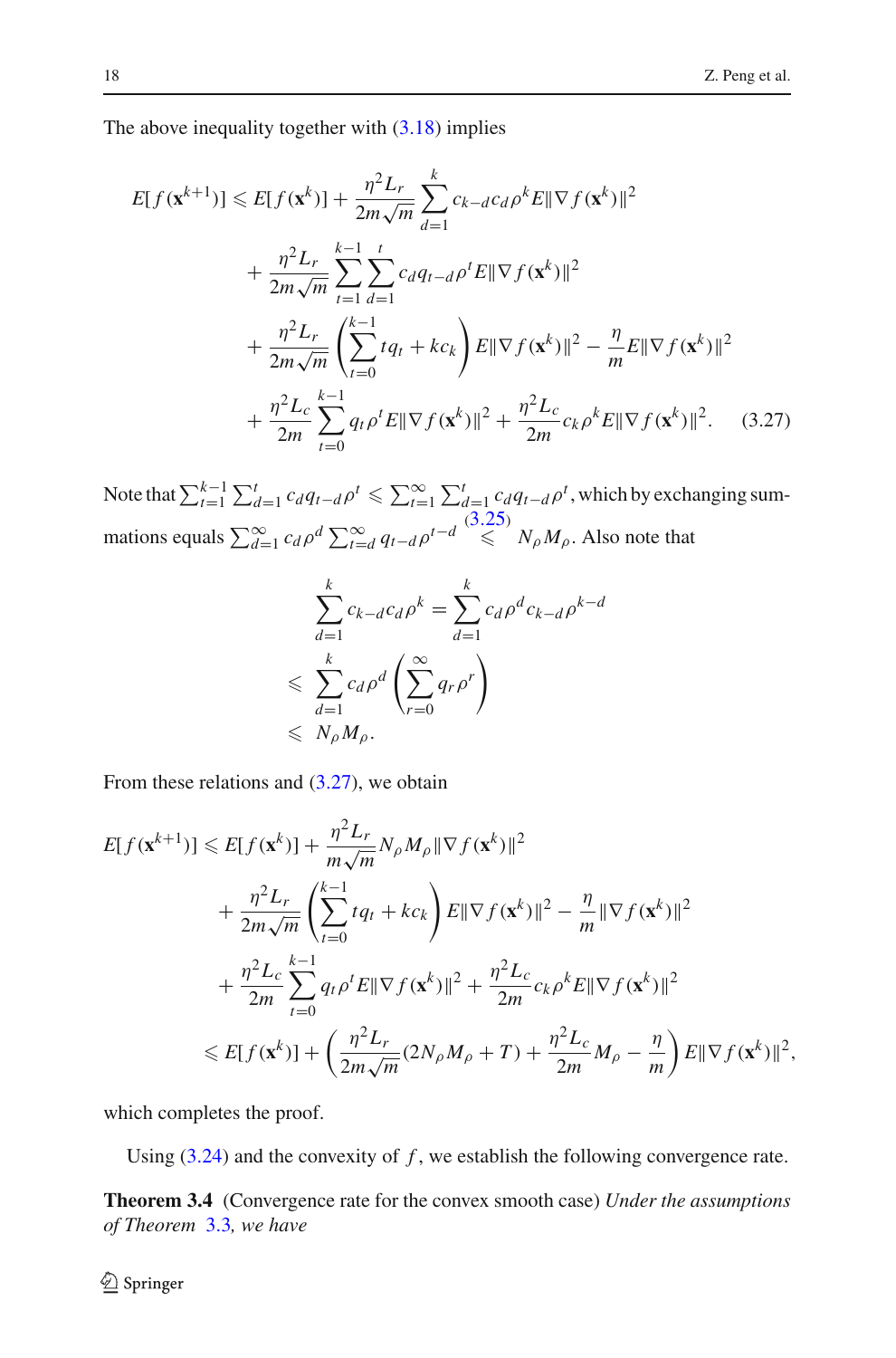1. If f is convex and  $\|\mathbf{x}^k - \mathcal{P}_{X^*}(\mathbf{x}^k)\| \leq B$ ,  $\forall k$  for a certain constant B, then

$$
E[f(\mathbf{x}^{k+1}) - f^*] \le \frac{1}{(f(\mathbf{x}^0) - f^*)^{-1} + (k+1)DB^{-2}},\tag{3.28}
$$

*where*  $f^*$  *denotes the minimum value of*  $(3.1)$  *and D is given in*  $(3.23)$ *.* 2. *If f is strongly convex with constant* μ*, then*

<span id="page-14-2"></span><span id="page-14-0"></span>
$$
E[f(\mathbf{x}^{k+1}) - f^*] \le (1 - 2\mu D)E[f(\mathbf{x}^k) - f^*],\tag{3.29}
$$

*where D is given in* [\(3.23\)](#page-12-2)*.*

*Remark* 3.2 For the sublinear rate in [\(3.28\)](#page-14-0), we assume the boundedness of the iterates. This assumption can be relaxed if we use potentially smaller stepsize; see Theorem [4.2.](#page-23-0)

For the linear convergence, the assumption on strongly convexity can be weakened to either essential or restrict strong convexity, see [\[12](#page-36-11),[35\]](#page-37-19).

*Proof* If  $\|\mathbf{x}^k - \mathcal{P}_{X^*}(\mathbf{x}^k)\| \leq B$ , then from  $f(\mathbf{x}^k) - f(\mathcal{P}_{X^*}(\mathbf{x}^k)) \leq \langle \nabla f(\mathbf{x}^k), \mathbf{x}^k - \mathcal{P}_{X^*}(\mathbf{x}^k)\rangle$  $\mathcal{P}_{X^*}(\mathbf{x}^k)$ , we have

$$
|f(\mathbf{x}^k) - f^*| \leq \|\nabla f(\mathbf{x}^k)\| \cdot \|\mathbf{x}^k - \mathcal{P}_{X^*}(\mathbf{x}^k)\| \leq B \|\nabla f(\mathbf{x}^k)\|,
$$

and thus

<span id="page-14-1"></span>
$$
\|\nabla f(\mathbf{x}^k)\|^2 \geq \frac{1}{B^2} (f(\mathbf{x}^k) - f^*)^2. \tag{3.30}
$$

Substituting [\(3.30\)](#page-14-1) into [\(3.24\)](#page-12-1) yields

$$
E[f(\mathbf{x}^{k+1})] \leq E[f(\mathbf{x}^k)] - \frac{D}{B^2}E(f(\mathbf{x}^k) - f^*)^2.
$$

Hence,

$$
E[f(\mathbf{x}^{k+1}) - f^*] \le E[f(\mathbf{x}^k) - f^*] - \frac{D}{B^2}E(f(\mathbf{x}^k) - f^*)^2
$$
  
\n
$$
\Rightarrow \frac{1}{E[f(\mathbf{x}^{k+1}) - f^*]} \ge \frac{1}{E[f(\mathbf{x}^k) - f^*]} + \frac{D}{B^2}\frac{E[f(\mathbf{x}^k) - f^*]}{E[f(\mathbf{x}^{k+1}) - f^*]}
$$
  
\n
$$
\ge \frac{1}{E[f(\mathbf{x}^k) - f^*]} + \frac{D}{B^2}
$$
  
\n
$$
\Rightarrow \frac{1}{E[f(\mathbf{x}^{k+1}) - f^*]} \ge \frac{1}{[f(\mathbf{x}^0) - f^*]} + \frac{D(k+1)}{B^2},
$$

and thus [\(3.28\)](#page-14-0) holds.

If  $f$  is strongly convex with constant  $\mu$ , then

$$
-\frac{1}{2\mu} \|\nabla f(\mathbf{x}^k)\|^2 \leqslant f^* - f(\mathbf{x}^k).
$$

We immediately have  $(3.29)$  from  $(3.24)$  and the above inequality. This completes the proof.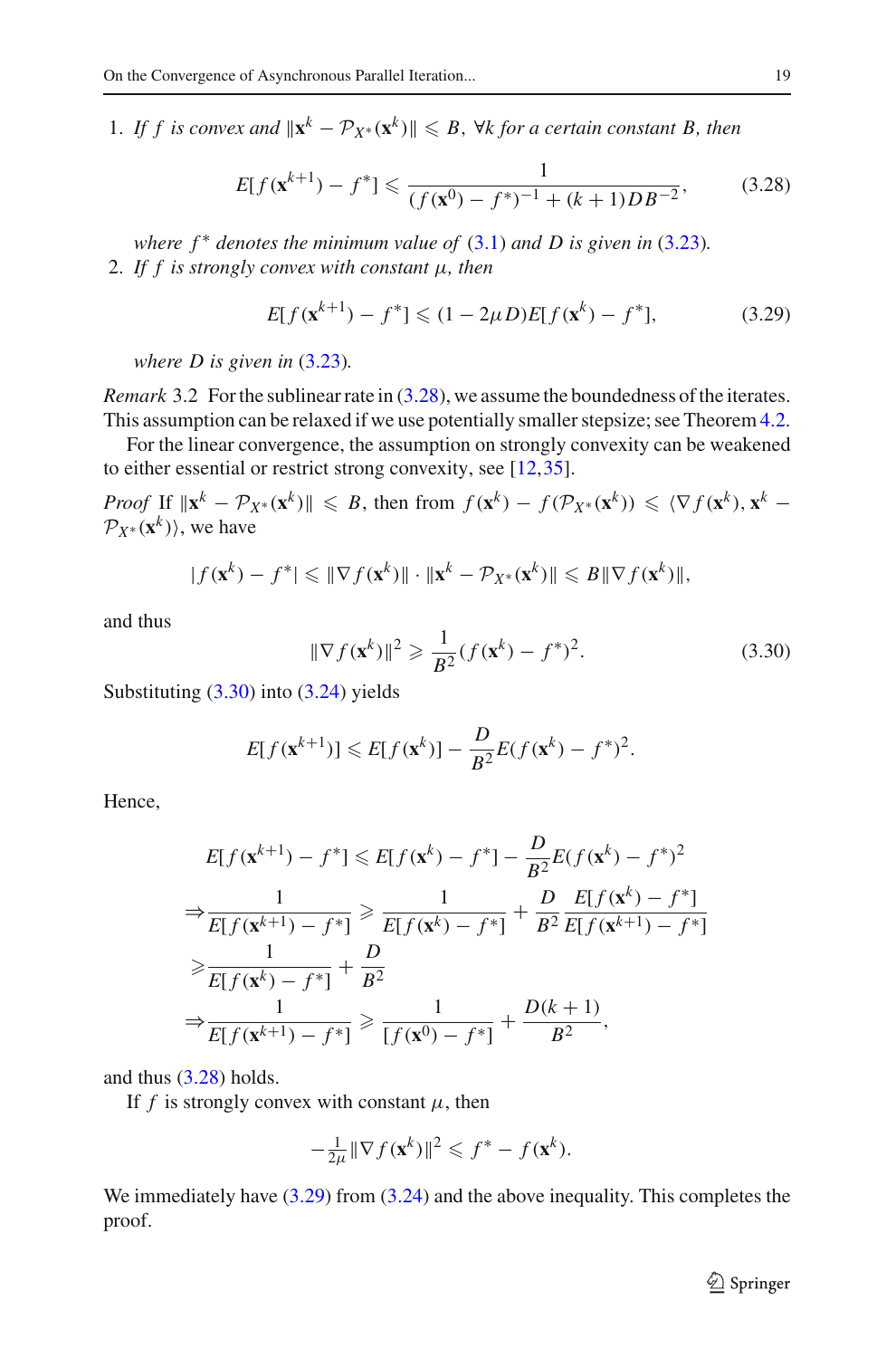## **4 Convergence Results for the Nonsmooth Case**

In this section, we analyze the convergence of Algorithm [1](#page-2-0) for possibly nonsmooth cases. Throughout this section, we let

$$
\bar{\mathbf{x}}^{k+1} = \mathbf{prox}_{\eta R} \left( \mathbf{x}^k - \eta \nabla f(\mathbf{x}^{k-j_k}) \right)
$$

a virtual full-update iterate, where *R* is defined in [\(1.4\)](#page-4-6), and denote

$$
\mathbf{d}^k = \bar{\mathbf{x}}^{k+1} - \mathbf{x}^k.
$$

Due to more generality, we will make stronger assumptions on the delay than those made in the previous section. But all these assumptions are satisfied if the delay is uniformly bounded or follows the Poisson distribution, as shown in Sect. [5.](#page-27-0)

#### **4.1 Convergence for the Nonconvex Case**

<span id="page-15-2"></span>We first establish the almost sure global convergence for possibly nonconvex cases starting with the following square summable result.

**Lemma 4.1** (Square summability) *Under Assumptions* [1.1](#page-4-3) *through* [1.3](#page-4-4)*, we let*  $\{x^k\}_{k\geqslant 1}$ *be the sequence generated in Algorithm* [1](#page-2-0)*. Assume S* < ∞*, and the stepsize is taken*  $as\ 0 < \eta < \frac{1/L_c}{1 + \nu^2 \frac{S}{L}}$  $\frac{1/L_c}{1+\kappa^2 S/(2m)}$ . *Then* 

<span id="page-15-1"></span>
$$
\sum_{k=0}^{\infty} E \|\mathbf{d}^k\|^2 < \infty. \tag{4.1}
$$

*Proof* By the definition of  $\bar{\mathbf{x}}^{k+1}$ , we have  $-\nabla f(\mathbf{x}^{k-k}) - \frac{1}{\eta} \mathbf{d}^k \in \partial R(\bar{\mathbf{x}}^{k+1})$ , which together with the convexity of *R* implies that, for any **x**,

<span id="page-15-0"></span>
$$
R(\bar{\mathbf{x}}^{k+1}) - R(\mathbf{x}) \leqslant -\langle \nabla f(\mathbf{x}^{k-j_k}) + \frac{1}{\eta} \mathbf{d}^k, \bar{\mathbf{x}}^{k+1} - \mathbf{x} \rangle. \tag{4.2}
$$

By  $\mathbf{x}^{k+1} = \mathbf{x}^k + U_{i_k} \mathbf{d}^k$  and [\(1.7\)](#page-4-2), we get  $F(\mathbf{x}^{k+1}) \leq f(\mathbf{x}^k) + \langle \nabla_{i_k} f(\mathbf{x}^k), \mathbf{d}_{i_k}^k \rangle +$  $\frac{L_c}{2} ||\mathbf{d}_{i_k}^k||^2 + R(\mathbf{x}^{k+1})$ . To this inequality, take conditional expectation on  $i_k$ :

$$
E_{i_k} F(\mathbf{x}^{k+1}) \leq F(\mathbf{x}^k) + \frac{1}{m} \left( \langle \nabla f(\mathbf{x}^k), \mathbf{d}^k \rangle + \frac{L_c}{2} ||\mathbf{d}^k||^2 + R(\bar{\mathbf{x}}^{k+1}) - R(\mathbf{x}^k) \right).
$$

To bound the right-hand side, we split the cross term as

$$
\langle \nabla f(\mathbf{x}^k), \mathbf{d}^k \rangle = \langle \nabla f(\mathbf{x}^{k-j_k}), \mathbf{d}^k \rangle + \langle \nabla f(\mathbf{x}^k) - \nabla f(\mathbf{x}^{k-j_k}), \mathbf{d}^k \rangle
$$

 $\circled{2}$  Springer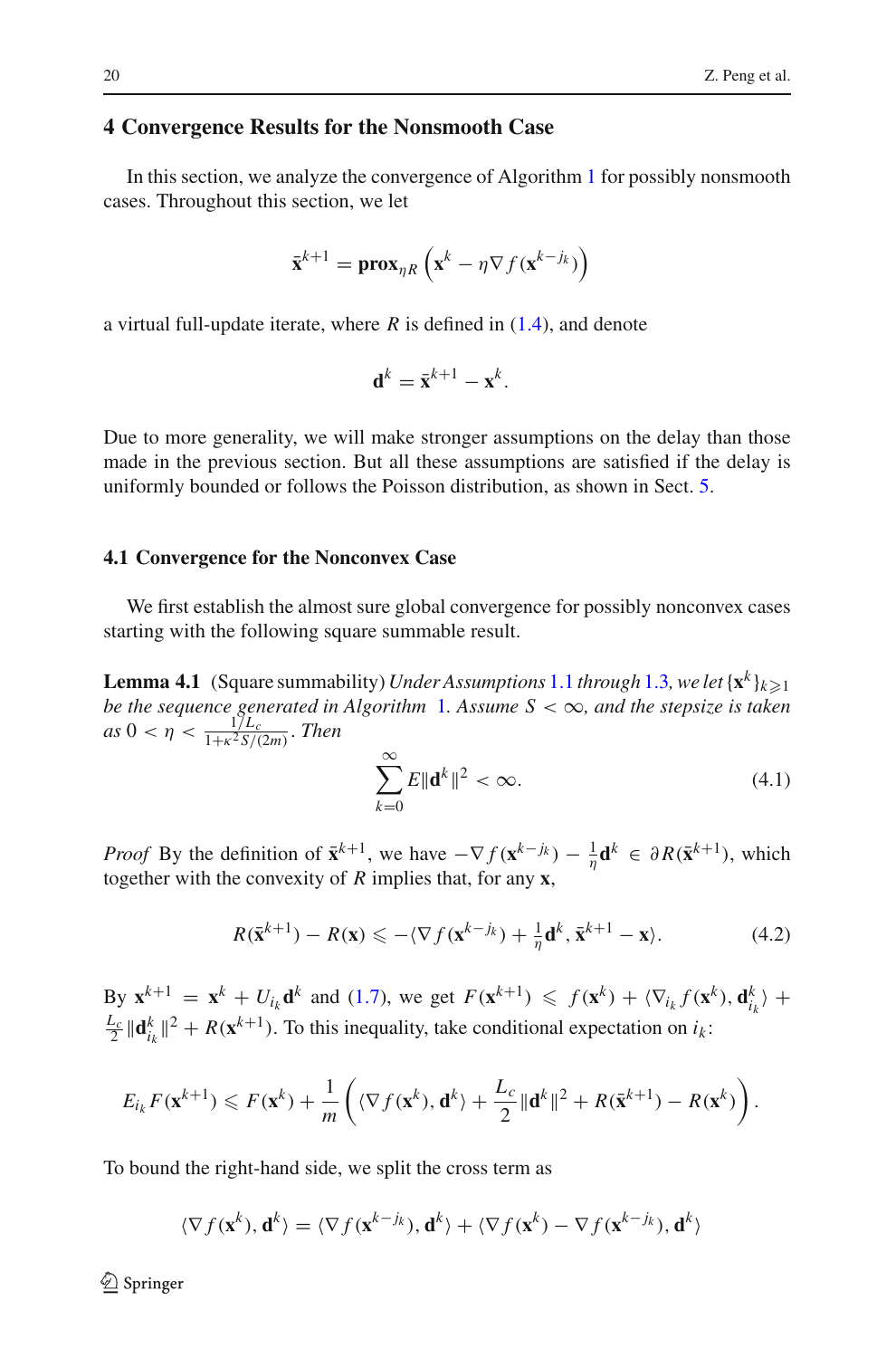and apply [\(4.2\)](#page-15-0) with  $\mathbf{x} = \mathbf{x}^k$ , arriving at

<span id="page-16-0"></span>
$$
E_{i_k} F(\mathbf{x}^{k+1}) \leqslant F(\mathbf{x}^k) + \frac{1}{m} \left( \frac{L_c}{2} - \frac{1}{\eta} \right) \|\mathbf{d}^k\|^2
$$

$$
+ \frac{1}{m} \langle \nabla f(\mathbf{x}^k) - \nabla f(\mathbf{x}^{k-k}), \mathbf{d}^k \rangle. \tag{4.3}
$$

Following a similar argument in the proof of Lemma [3.2](#page-7-2) and Young's inequality, we get

$$
\langle \nabla f(\mathbf{x}^{k}) - \nabla f(\mathbf{x}^{k-k}), \mathbf{d}^{k} \rangle \leq L_{r} \sum_{d=k-j_{k}}^{k-1} \|\mathbf{x}^{d+1} - \mathbf{x}^{d}\| \cdot \|\mathbf{d}^{k}\|
$$
  

$$
\leq \frac{L_{r}}{2\kappa} \|\mathbf{d}^{k}\|^{2} + \frac{\kappa L_{r}}{2} \left(j_{k} \sum_{d=k-j_{k}}^{k-1} \|\mathbf{x}^{d+1} - \mathbf{x}^{d}\|^{2}\right). \quad (4.4)
$$

Note that

$$
E\left[j_k\sum_{d=k-j_k}^{k-1} \|\mathbf{x}^{d+1} - \mathbf{x}^d\|^2\right]
$$
  
=  $\sum_{t=1}^{k-1} q_t t \sum_{d=k-t}^{k-1} E\|\mathbf{x}^{d+1} - \mathbf{x}^d\|^2 + \sum_{t=k}^{\infty} q_t t \sum_{d=0}^{k-1} E\|\mathbf{x}^{d+1} - \mathbf{x}^d\|^2$   
=  $\frac{1}{m} \sum_{t=1}^{k-1} q_t t \sum_{d=k-t}^{k-1} E\|\mathbf{d}^d\|^2 + \frac{1}{m} \sum_{t=k}^{\infty} q_t t \sum_{d=0}^{k-1} E\|\mathbf{d}^d\|^2.$  (4.5)

Hence, taking expectation yields

$$
E\langle \nabla f(\mathbf{x}^k) - \nabla f(\mathbf{x}^{k-j_k}), \mathbf{d}^k \rangle
$$
  

$$
\leqslant \frac{L_r}{2} \left[ \frac{1}{\kappa} E \|\mathbf{d}^k\|^2 + \frac{\kappa}{m} \left( \sum_{t=1}^{k-1} q_t t \sum_{d=k-t}^{k-1} E \|\mathbf{d}^d\|^2 + \sum_{t=k}^{\infty} q_t t \sum_{d=0}^{k-1} E \|\mathbf{d}^d\|^2 \right) \right].
$$
 (4.6)

Taking expectation on both sides of [\(4.3\)](#page-16-0) and substituting [\(4.6\)](#page-16-1) yield

$$
E[F(\mathbf{x}^{k+1}) - F(\mathbf{x}^{k})] + \frac{1}{m} \left(\frac{1}{\eta} - L_c\right) E \|\mathbf{d}^{k}\|^2
$$
  

$$
\leq \frac{\kappa L_r}{2m^2} \left(\sum_{t=1}^{k-1} q_t t \sum_{d=k-t}^{k-1} E \|\mathbf{d}^{d}\|^2 + \sum_{t=k}^{\infty} q_t t \sum_{d=0}^{k-1} E \|\mathbf{d}^{d}\|^2\right).
$$
 (4.7)

<span id="page-16-3"></span><span id="page-16-2"></span><span id="page-16-1"></span><sup>2</sup> Springer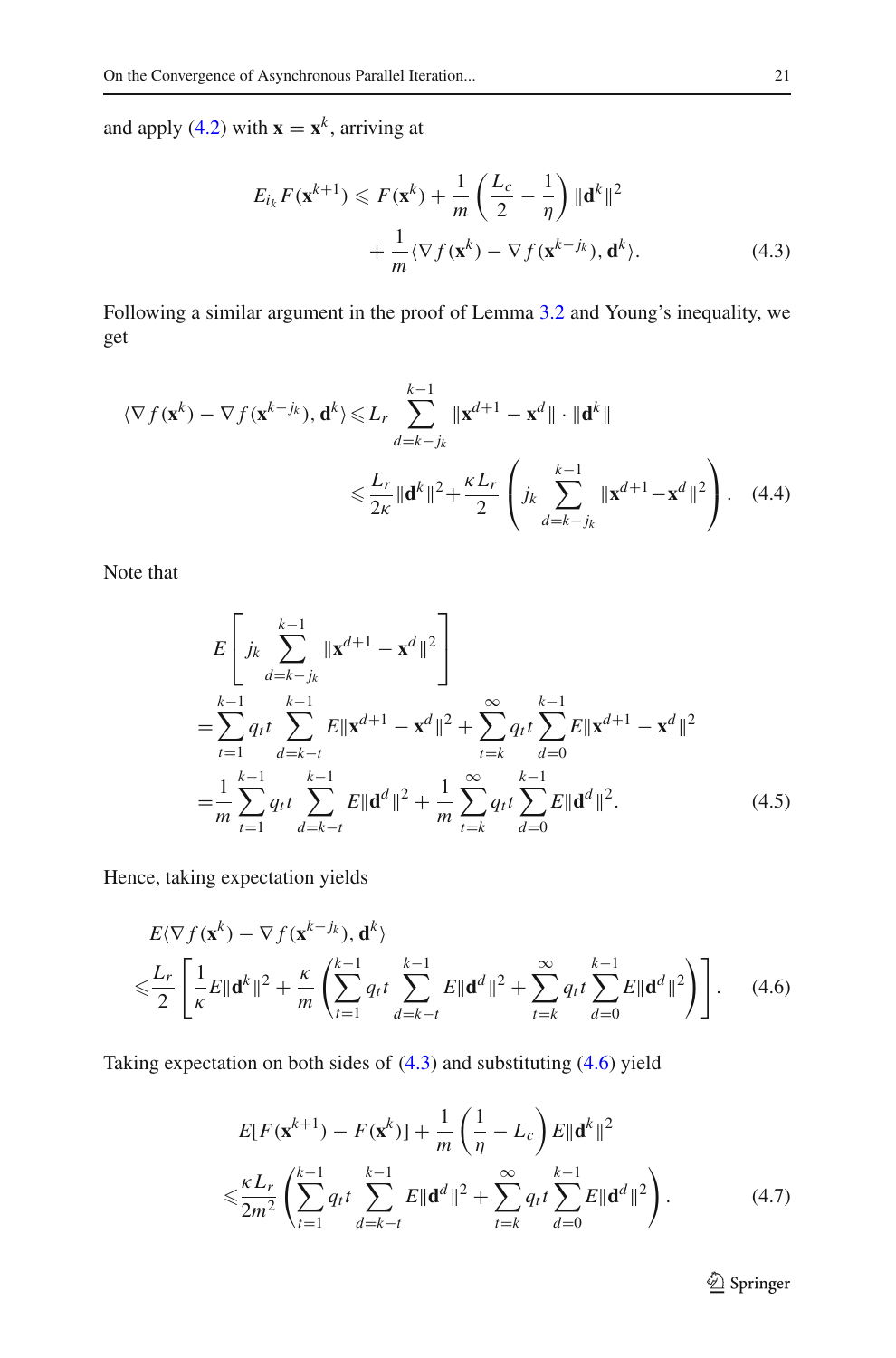From Lemma [A.1,](#page-33-0) we have that for any  $K \geq 0$ ,

<span id="page-17-0"></span>
$$
\sum_{k=0}^{K} \sum_{t=1}^{k-1} q_t t \sum_{d=k-t}^{k-1} E \|\mathbf{d}^d\|^2 \stackrel{(A,1)}{=} \sum_{k=0}^{K} \sum_{d=1}^{k-1} \left( \sum_{t=k-d}^{k-1} q_t t \right) E \|\mathbf{d}^d\|^2
$$
\n
$$
\stackrel{(A,2)}{=} \sum_{d=1}^{K-1} \sum_{k=d+1}^{K} \left( \sum_{t=k-d}^{k-1} q_t t \right) E \|\mathbf{d}^d\|^2
$$
\n
$$
[k \leftrightarrow d] = \sum_{k=1}^{K-1} \left( \sum_{d=k+1}^{K} \sum_{t=d+k}^{d-1} q_t t \right) E \|\mathbf{d}^k\|^2, \qquad (4.8)
$$
\nand\n
$$
\sum_{k=0}^{K} \sum_{t=k}^{\infty} q_t t \sum_{d=0}^{k-1} E \|\mathbf{d}^d\|^2 = \sum_{k=1}^{K} \sum_{d=0}^{k-1} \left( \sum_{t=k}^{\infty} q_t t \right) E \|\mathbf{d}^k\|^2
$$
\n
$$
\stackrel{(A,2)}{=} \sum_{d=0}^{K-1} \sum_{k=d+1}^{K} \left( \sum_{t=k}^{\infty} q_t t \right) E \|\mathbf{d}^d\|^2
$$
\n
$$
[k \leftrightarrow d] = \sum_{k=0}^{K-1} \left( \sum_{d=k+1}^{\infty} \sum_{t=d}^{\infty} q_t t \right) E \|\mathbf{d}^d\|^2.
$$
\n
$$
(4.9)
$$

Summing up [\(4.7\)](#page-16-2) from  $k = 0$  through *K* and substituting [\(4.8\)](#page-17-0) and [\(4.9\)](#page-17-1), we have

<span id="page-17-2"></span><span id="page-17-1"></span>
$$
E[F(\mathbf{x}^{K+1}) - F(\mathbf{x}^{0})] + \frac{1}{m} \left(\frac{1}{\eta} - L_{c}\right) \sum_{k=0}^{K} E\|\mathbf{d}^{k}\|^{2}
$$
  

$$
\leq \frac{\kappa L_{r}}{2m^{2}} \sum_{k=0}^{K-1} \left(\sum_{d=k+1}^{K} \sum_{t=d-k}^{\infty} q_{t} t\right) E\|\mathbf{d}^{k}\|^{2}.
$$
 (4.10)

Note that

$$
\sum_{d=k+1}^{K} \sum_{t=d-k}^{\infty} q_t t = \sum_{d=1}^{K-k} \sum_{t=d}^{\infty} q_t t \le \sum_{d=1}^{\infty} \sum_{t=d}^{\infty} q_t t = \sum_{t=1}^{\infty} t^2 q_t = S.
$$

Since *F* is lower bounded, we have [\(4.1\)](#page-15-1) from [\(4.10\)](#page-17-2) by letting  $K \to \infty$ .

Since  $(E[j])^2 \leq E[j^2]$ , the condition  $S < \infty$  implies  $T < \infty$ . Equation [\(4.1\)](#page-15-1) indicates that  $E\|\mathbf{d}^k\| \to 0$  as  $k \to \infty$ . Together with  $S < \infty$ , we are able to show  $E\|\mathbf{x}^k - \mathbf{x}^{k-j_k}\|$  also approaches *zero*, as summarized in the following.

<span id="page-17-3"></span>**Lemma 4.2** *Under the assumptions of Lemma* [4.1](#page-15-2)*, we have*

$$
\lim_{k\to\infty} E\|\mathbf{x}^k - \mathbf{x}^{k-j_k}\| = 0.
$$

<sup>2</sup> Springer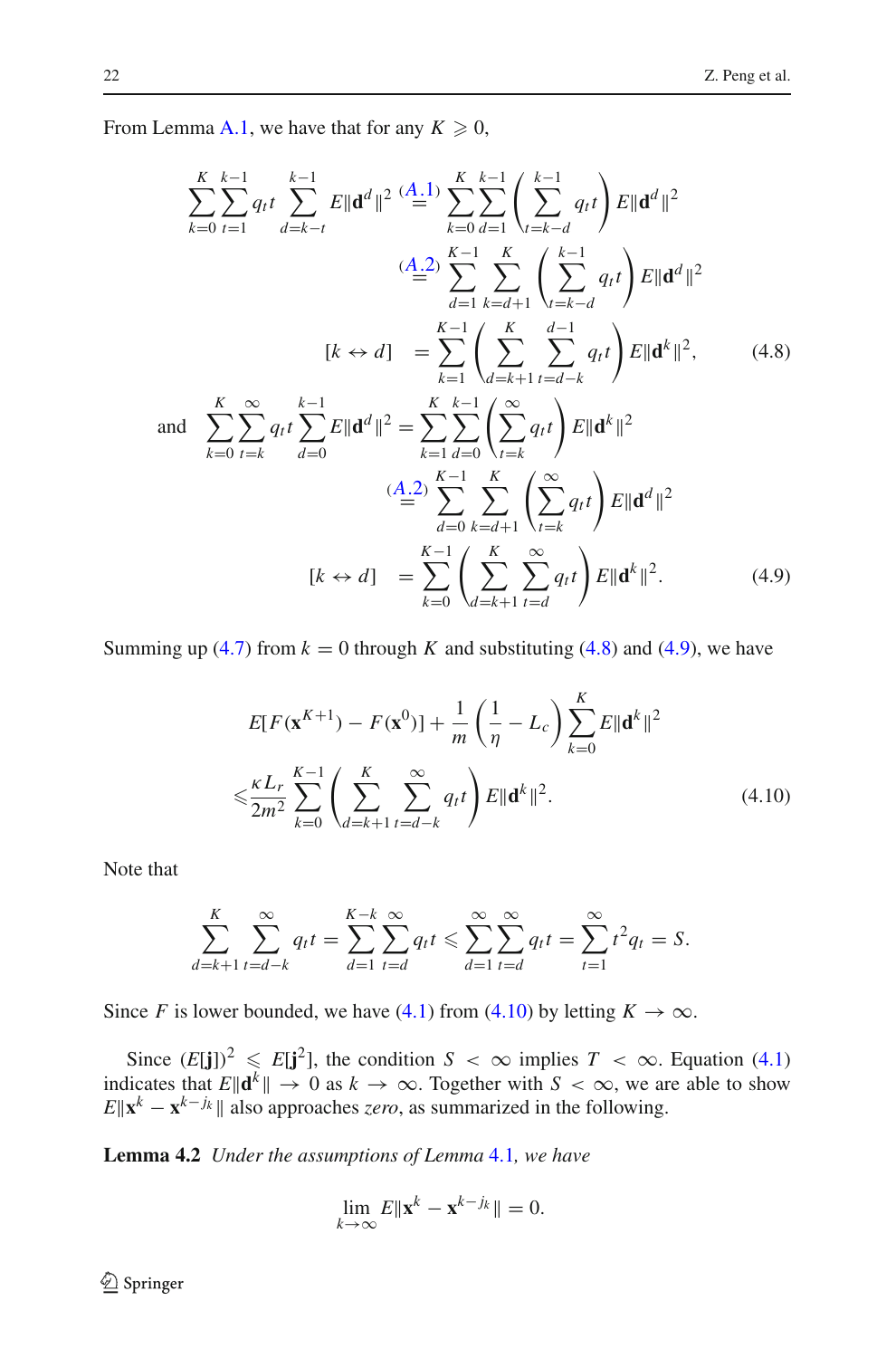*Proof* Pick any  $\varepsilon > 0$ . From [\(4.1\)](#page-15-1), there must exist an integer  $J > 0$  such that

<span id="page-18-1"></span>
$$
\sum_{d=J}^{\infty} E \|\mathbf{d}^d\|^2 \leqslant m\varepsilon \left(3\sum_{t=1}^{\infty} q_t t\right)^{-1}.\tag{4.11}
$$

For the above *J*, there must exist an integer  $K > J$  such that, for any  $k \geq K$ ,

<span id="page-18-2"></span>
$$
\sum_{t=k-J}^{\infty} q_t t \leqslant m\varepsilon \left( 3 \sum_{d=0}^{\infty} E \|\mathbf{d}^d\|^2 \right)^{-1}.
$$
 (4.12)

From Young's inequality, it follows that  $\|\mathbf{x}^k - \mathbf{x}^{k-j_k}\|^2 \leq k \sum_{d=k-j_k}^{k-1} \|\mathbf{x}^{d+1} - \mathbf{x}^d\|^2$ . Hence, for any  $k \geq K$ , using [\(4.5\)](#page-16-3) and [\(A.1\)](#page-1-0), we have

$$
E\|\mathbf{x}^{k} - \mathbf{x}^{k-j_{k}}\|^{2} \leq \frac{1}{m} \left[ \sum_{d=1}^{k-1} \left( \sum_{t=k-d}^{k-1} q_{t} t \right) E\|\mathbf{d}^{d}\|^{2} + \sum_{d=0}^{k-1} \left( \sum_{t=k}^{\infty} q_{t} t \right) E\|\mathbf{d}^{d}\|^{2} \right]
$$
  
\n
$$
= \frac{1}{m} \sum_{d=1}^{J} \left( \sum_{t=k-d}^{k-1} q_{t} t \right) E\|\mathbf{d}^{d}\|^{2}
$$
  
\n
$$
+ \frac{1}{m} \left[ \sum_{d=J+1}^{k-1} \left( \sum_{t=k-d}^{k-1} q_{t} t \right) E\|\mathbf{d}^{d}\|^{2} + \sum_{d=0}^{k-1} \left( \sum_{t=k}^{\infty} q_{t} t \right) E\|\mathbf{d}^{d}\|^{2} \right]
$$
  
\n
$$
\leq \frac{1}{m} \sum_{d=1}^{J} \left( \sum_{t=k-J}^{\infty} q_{t} t \right) E\|\mathbf{d}^{d}\|^{2}
$$
  
\n
$$
+ \frac{1}{m} \left[ \sum_{d=J+1}^{k-1} \left( \sum_{t=1}^{\infty} q_{t} t \right) E\|\mathbf{d}^{d}\|^{2} + \sum_{d=0}^{k-1} \left( \sum_{t=k-J}^{\infty} q_{t} t \right) E\|\mathbf{d}^{d}\|^{2} \right],
$$

which implies  $E\|\mathbf{x}^k - \mathbf{x}^{k-j_k}\|^2 \le \varepsilon$  under [\(4.11\)](#page-18-1) and [\(4.12\)](#page-18-2). We have  $\lim_{k\to\infty} E\|\mathbf{x}^k$ **x**<sup>*k*−*jk*</sup>  $\|$ <sup>2</sup> = 0 as  $\varepsilon$  is arbitrary. Now note  $E\|\mathbf{x}^k - \mathbf{x}^{k-j_k}\|$  ≤  $\sqrt{E\|\mathbf{x}^k - \mathbf{x}^{k-j_k}\|^2}$  to complete the proof.

<span id="page-18-0"></span>Using Lemmas [4.1](#page-15-2) and [4.2,](#page-17-3) we establish the almost sure global convergence of Algorithm [1.](#page-2-0)

**Theorem [4.1](#page-15-2)** *Under the assumptions of Lemma* 4.1*, any limit point*  $\mathbf{x}^*$  *of*  $\{\mathbf{x}^k\}$  *is a critical point of* [\(1.1\)](#page-1-0) *almost surely.*

Before proving this theorem, we make two remarks as follows.

*Remark* 4.1 From the theorem, we see that if  $S = E[j^2] = o(m)$ , then the stepsize required for convergence only weakly depends on the delay.

*Remark* 4.2 (*Comparison of stepsize*) The works [\[18\]](#page-37-3) consider asynchronous coordinate descent for nonconvex problems. To have convergence to critical points, they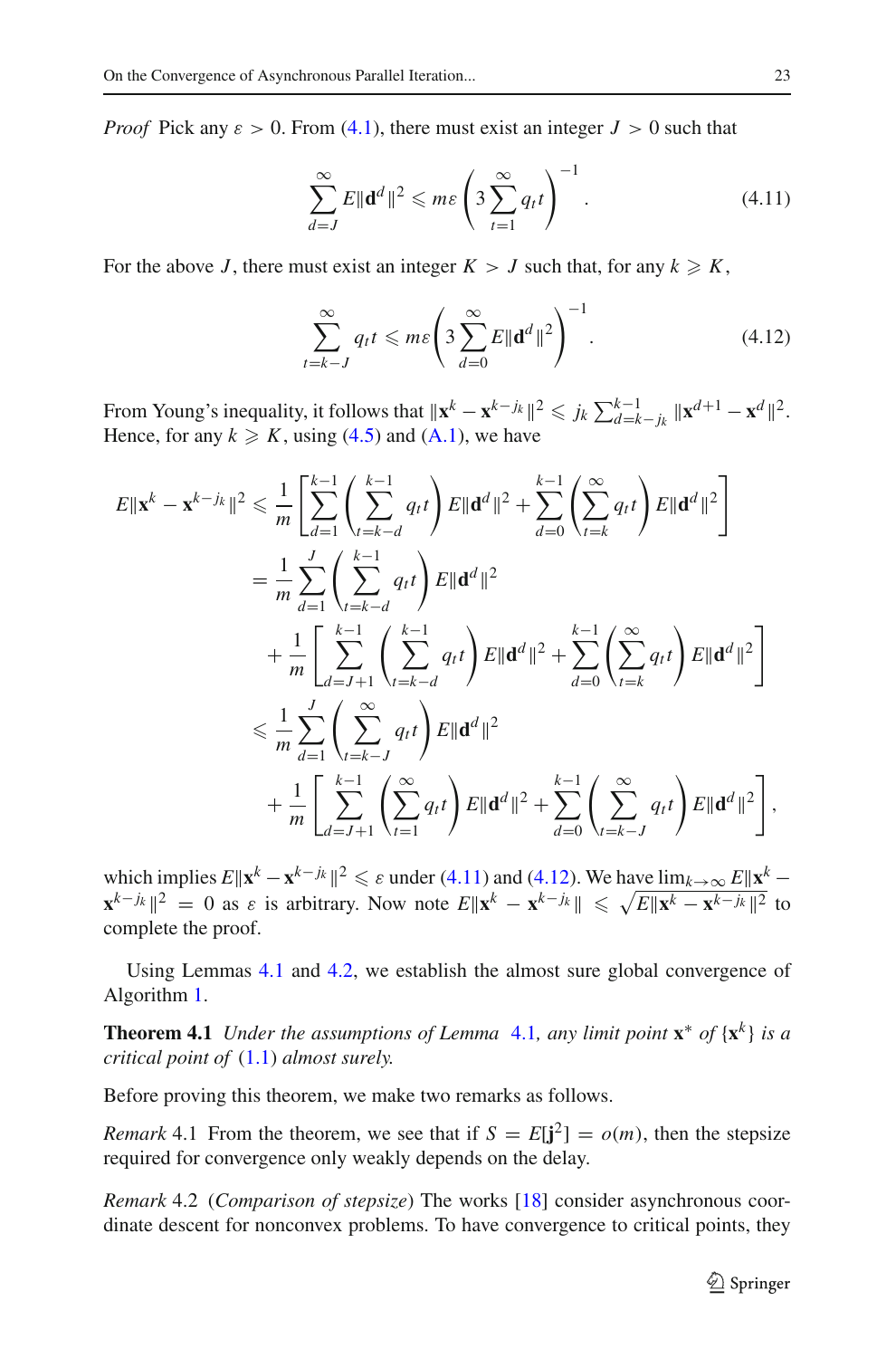assume delays bounded by a number  $\tau$ . Also, they require the boundedness of iterates and the stepsize less than  $\frac{1/L_c}{1+2\kappa\tau/\sqrt{m}}$ . Note that our stepsize in Theorem [4.1](#page-18-0) is larger if  $\kappa^2 S \leq 16m$ , where  $S = E[\mathbf{j}^2] < \tau^2$ , and that can lead to faster convergence.

*Proof* Let  $\{x^k\}_{k\in\mathcal{K}}$  be a subsequence that converges to  $x^*$ . Since  $E\|\mathbf{d}^k\|\to 0$  as *K*  $\ni$  *k* → ∞, from the Markov inequality,  $\|\mathbf{d}^k\|$  converges to *zero* in probability as *K* ∋ *k* → ∞. By [\[34,](#page-37-18) Theorem 3.4, p. 212], there is a sub-subsequence  $\{x^k\}_{k \in K'}$  such that  $\|\mathbf{d}^k\|$  almost surely converges to *zero* as  $K' \ni k \to \infty$ . Hence,  $\bar{\mathbf{x}}^{k+1}$  almost surely converges to  $\mathbf{x}^*$  as  $K' \ni k \to \infty$ .

Since  $-\nabla f(\mathbf{x}^{k-j_k}) - \frac{1}{\eta} \mathbf{d}^k \in \partial R(\bar{\mathbf{x}}^{k+1}),$  we have

dist 
$$
\left(\mathbf{0}, \partial F(\bar{\mathbf{x}}^{k+1})\right) \leq \left\|\nabla f(\bar{\mathbf{x}}^{k+1}) - \nabla f(\mathbf{x}^{k-j_k}) - \frac{1}{\eta}\mathbf{d}^k\right\|.
$$

Using triangle inequality and the Lipschitz continuity of  $\nabla f$ , and taking expectation give

$$
E\left[\text{dist}\left(\mathbf{0},\partial F(\bar{\mathbf{x}}^{k+1})\right)\right] \leqslant L_f E \|\mathbf{d}^k\| + L_f E \|\mathbf{x}^k - \mathbf{x}^{k-j_k}\| + \frac{1}{\eta} E \|\mathbf{d}^k\|.
$$

From Lemmas [4.1](#page-15-2) and [4.2,](#page-17-3) it follows that the right-hand side approaches to *zero* as *k* → ∞. Hence, *E*dist  $(0, \partial F(\bar{x}^{k+1}))$  → 0 as *k* → ∞. If necessary, passing to another subsequence, we use Markov inequality and [\[34,](#page-37-18) Theorem 3.4, p. 212] again to have dist  $(0, \partial F(\bar{x}^{k+1}))$  almost surely converges to *zero* as  $K' \ni k \to \infty$ . Now use the outer semicontinuity  $[36]$  of dist(**0**,  $\partial F(\mathbf{x})$ ) to obtain the desired result.

#### **4.2 Convergence Rate for the Convex Case**

In this subsection, we establish convergence rates of Algorithm [1](#page-2-0) for nonsmooth convex cases. Similar to  $(3.18)$ , we first show that choosing an appropriate stepsize, the iterate difference does not change too fast.

**Lemma 4.3** (Fundamental bounds) *Assume Assumptions* [1.2](#page-4-5) *through* [3.1](#page-10-2)*. Then for any*  $1 < \rho < \sigma$ *, it holds that* 

<span id="page-19-0"></span>
$$
\gamma_{\rho,1} := \sum_{t=1}^{\infty} q_t \frac{\rho^{t/2} - 1}{\rho^{1/2} - 1} < \infty \quad \text{and} \quad \gamma_{\rho,2} := \left( \sum_{t=1}^{\infty} q_t t \frac{\rho^t - 1}{1 - \rho^{-1}} \right)^{1/2} < \infty. \tag{4.13}
$$

*In addition, if the stepsize is taken such that*

<span id="page-19-2"></span>
$$
0 < \eta \leqslant \frac{(1 - \rho^{-1})\sqrt{m} - 4}{2L_r(1 + \gamma_{\rho,1} + \gamma_{\rho,2})},\tag{4.14}
$$

*then, for all*  $k \geq 1$ *,* 

<span id="page-19-1"></span>
$$
E\|\mathbf{d}^{k-1}\|^2 \leqslant \rho E\|\mathbf{d}^k\|^2. \tag{4.15}
$$

 $\circled{2}$  Springer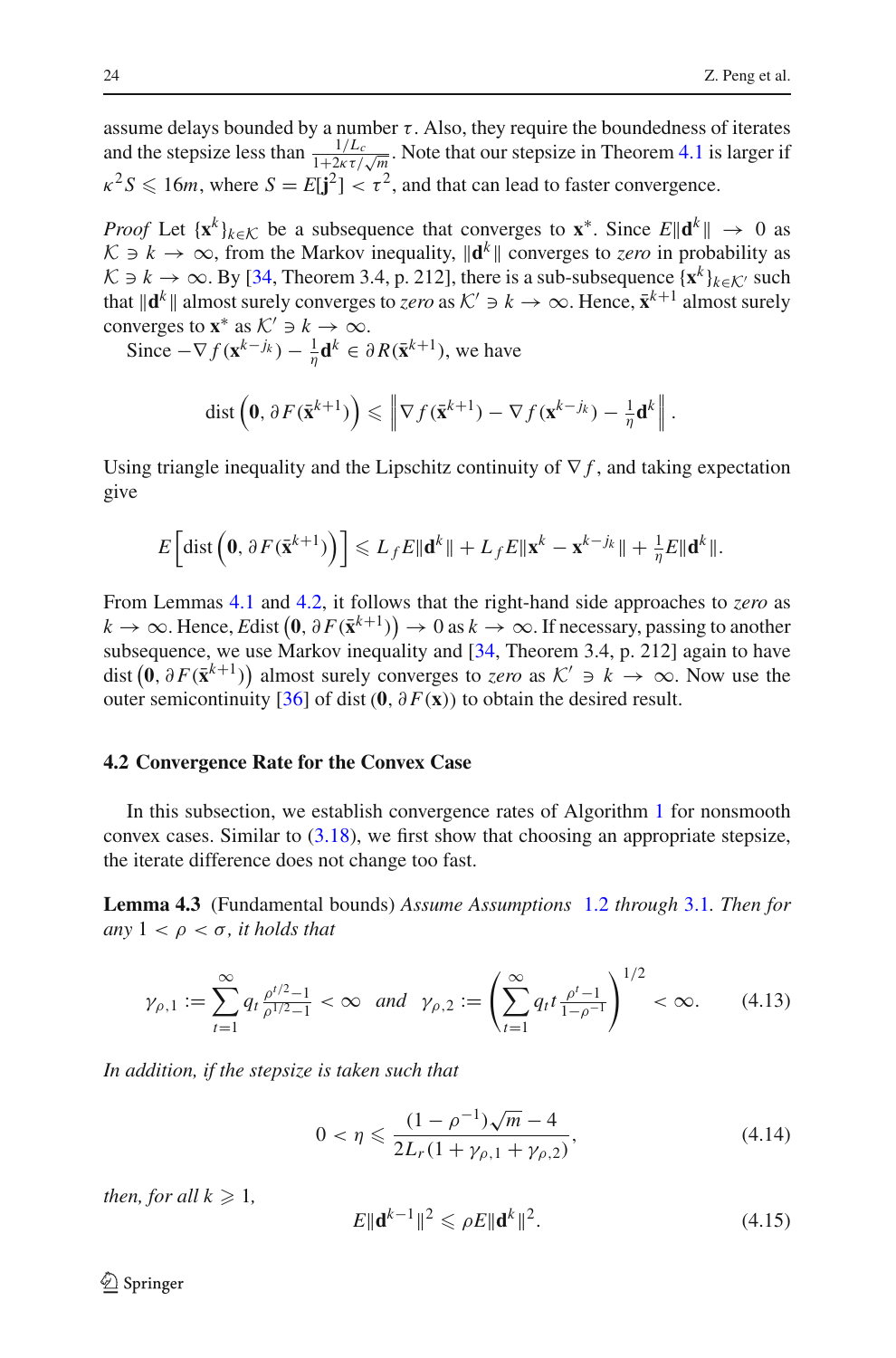*Proof* It is easy to show [\(4.13\)](#page-19-0) by noting that  $t\rho^t$  is dominated by  $\sigma^t$  as t is sufficiently large. Next we show [\(4.15\)](#page-19-1) by induction.

Using the inequality  $||\mathbf{u}||^2 - ||\mathbf{v}||^2 \le 2||\mathbf{u}|| \cdot ||\mathbf{v} - \mathbf{u}||$ , we have

<span id="page-20-2"></span><span id="page-20-1"></span>
$$
\|\mathbf{d}^{k-1}\|^2 - \|\mathbf{d}^k\|^2 \leq 2\|\mathbf{d}^{k-1}\| \cdot \|\mathbf{d}^k - \mathbf{d}^{k-1}\|, \ \forall k. \tag{4.16}
$$

In addition, for all *k*,

$$
E\|\mathbf{x}^{k-1} - \mathbf{x}^{k}\| \|\mathbf{d}^{k-1}\| \le \frac{1}{2}E\left[\sqrt{m}\|\mathbf{x}^{k-1} - \mathbf{x}^{k}\|^2 + \frac{1}{\sqrt{m}}\|\mathbf{d}^{k-1}\|^2\right]
$$
  
=  $\frac{1}{\sqrt{m}}E\|\mathbf{d}^{k-1}\|^2.$  (4.17)

Furthermore, from  $\mathbf{d}^k - \mathbf{d}^{k-1} = \mathbf{x}^k - \mathbf{prox}_{\eta R} (\mathbf{x}^k - \eta \nabla f(\mathbf{x}^{k-k})) - \mathbf{x}^{k-1} + \eta \nabla f(\mathbf{x}^{k-k})$ **prox**<sub>*nR*</sub> ( $\mathbf{x}^{k-1} - \eta \nabla f(\mathbf{x}^{k-1-j_{k-1}})$ ), the nonexpansiveness of **prox**<sub>*nR*</sub>, and the triangle inequality, we have

<span id="page-20-0"></span>
$$
\|\mathbf{d}^{k} - \mathbf{d}^{k-1}\|
$$
  
\n
$$
\leq \|\mathbf{x}^{k} - \mathbf{x}^{k-1}\| + \|\mathbf{x}^{k} - \eta \nabla f(\mathbf{x}^{k-k}) - \mathbf{x}^{k-1} + \eta \nabla f(\mathbf{x}^{k-1-k})\|
$$
  
\n
$$
\leq 2\|\mathbf{x}^{k} - \mathbf{x}^{k-1}\| + \eta \|\nabla f(\mathbf{x}^{k-k}) - \nabla f(\mathbf{x}^{k-1-k-1})\|
$$
\n(4.18)

$$
\leq 2\|\mathbf{x}^{k} - \mathbf{x}^{k-1}\| + \eta \|\nabla f(\mathbf{x}^{k-j_k}) - \nabla f(\mathbf{x}^{k})\|
$$
  
+ 
$$
\eta \|\nabla f(\mathbf{x}^{k}) - \nabla f(\mathbf{x}^{k-1-j_{k-1}})\|.
$$
 (4.19)

When  $k = 1$ , we have  $j_0 = 0$  and  $j_1 \in \{0, 1\}$  because  $j_k \leq k$ ,  $\forall k$ . Hence, from [\(4.18\)](#page-20-0),

$$
\|\mathbf{d}^1 - \mathbf{d}^0\| \leqslant 2\|\mathbf{x}^1 - \mathbf{x}^0\| + \eta \|\nabla f(\mathbf{x}^1) - \nabla f(\mathbf{x}^0)\| \leqslant (2 + \eta L_r) \|\mathbf{x}^1 - \mathbf{x}^0\|,
$$

which together with  $(4.16)$  and  $(4.17)$  implies

$$
E\left[\|\mathbf{d}^{0}\|^{2}-\|\mathbf{d}^{1}\|^{2}\right] \leqslant (4+2\eta L_{r})E\left[\|\mathbf{d}^{0}\| \cdot \|\mathbf{x}^{0}-\mathbf{x}^{1}\|\right] \leqslant \frac{4+2\eta L_{r}}{\sqrt{m}}E\|\mathbf{d}^{0}\|^{2}.
$$

Hence,

$$
E\|\mathbf{d}^{0}\|^{2} \leqslant \left(1 - \frac{4 + 2\eta L_{r}}{\sqrt{m}}\right)^{-1} E\|\mathbf{d}^{1}\|^{2} \stackrel{(4.14)}{\leqslant} \rho E\|\mathbf{d}^{1}\|^{2}.
$$

<span id="page-20-3"></span><sup>2</sup> Springer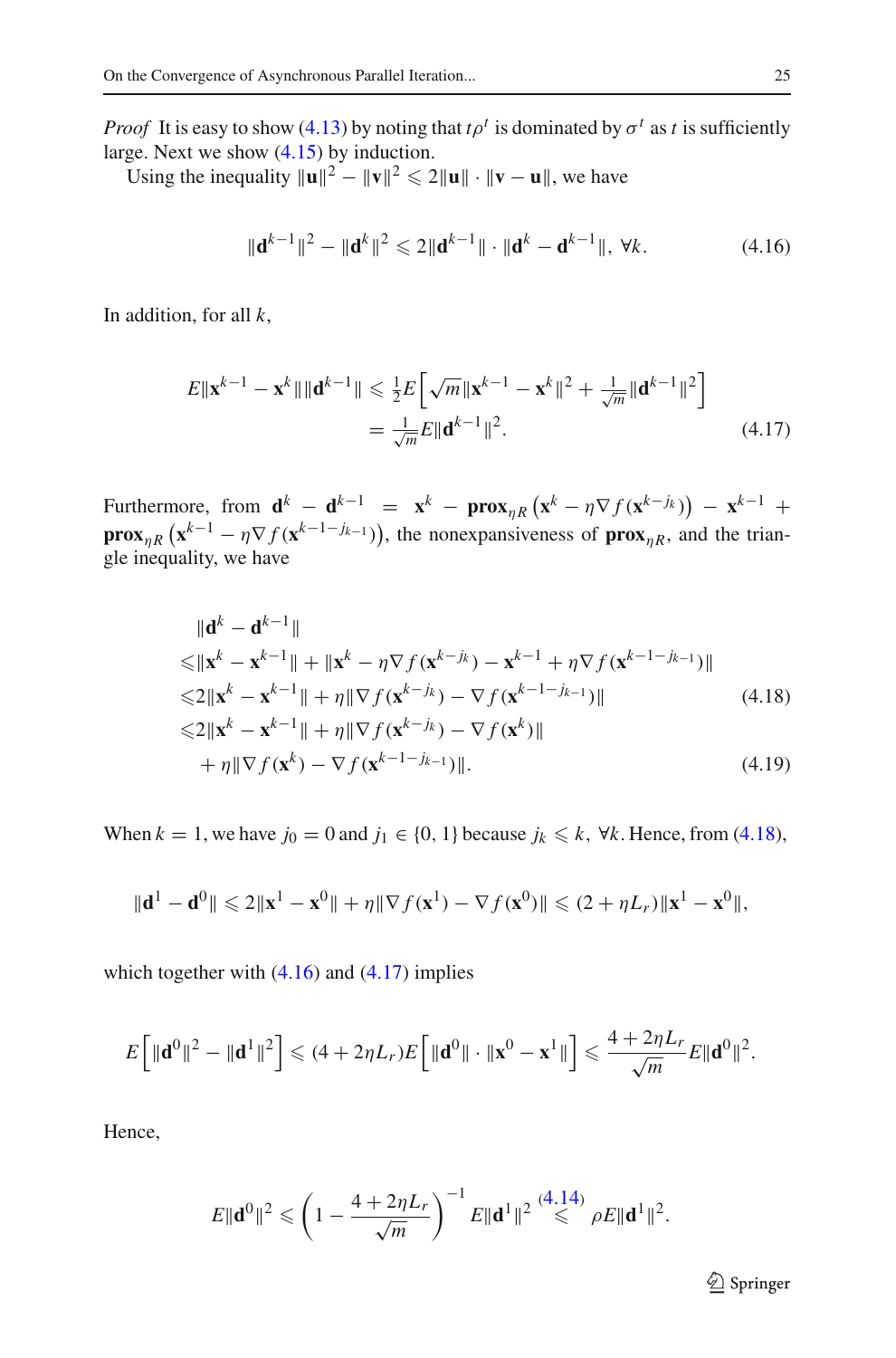Assume [\(4.15\)](#page-19-1) holds for all  $k \leq K - 1$ . We show it holds for  $k = K$ . First, for any  $d \leqslant K - 1$ ,

$$
E\|\mathbf{d}^{K-1}\| \cdot \|\mathbf{x}^{d} - \mathbf{x}^{d+1}\| \leq \frac{1}{2}E\left[\frac{\rho^{\frac{K-1-d}{2}}}{\sqrt{m}} \|\mathbf{d}^{K-1}\|^{2} + \frac{\sqrt{m}}{\rho^{\frac{K-1-d}{2}}}\|\mathbf{x}^{d} - \mathbf{x}^{d+1}\|^{2}\right]
$$
  
\n
$$
= \frac{1}{2}E\left[\frac{\rho^{\frac{K-1-d}{2}}}{\sqrt{m}} \|\mathbf{d}^{K-1}\|^{2} + \frac{1}{\sqrt{m}\rho^{\frac{K-1-d}{2}}}\|\mathbf{d}^{d}\|^{2}\right]
$$
  
\n
$$
\leq \frac{1}{2}E\left[\frac{\rho^{\frac{K-1-d}{2}}}{\sqrt{m}} \|\mathbf{d}^{K-1}\|^{2} + \frac{\rho^{K-1-d}}{\sqrt{m}\rho^{\frac{K-1-d}{2}}}\|\mathbf{d}^{K-1}\|^{2}\right]
$$
  
\n
$$
= \frac{\rho^{\frac{K-1-d}{2}}}{\sqrt{m}}E\|\mathbf{d}^{K-1}\|^{2}.
$$
 (4.20)

Secondly, we have

<span id="page-21-0"></span>
$$
E\left[\|\mathbf{d}^{K-1}\|^2 - \|\mathbf{d}^{K}\|^2\right] \stackrel{(4.16)}{\leq} 2E\|\mathbf{d}^{K-1}\|\|\mathbf{d}^{K} - \mathbf{d}^{K-1}\|
$$
\n
$$
\stackrel{(4.19)}{\leq} 4E\|\mathbf{d}^{K-1}\|\|\mathbf{x}^{K} - \mathbf{x}^{K-1}\| + 2\eta E\|\mathbf{d}^{K-1}\|\|\nabla f(\mathbf{x}^{K}) - \nabla f(\mathbf{x}^{K-1})\|
$$
\n
$$
+ 2\eta E\|\mathbf{d}^{K-1}\|\|\nabla f(\mathbf{x}^{K-j_{K}}) - \nabla f(\mathbf{x}^{K})\|
$$
\n
$$
+ 2\eta E\|\mathbf{d}^{K-1}\|\|\nabla f(\mathbf{x}^{K-1}) - \nabla f(\mathbf{x}^{K-1-j_{K-1}})\|
$$
\n
$$
\stackrel{(4.17)}{\leq} \frac{4+2\eta L_r}{\sqrt{m}} E\|\mathbf{d}^{K-1}\|^2 + 2\eta E\|\mathbf{d}^{K-1}\|\|\nabla f(\mathbf{x}^{K-j_{K}}) - \nabla f(\mathbf{x}^{K})\|
$$
\n
$$
+ 2\eta E\|\mathbf{d}^{K-1}\|\|\nabla f(\mathbf{x}^{K-1}) - \nabla f(\mathbf{x}^{K-1-j_{K-1}})\|.
$$
\n(4.21)

Note that

<span id="page-21-2"></span>
$$
E_{j_K} \|\nabla f(\mathbf{x}^{K-j_K}) - \nabla f(\mathbf{x}^K)\| = \sum_{t=1}^{K-1} q_t \|\nabla f(\mathbf{x}^{K-t}) - \nabla f(\mathbf{x}^K)\|
$$
  
+  $c_K \|\nabla f(\mathbf{x}^0) - \nabla f(\mathbf{x}^K)\|.$ 

By the triangle inequality and the Lipschitz of  $\nabla f$ , it follows that, for any  $1 \leq t \leq K$ ,

<span id="page-21-1"></span>
$$
\|\nabla f(\mathbf{x}^{K-t}) - \nabla f(\mathbf{x}^K)\| \leq \sum_{d=K-t}^{K-1} \|\nabla f(\mathbf{x}^d) - \nabla f(\mathbf{x}^{d+1})\|
$$
  

$$
\leq L_r \sum_{d=K-t}^{K-1} \|\mathbf{x}^d - \mathbf{x}^{d+1}\|.
$$
 (4.22)

<sup>2</sup> Springer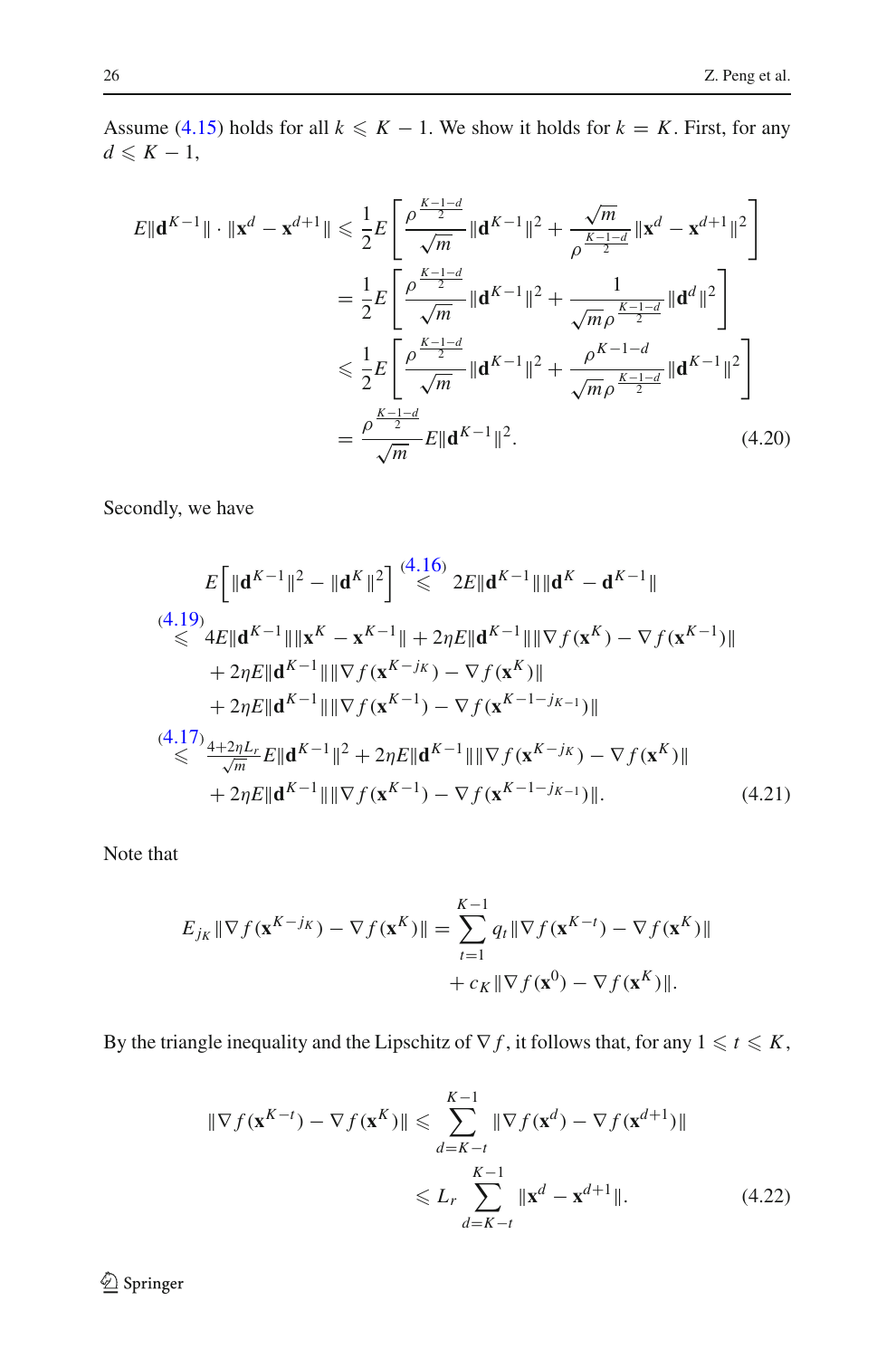Since  $\|\mathbf{d}^{K-1}\|$  is independent of *j<sub>K</sub>*, we have from the above two equations that

$$
E\|\mathbf{d}^{K-1}\| \cdot \|\nabla f(\mathbf{x}^{K-j_K}) - \nabla f(\mathbf{x}^{K})\| \le L_r \sum_{t=1}^{K-1} q_t E\|\mathbf{d}^{K-1}\| \sum_{d=K-t}^{K-1} \|\mathbf{x}^{d} - \mathbf{x}^{d+1}\|
$$
  
+  $L_r c_K E\|\mathbf{d}^{K-1}\| \sum_{d=0}^{K-1} \|\mathbf{x}^{d} - \mathbf{x}^{d+1}\|.$ 

Using [\(4.20\)](#page-21-0), the definition of  $\gamma_{\rho,1}$  in [\(4.13\)](#page-19-0) and  $\sum_{d=K-t}^{K-1} \rho^{\frac{K-1-d}{2}} = \frac{\rho^{t/2}-1}{\rho^{1/2}-1}$ ,  $\forall 1 \le t \le K$  $t \leqslant K$ , we have

<span id="page-22-1"></span>
$$
E\|\mathbf{d}^{K-1}\|\|\nabla f(\mathbf{x}^{K-j_K}) - \nabla f(\mathbf{x}^K)\| \leqslant \frac{L_r}{\sqrt{m}}\gamma_{\rho,1}E\|\mathbf{d}^{K-1}\|^2. \tag{4.23}
$$

Also, using Young's inequality and [\(4.22\)](#page-21-1) with *K* replaced by  $K - 1$  and  $t = j_{K-1}$ , we have, for any  $\beta > 0$ ,

<span id="page-22-0"></span>
$$
E\|\mathbf{d}^{K-1}\| \|\nabla f(\mathbf{x}^{K-1}) - \nabla f(\mathbf{x}^{K-1-j_{K-1}})\|
$$
  

$$
\leqslant \frac{L_r}{2\beta} E\|\mathbf{d}^{K-1}\|^2 + \frac{L_r \beta}{2} E\left[\sum_{d=K-1-j_{K-1}}^{K-2} \|\mathbf{x}^d - \mathbf{x}^{d+1}\|\right]^2.
$$
 (4.24)

Note that

$$
E\left[\sum_{d=K-1-j_{K-1}}^{K-2} \|\mathbf{x}^{d} - \mathbf{x}^{d+1}\| \right]^{2}
$$
  
= 
$$
\sum_{t=1}^{K-2} q_{t} E\left[\sum_{d=K-1-t}^{K-2} \|\mathbf{x}^{d} - \mathbf{x}^{d+1}\| \right]^{2} + c_{K-1} E\left[\sum_{d=0}^{K-2} \|\mathbf{x}^{d} - \mathbf{x}^{d+1}\| \right]^{2}
$$
  

$$
\leq \sum_{t=1}^{K-2} q_{t} t \sum_{d=K-1-t}^{K-2} E\|\mathbf{x}^{d} - \mathbf{x}^{d+1}\|^{2} + c_{K-1}(K-1) \sum_{d=0}^{K-2} E\|\mathbf{x}^{d} - \mathbf{x}^{d+1}\|^{2}.
$$

Substituting this inequality into [\(4.24\)](#page-22-0), noting  $E\|\mathbf{x}^d - \mathbf{x}^{d+1}\|^2 = \frac{1}{m}E\|\mathbf{d}^d\|^2$ , and applying  $(4.15)$  for all  $k \leq K - 1$ , we have

$$
E\|\mathbf{d}^{K-1}\|\|\nabla f(\mathbf{x}^{K-1}) - \nabla f(\mathbf{x}^{K-1-j_{K-1}})\| \leqslant CE\|\mathbf{d}^{K-1}\|^2,
$$

where  $C = \frac{L_r}{2\beta} + \frac{L_r\beta}{2m} \sum_{t=1}^{K-2} q_t t \sum_{d=K-1-t}^{K-2} \rho^{K-1-d} + \frac{L_r\beta}{2m} c_{K-1}(K-1)$  $\sum_{d=0}^{K-2} \rho^{K-1-d}$ . Now let  $\beta = \sqrt{m} \left( \sum_{t=1}^{K-2} q_t t \frac{\rho^{t}-1}{1-\rho^{-1}} + c_{K-1}(K-1) \frac{\rho^{K-1}-1}{1-\rho^{-1}} \right)$  $\big)^{-1/2}$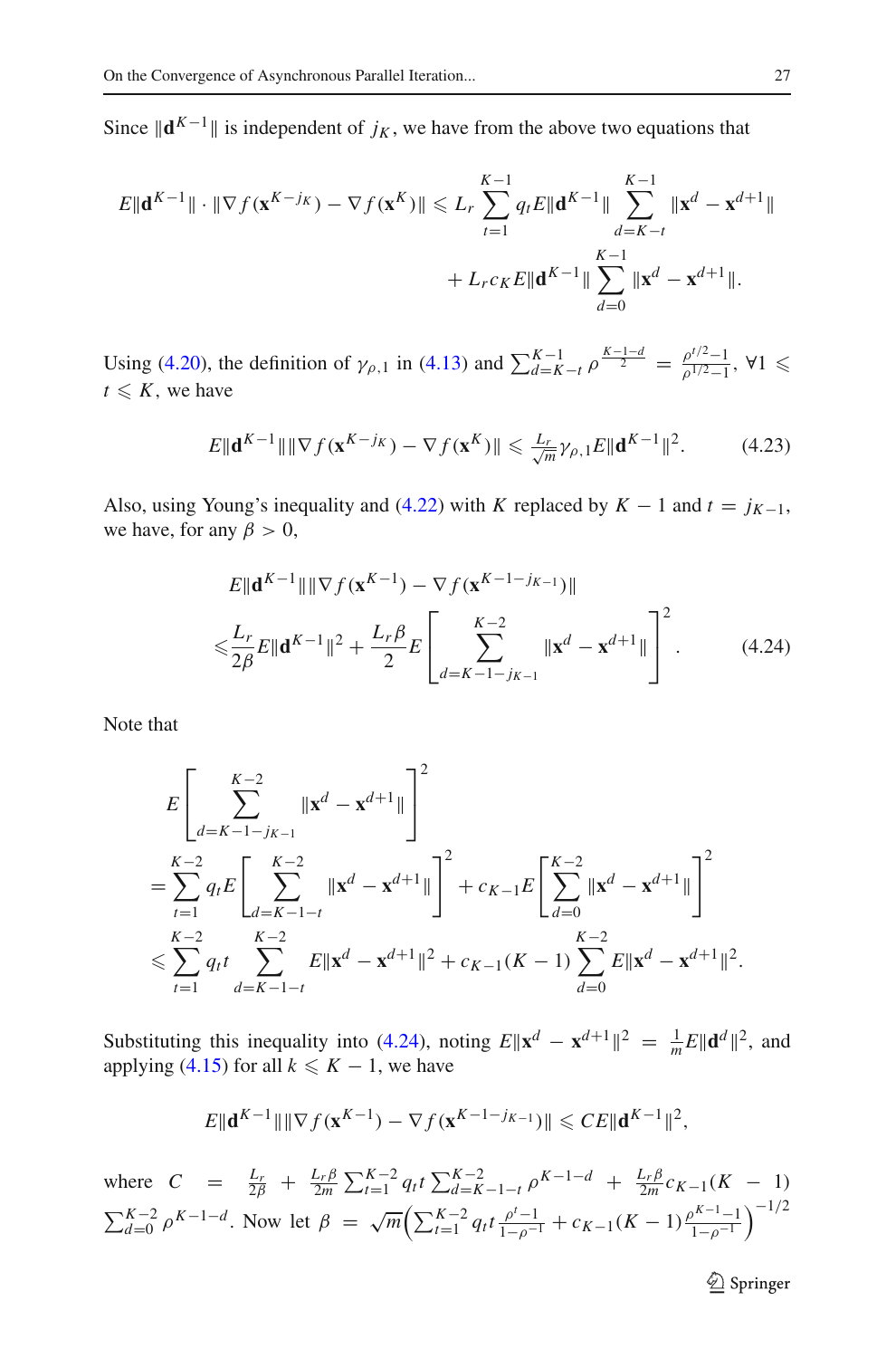and recall the definition of  $\gamma_{p,2}$  in [\(4.13\)](#page-19-0). From the above inequality, we have

$$
E\|\mathbf{d}^{K-1}\| \|\nabla f(\mathbf{x}^{K-1}) - \nabla f(\mathbf{x}^{K-1-j_{K-1}})\| \leqslant \frac{L_r \gamma_{\rho,2}}{\sqrt{m}} E\|\mathbf{d}^{K-1}\|^2. \tag{4.25}
$$

Substituting  $(4.23)$  and  $(4.25)$  into  $(4.21)$  gives

<span id="page-23-1"></span>
$$
E\left[\|\mathbf{d}^{K-1}\|^2 - \|\mathbf{d}^K\|^2\right] \leqslant \frac{4 + 2\eta L_r(1 + \gamma_{\rho,1} + \gamma_{\rho,2})}{\sqrt{m}} E\|\mathbf{d}^{K-1}\|^2,
$$

and thus

$$
E\|\mathbf{d}^{K-1}\|^2 \leqslant \left(1 - \frac{4 + 2\eta L_r(1 + \gamma_{\rho,1} + \gamma_{\rho,2})}{\sqrt{m}}\right)^{-1} E\|\mathbf{d}^K\|^2 \stackrel{(4.14)}{\leqslant} \rho E\|\mathbf{d}^K\|^2.
$$

Therefore, by induction, it follows that [\(4.15\)](#page-19-1) holds for all *k*, and we complete the proof.

<span id="page-23-0"></span>By this lemma, we are able to establish the convergence rate result of Algorithm [1](#page-2-0) for solving  $(1.1)$  if the problem is convex.

**Theorem 4.2** (Convergence rate for the nonsmooth convex case) *Under Assumptions* [1.1](#page-4-3) *through* [3.1](#page-10-2), let  $\{x^k\}_{k\geq 1}$  $\{x^k\}_{k\geq 1}$  $\{x^k\}_{k\geq 1}$  *be the sequence generated from Algorithm* 1 *with stepsize satisfying* [\(4.14\)](#page-19-2) *and also*

<span id="page-23-3"></span>
$$
\eta \leqslant \left( L_c + \frac{2L_f \gamma_{\rho,2}^2}{m} + \frac{2L_r \gamma_{\rho,2}}{\sqrt{m}} \right)^{-1},\tag{4.26}
$$

*where*  $\gamma_{\rho,1}$  *and*  $\gamma_{\rho,2}$  *are defined in* [\(4.13\)](#page-19-0)*. We have* 

1. *If the function F is convex, then*

<span id="page-23-4"></span>
$$
E[F(\mathbf{x}^k) - F^*] \leq \frac{m\Phi(\mathbf{x}^0)}{2\eta(m+k)},
$$
\n(4.27)

*where*

$$
\Phi(\mathbf{x}^k) = E \left\| \mathbf{x}^k - \mathcal{P}_{X^*}(\mathbf{x}^k) \right\|^2 + 2\eta E[F(\mathbf{x}^k) - F^*].
$$

### 2. *If F is strongly convex with constant* μ*, then*

<span id="page-23-2"></span>
$$
\Phi(\mathbf{x}^k) \leqslant \left(1 - \frac{\eta \mu}{m(1 + \eta \mu)}\right)^k \Phi(\mathbf{x}^0). \tag{4.28}
$$

Before proving this theorem, we make two remarks and present a few lemmas below.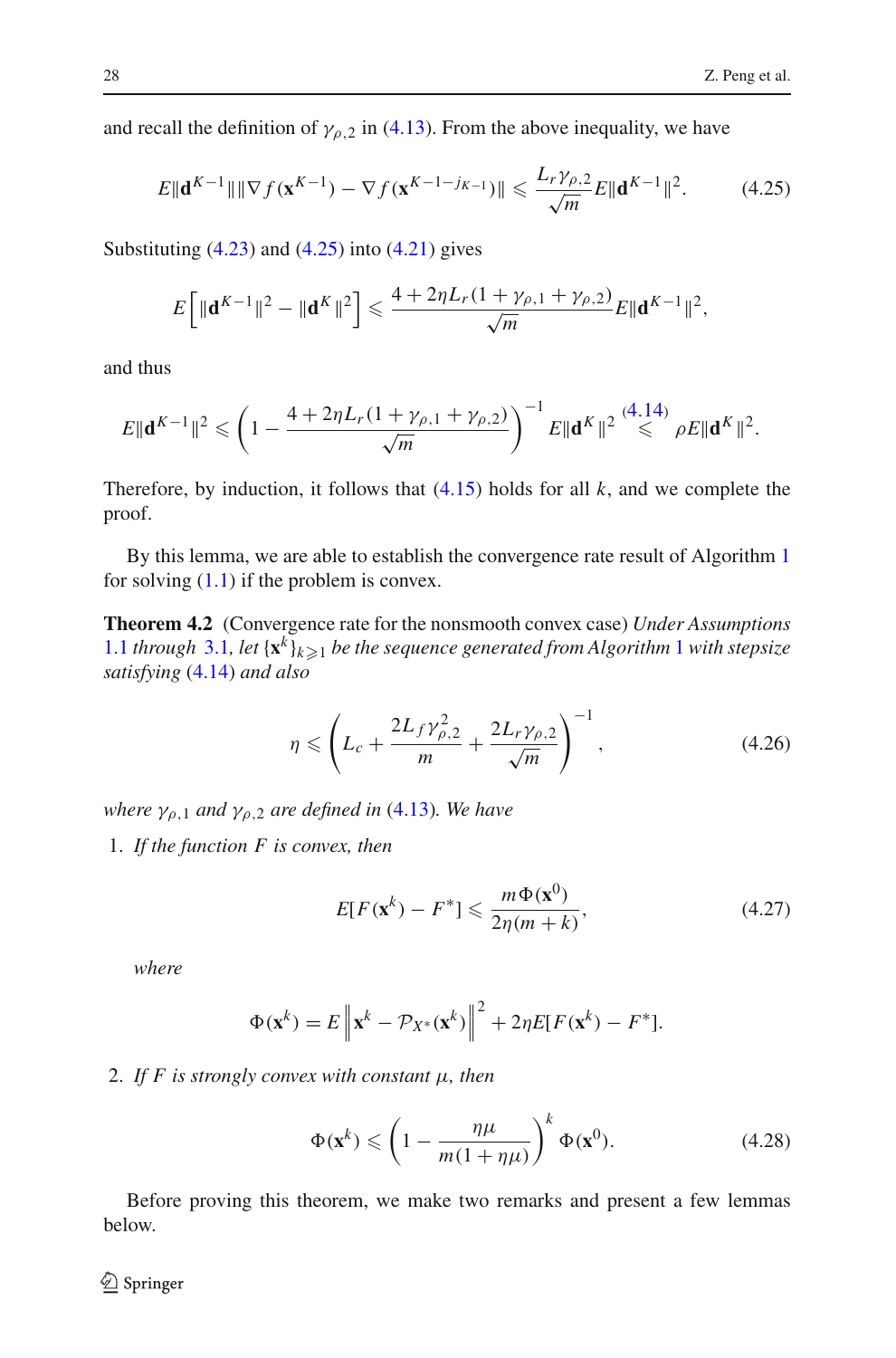*Remark* 4.3 Similar to [\(3.29\)](#page-14-2), for the linear convergence result [\(4.28\)](#page-23-2), the strong convexity assumption can be weakened to *optimal strong convexity*. The latter one is strictly weaker than the former one; see [\[16](#page-37-1)] for more discussions.

*Remark* 4.4 (Comparison of stepsize) For the special case that the delay is bounded by  $\tau = o(\sqrt[4]{m})$ , choosing  $\rho = O(1 + \frac{1}{\tau})$ , we have both  $\gamma_{\rho,1}$  and  $\gamma_{\rho,2}$  are  $O(\tau)$ . Thus we can take stepsize almost  $\frac{1}{L_c}$ , which is larger than the stepsize  $\frac{1}{2L_c}$  given in [\[16\]](#page-37-1).

**Lemma 4.4** *Let*  $\gamma_{\rho,2}$  *be defined in* [\(4.13\)](#page-19-0)*. We have* 

<span id="page-24-4"></span>
$$
E\langle \nabla_{i_k} f(\mathbf{x}^{k-j_k}) - \nabla_{i_k} f(\mathbf{x}^k), \mathbf{x}_{i_k}^k - \mathbf{x}_{i_k}^{k+1} \rangle \leqslant \frac{L_r \gamma_{\rho,2}}{m \sqrt{m}} E \|\mathbf{d}^k\|^2. \tag{4.29}
$$

*Proof* It is proved via the Cauchy–Schwarz inequality, the bound [\(4.25\)](#page-23-1), and  $E(\nabla_{i_k} f(\mathbf{x}^{k-j_k}) - \nabla_{i_k} f(\mathbf{x}^k), \mathbf{x}_{i_k}^k - \mathbf{x}_{i_k}^{k+1}) = \frac{1}{m} E(\nabla f(\mathbf{x}^{k-j_k}) - \nabla f(\mathbf{x}^k), \mathbf{d}^k).$ 

**Lemma 4.5** *It holds that*

<span id="page-24-0"></span>
$$
E\left[f(\mathbf{x}^{k}) - f(\mathbf{x}^{k+1}) + r_{i_k}((\mathcal{P}_{X^*}(\mathbf{x}^{k}))_{i_k}) - r_{i_k}(\mathbf{x}_{i_k}^{k+1})\right]
$$
  
= 
$$
E[F(\mathbf{x}^{k}) - F(\mathbf{x}^{k+1})] + \frac{1}{m}E[R(\mathcal{P}_{X^*}(\mathbf{x}^{k})) - R(\mathbf{x}^{k})].
$$
 (4.30)

*Proof* Equation [\(4.30\)](#page-24-0) is a direct consequence of  $r_{i_k}((\mathcal{P}_{X^*}(\mathbf{x}^k))_{i_k}) - r_{i_k}(\mathbf{x}_{i_k}^{k+1}) =$  $r_{i_k}((\mathcal{P}_{X^*}(\mathbf{x}^k))_{i_k}) - r_{i_k}(\mathbf{x}_{i_k}^k) + R(\mathbf{x}^k) - R(\mathbf{x}^{k+1}).$ 

**Lemma 4.6** *Let*  $\gamma_{\rho,2}$  *be defined in* [\(4.13\)](#page-19-0)*. It holds that* 

$$
E\langle \nabla_{i_k} f(\mathbf{x}^{k-j_k}), (\mathcal{P}_{X^*}(\mathbf{x}^k))_{i_k} - \mathbf{x}_{i_k}^k \rangle \leq \frac{1}{m} E \Big[ f(\mathcal{P}_{X^*}(\mathbf{x}^k)) - f(\mathbf{x}^k) \Big] + \frac{L_f \gamma_{\rho,2}^2}{m^2} E \| \mathbf{d}^k \|^2.
$$
 (4.31)

*Proof* Since  $i_k$  is uniformly distributed and independent of  $j_k$ , we have

<span id="page-24-2"></span>
$$
E_{i_k}\langle \nabla_{i_k} f(\mathbf{x}^{k-j_k}), (\mathcal{P}_{X^*}(\mathbf{x}^k))_{i_k} - \mathbf{x}_{i_k}^k \rangle = \frac{1}{m} \langle \nabla f(\mathbf{x}^{k-j_k}), \mathcal{P}_{X^*}(\mathbf{x}^k) - \mathbf{x}^k \rangle. \tag{4.32}
$$

We split the term and apply the convexity of *f* and Lipschitz continuity of ∇ *f* to get

$$
\langle \nabla f(\mathbf{x}^{k-j_k}), \mathcal{P}_{X^*}(\mathbf{x}^k) - \mathbf{x}^k \rangle
$$
  
\n
$$
= \langle \nabla f(\mathbf{x}^{k-j_k}), \mathcal{P}_{X^*}(\mathbf{x}^k) - \mathbf{x}^{k-j_k} \rangle
$$
  
\n
$$
+ \langle \nabla f(\mathbf{x}^k) + \nabla f(\mathbf{x}^{k-j_k}) - \nabla f(\mathbf{x}^k), \mathbf{x}^{k-j_k} - \mathbf{x}^k \rangle
$$
  
\n
$$
\leq \left[ f(\mathcal{P}_{X^*}(\mathbf{x}^k)) - f(\mathbf{x}^{k-j_k}) + f(\mathbf{x}^{k-j_k}) - f(\mathbf{x}^k) \right]
$$
  
\n
$$
+ \langle \nabla f(\mathbf{x}^{k-j_k}) - \nabla f(\mathbf{x}^k), \mathbf{x}^{k-j_k} - \mathbf{x}^k \rangle
$$
  
\n
$$
\leq \left[ f(\mathcal{P}_{X^*}(\mathbf{x}^k)) - f(\mathbf{x}^k) \right] + L_f \|\mathbf{x}^{k-j_k} - \mathbf{x}^k\|^2.
$$
 (4.33)

<span id="page-24-3"></span><span id="page-24-1"></span> $\mathcal{D}$  Springer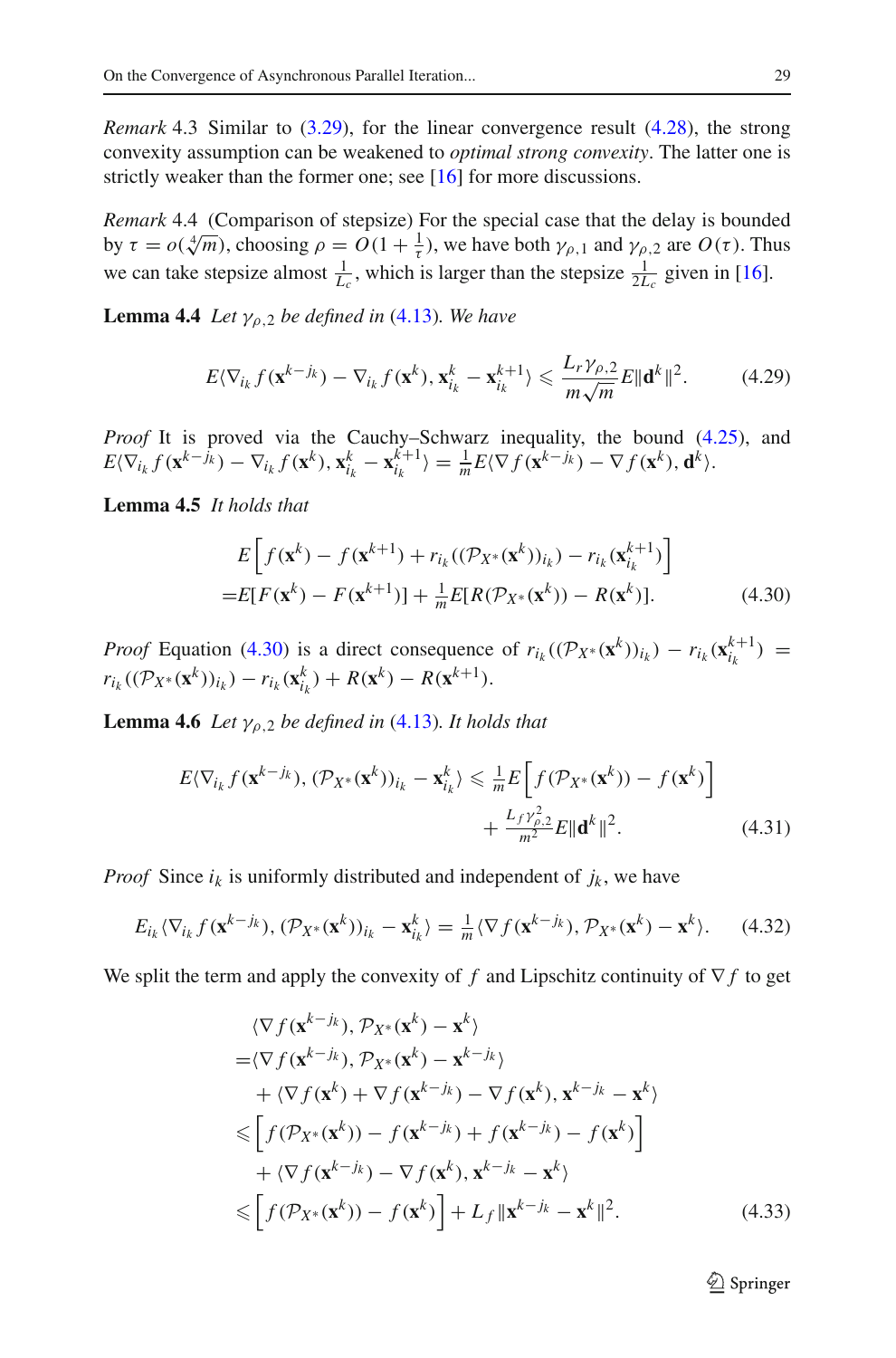Substituting [\(4.33\)](#page-24-1) into [\(4.32\)](#page-24-2) and taking expectation yield

$$
E\langle \nabla_{i_k} f(\mathbf{x}^{k-j_k}), (\mathcal{P}_{X^*}(\mathbf{x}^k))_{i_k} - \mathbf{x}_{i_k}^k \rangle
$$
  
\$\leq \frac{1}{m}E\bigg[f(\mathcal{P}\_{X^\*}(\mathbf{x}^k)) - f(\mathbf{x}^k)\bigg] + \frac{L\_f}{m}E\|\mathbf{x}^{k-j\_k} - \mathbf{x}^k\|^2\$.

Noting  $\|\mathbf{x}^k - \mathbf{x}^{k-j_k}\|^2 \leq j_k \sum_{d=k-j_k}^{k-1} \|\mathbf{x}^{d+1} - \mathbf{x}^d\|^2$ , applying [\(4.5\)](#page-16-3) and [\(4.15\)](#page-19-1) and using the definition of  $\gamma_{\rho,2}$ , we complete the proof of [\(4.31\)](#page-24-3).

<span id="page-25-3"></span>**Lemma 4.7** *Under the assumptions of Theorem [4.2](#page-23-0), we have*  $E[F(\mathbf{x}^{k+1})] \leq$ *E*[ $F$ ( $\mathbf{x}^k$ )], ∀ $k$ .

*Proof* Taking expectation on both sides of [\(4.3\)](#page-16-0) and using [\(4.29\)](#page-24-4) yield

$$
E[F(\mathbf{x}^{k+1})] \leqslant E[F(\mathbf{x}^k)] + \frac{1}{m}\left(\frac{L_c}{2} - \frac{1}{\eta} + \frac{L_r\gamma_{\rho,2}}{\sqrt{m}}\right)E\|\mathbf{d}^k\|^2,
$$

which implies  $E[F(\mathbf{x}^{k+1})] \leq E[F(\mathbf{x}^k)]$  from the condition on  $\eta$  in [\(4.26\)](#page-23-3).

Now we are ready to prove Theorem [4.2.](#page-23-0)

*Proof of Theorem* [4.2](#page-23-0) From the update of  $\mathbf{x}^{k+1}$ , we have

$$
\mathbf{0} \in \nabla_{i_k} f(\mathbf{x}^{k-j_k}) + \frac{1}{\eta} \left( \mathbf{x}_{i_k}^{k+1} - \mathbf{x}_{i_k}^k \right) + \partial r_{i_k} \left( \mathbf{x}_{i_k}^{k+1} \right),
$$

and thus for any  $\mathbf{x}_{i_k}$ , it holds from the convexity of  $r_{i_k}$  that

<span id="page-25-0"></span>
$$
r_{i_k}(\mathbf{x}_{i_k}) \geq r_{i_k} \left( \mathbf{x}_{i_k}^{k+1} \right) - \left\langle \nabla_{i_k} f(\mathbf{x}^{k-j_k}) + \frac{1}{\eta} \left( \mathbf{x}_{i_k}^{k+1} - \mathbf{x}_{i_k}^k \right), \mathbf{x}_{i_k} - \mathbf{x}_{i_k}^{k+1} \right\rangle. \tag{4.34}
$$

Since  $\mathbf{x}^{k+1} = \mathbf{x}^k + U_{i_k}(\mathbf{x}^{k+1} - \mathbf{x}^k)$ , we have

<span id="page-25-1"></span>
$$
\|\mathbf{x}^{k+1} - \mathcal{P}_{X^*}(\mathbf{x}^k)\|^2 = \left\|\mathbf{x}^k - \mathcal{P}_{X^*}(\mathbf{x}^k)\right\|^2 - \left\|\mathbf{x}_{i_k}^{k+1} - \mathbf{x}_{i_k}^k\right\|^2 + 2\left\langle\mathbf{x}_{i_k}^{k+1} - \left(\mathcal{P}_{X^*}(\mathbf{x}^k)\right)_{i_k}, \mathbf{x}_{i_k}^{k+1} - \mathbf{x}_{i_k}^k\right\rangle. \tag{4.35}
$$

From the definition of  $\mathcal{P}_{X^*}$ , it follows that  $\|\mathbf{x}^{k+1}-\mathcal{P}_{X^*}(\mathbf{x}^{k+1})\|^2 \le \|\mathbf{x}^{k+1}-\mathcal{P}_{X^*}(\mathbf{x}^k)\|^2$ . Then using  $(4.34)$  and  $(4.35)$ , we have

<span id="page-25-2"></span>
$$
\|\mathbf{x}^{k+1} - \mathcal{P}_{X^*}(\mathbf{x}^{k+1})\|^2 \le \|\mathbf{x}^k - \mathcal{P}_{X^*}(\mathbf{x}^k)\|^2 - \left\|\mathbf{x}_{i_k}^{k+1} - \mathbf{x}_{i_k}^k\right\|^2
$$
  
+ 
$$
2\eta \left(r_{i_k}((\mathcal{P}_{X^*}(\mathbf{x}^k))_{i_k}) - r_{i_k}(\mathbf{x}_{i_k}^{k+1})\right)
$$
  
+ 
$$
\left\langle \nabla_{i_k} f(\mathbf{x}^{k-j_k}), (\mathcal{P}_{X^*}(\mathbf{x}^k))_{i_k} - \mathbf{x}_{i_k}^{k+1}\right\rangle.
$$
 (4.36)

<sup>2</sup> Springer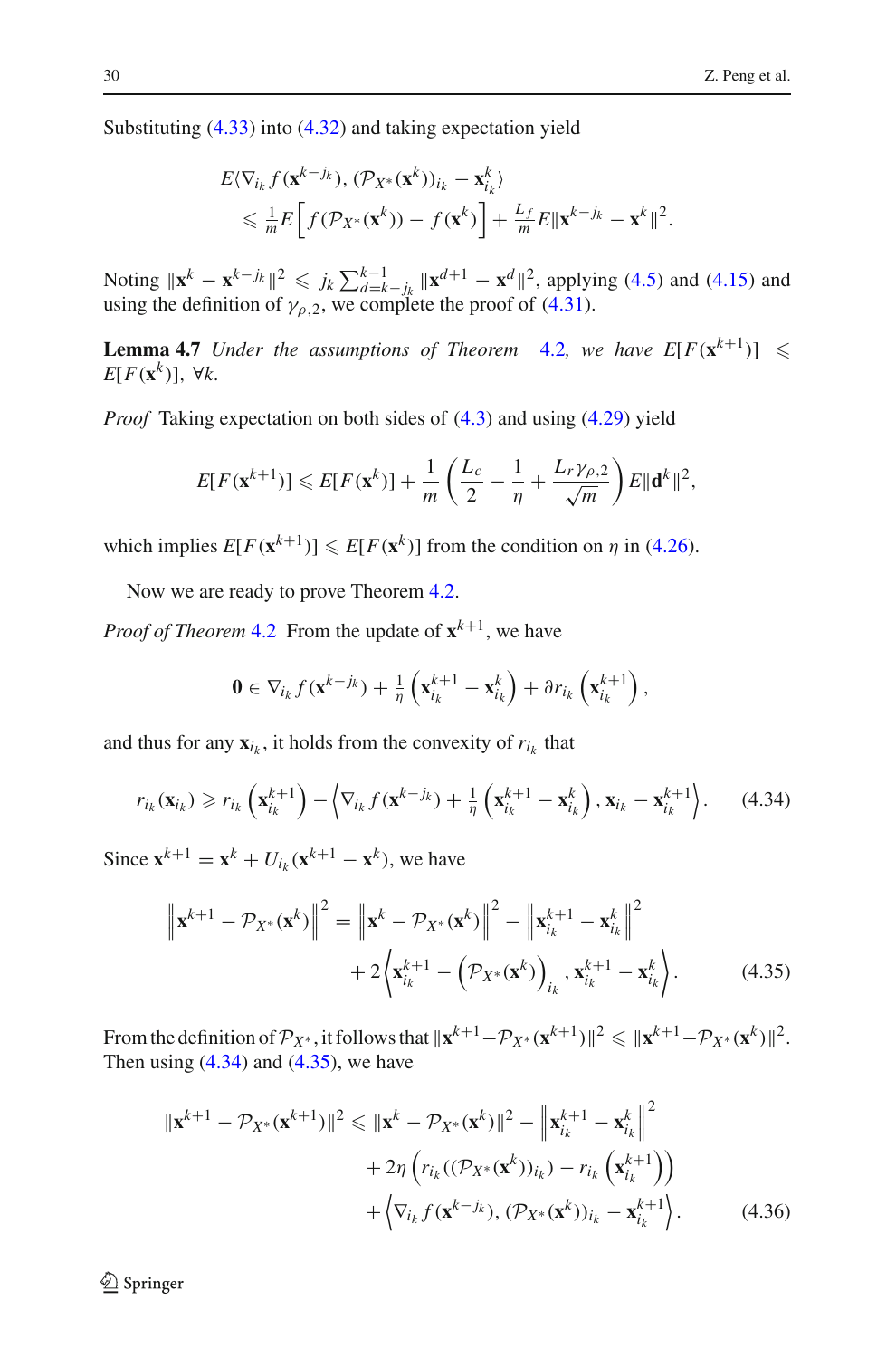We split the cross term to have

$$
\left\langle \nabla_{i_k} f(\mathbf{x}^{k-j_k}), (\mathcal{P}_{X^*}(\mathbf{x}^k))_{i_k} - \mathbf{x}_{i_k}^{k+1} \right\rangle = \left\langle \nabla_{i_k} f(\mathbf{x}^{k-j_k}), (\mathcal{P}_{X^*}(\mathbf{x}^k))_{i_k} - \mathbf{x}_{i_k}^k \right\rangle
$$
  
+  $\left\langle \nabla_{i_k} f(\mathbf{x}^k), \mathbf{x}_{i_k}^k - \mathbf{x}_{i_k}^{k+1} \right\rangle + \left\langle \nabla_{i_k} f(\mathbf{x}^{k-j_k}) - \nabla_{i_k} f(\mathbf{x}^k), \mathbf{x}_{i_k}^k - \mathbf{x}_{i_k}^{k+1} \right\rangle.$ 

From [\(1.7\)](#page-4-2), it follows that

<span id="page-26-0"></span>
$$
\left\langle \nabla_{i_k} f(\mathbf{x}^k), \mathbf{x}_{i_k}^k - \mathbf{x}_{i_k}^{k+1} \right\rangle \leq f(\mathbf{x}^k) - f(\mathbf{x}^{k+1}) + \frac{L_c}{2} \left\| \mathbf{x}_{i_k}^k - \mathbf{x}_{i_k}^{k+1} \right\|^2.
$$

Plugging the above two equations into [\(4.36\)](#page-25-2) gives

$$
\|\mathbf{x}^{k+1} - \mathcal{P}_{X^*}(\mathbf{x}^{k+1})\|^2 \le \left\|\mathbf{x}^k - \mathcal{P}_{X^*}(\mathbf{x}^k)\right\|^2 - (1 - \eta L_c) \left\|\mathbf{x}_{i_k}^{k+1} - \mathbf{x}_{i_k}^k\right\|^2 + 2\eta \left\langle \nabla_{i_k} f(\mathbf{x}^{k-j_k}), (\mathcal{P}_{X^*}(\mathbf{x}^k))_{i_k} - \mathbf{x}_{i_k}^k \right\rangle + 2\eta \left\langle \nabla_{i_k} f(\mathbf{x}^{k-j_k}) - \nabla_{i_k} f(\mathbf{x}^k), \mathbf{x}_{i_k}^k - \mathbf{x}_{i_k}^{k+1} \right\rangle + 2\eta \left[ f(\mathbf{x}^k) - f(\mathbf{x}^{k+1}) + r_{i_k} ((\mathcal{P}_{X^*}(\mathbf{x}^k))_{i_k}) - r_{i_k} (\mathbf{x}_{i_k}^{k+1}) \right].
$$
 (4.37)

Substituting [\(4.29\)](#page-24-4) through [\(4.31\)](#page-24-3) into [\(4.37\)](#page-26-0) and rearranging terms yield

$$
E \left\| \mathbf{x}^{k+1} - \mathcal{P}_{X^*}(\mathbf{x}^{k+1}) \right\|^2 \leq E \left\| \mathbf{x}^k - \mathcal{P}_{X^*}(\mathbf{x}^k) \right\|^2
$$
  

$$
- \frac{1}{m} \left[ 1 - \eta L_c - \frac{2\eta L_f \gamma_{\rho,2}^2}{m} - \frac{2\eta L_r \gamma_{\rho,2}}{\sqrt{m}} \right] E \|\mathbf{d}^k\|^2
$$
  

$$
+ \frac{2\eta}{m} E \left[ F^* - F(\mathbf{x}^k) \right] + 2\eta E [F(\mathbf{x}^k) - F(\mathbf{x}^{k+1})].
$$

The above inequality together with [\(4.26\)](#page-23-3) implies

$$
E\|\mathbf{x}^{k+1} - \mathcal{P}_{X^*}(\mathbf{x}^{k+1})\|^2 \leq E\|\mathbf{x}^k - \mathcal{P}_{X^*}(\mathbf{x}^k)\|^2 + \frac{2\eta}{m}E\left[F^* - F(\mathbf{x}^k)\right] + 2\eta E\left[F(\mathbf{x}^k) - F(\mathbf{x}^{k+1})\right]
$$

and thus, with the monotonicity of  $E[F(\mathbf{x}^k)]$  in Lemma [4.7,](#page-25-3)

<span id="page-26-1"></span>
$$
E \left\| \mathbf{x}^{k+1} - \mathcal{P}_{X^*}(\mathbf{x}^{k+1}) \right\|^2 + 2\eta E \left[ F(\mathbf{x}^{k+1}) - F^* \right]
$$
  
\n
$$
\leq E \left\| \mathbf{x}^k - \mathcal{P}_{X^*}(\mathbf{x}^k) \right\|^2 + 2\eta E \left[ F(\mathbf{x}^k) - F^* \right] - \frac{2\eta}{m} E \left[ F(\mathbf{x}^k) - F^* \right] \qquad (4.38)
$$
  
\n
$$
\leq \left\| \mathbf{x}^0 - \mathcal{P}_{X^*}(\mathbf{x}^0) \right\|^2 + 2\eta E \left[ F(\mathbf{x}^0) - F^* \right] - \frac{2\eta}{m} \sum_{t=0}^k E \left[ F(\mathbf{x}^t) - F^* \right]
$$
  
\n
$$
\leq \left\| \mathbf{x}^0 - \mathcal{P}_{X^*}(\mathbf{x}^0) \right\|^2 + 2\eta E \left[ F(\mathbf{x}^0) - F^* \right] - \frac{2\eta}{m} (k+1) E \left[ F(\mathbf{x}^{k+1}) - F^* \right]. \qquad (4.39)
$$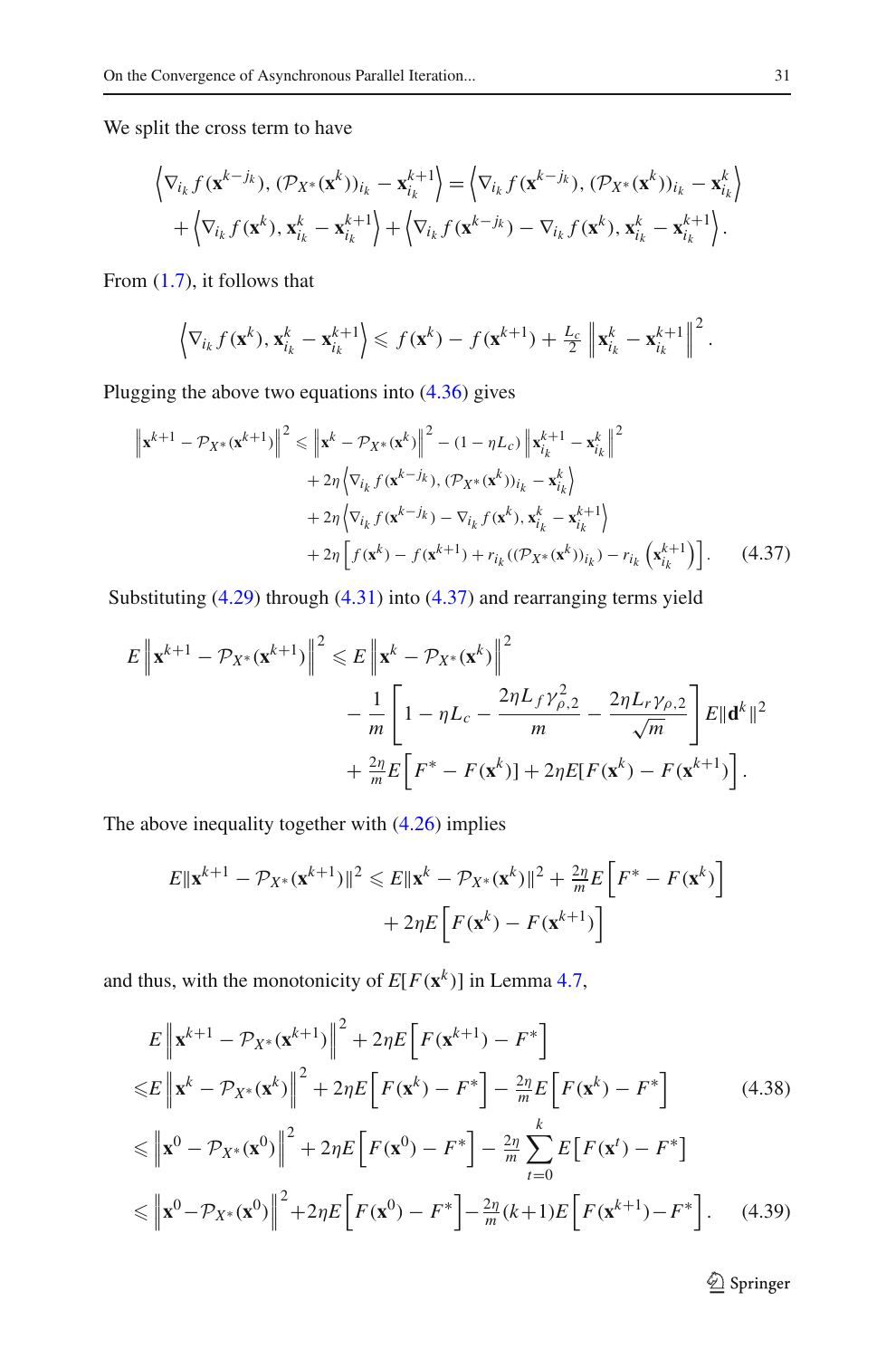Hence, [\(4.27\)](#page-23-4) follows.

When *F* is strongly convex with constant  $\mu$ , we have

$$
F(\mathbf{x}^k) - F^* \geqslant \frac{\mu}{2} \|\mathbf{x}^k - \mathcal{P}_{X^*}(\mathbf{x}^k)\|^2,
$$

and thus from [\(4.38\)](#page-26-1), it follows that

$$
E\left\|\mathbf{x}^{k+1} - \mathcal{P}_{X^*}(\mathbf{x}^{k+1})\right\|^2 + 2\eta E[F(\mathbf{x}^{k+1}) - F^*]
$$
  
\n
$$
\leq E\left\|\mathbf{x}^k - \mathcal{P}_{X^*}(\mathbf{x}^k)\right\|^2 + \left(2\eta - \frac{2\eta^2\mu}{m(1+\eta\mu)}\right)E[F(\mathbf{x}^k) - F^*]
$$
  
\n
$$
-\left(\frac{2\eta}{m} - \frac{2\eta^2\mu}{m(1+\eta\mu)}\right)\frac{\mu}{2}E\|\mathbf{x}^k - \mathcal{P}_{X^*}(\mathbf{x}^k)\|^2
$$
  
\n
$$
= \left(1 - \frac{\eta\mu}{m(1+\eta\mu)}\right)\left(E\left\|\mathbf{x}^k - \mathcal{P}_{X^*}(\mathbf{x}^k)\right\|^2 + 2\eta E[F(\mathbf{x}^k) - F^*]\right).
$$

Therefore, [\(4.28\)](#page-23-2) follows, and we complete the proof.

# <span id="page-27-0"></span>**5 Poisson Distribution**

We can treat the asynchronous reading and writing as a queueing system. Assume the  $p + 1$  processors have the same computing power (i.e., the same speed of reading and writing). At any time k, suppose the update to  $\mathbf{x}_i$  is performed by the  $p_k$ th processor, which can be treated as the server with speed (or service rate) *one* of reading and writing. All the other *p* processors can be treated as customers, each with speed (or arrival rate) *one*, where any update to **x** from the *p* processors can be regarded as one customer's arrival. Under this setting, from the  $p_k$ <sup>th</sup> processor starts reading **x** until it finishes updating  $\mathbf{x}_i$ , there would be p customers in the queue in average, namely, the delay  $j_k$  follows the Poisson distribution with parameter  $p$ . Summarizing the above discussion, we have the following result.

*Claim* Suppose Algorithm [1](#page-2-0) runs on a system with  $p + 1$  processors, which have the same speed of reading and writing during the iterations. Then the delay  $j_k$  follows the Poisson distribution with parameter *p*, i.e., for all *k*,

<span id="page-27-1"></span>
$$
Prob(j_k = t) = \frac{p^t e^{-p}}{t!}, \quad t = 0, 1, \cdots,
$$
\n(5.1)

which implies no delay if  $p = 0$ .

In general, if the processors have different computing power,  $j_k$  would follow Poisson distribution with a parameter being the speed ratio of the other *p* processors to the  $p_k$ <sup>th</sup> one. However, in a multi-core workstation with shared memory, the processors are usually of the same style and can have the same computing ability. In the following, we assume the distribution in [\(1.8\)](#page-4-1) to be Poisson distribution with parameter *p* and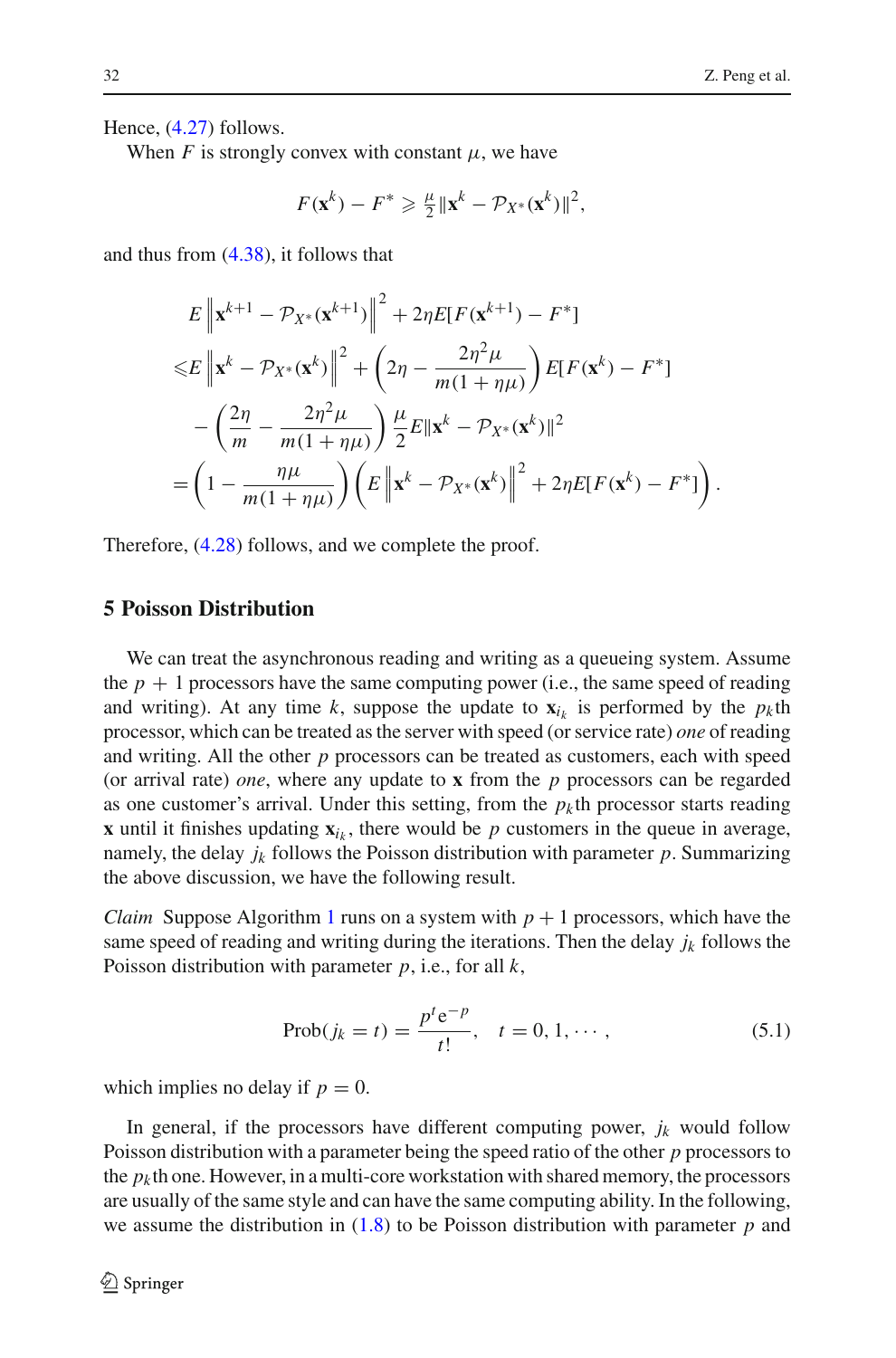discuss the convergence results we obtained in the previous sections. First we give the values of the expected quantities we used before.

**Proposition 5.1** *Suppose there are*  $p + 1$  *processors and* [\(5.1\)](#page-27-1) *holds. Then for any*  $\rho > 1$ , we have that for all k,

<span id="page-28-0"></span>
$$
T = E[\mathbf{j}] = p, \quad S = E[\mathbf{j}^{2}] = p(p+1),
$$
  
\n
$$
M_{\rho} = E[\rho^{j}] = e^{p(\rho-1)}, \quad N_{\rho} = E[\mathbf{j}\rho^{j}] = \rho p e^{p(\rho-1)},
$$
  
\n
$$
\gamma_{\rho,1} = \frac{e^{p(\sqrt{\rho}-1)} - 1}{\sqrt{\rho}-1}, \quad \gamma_{\rho,2} = \left(\frac{\rho p e^{p(\rho-1)} - p}{1-\rho^{-1}}\right)^{-1}.
$$
\n(5.2)

*where*  $\gamma_{0,1}$  *and*  $\gamma_{0,2}$  *are defined in* [\(4.13\)](#page-19-0)*.* 

The proof of this proposition is standard. From the quantities in  $(5.2)$  and the theorems, which we established in the previous sections, we make the following observations:

- [1](#page-2-0). If  $p = o(\sqrt{m})$ , we can guarantee the convergence of Algorithm 1 for both smooth and nonsmooth problems by setting  $\eta \lessapprox \frac{1}{L_c}$  (see Theorems [3.2](#page-9-5) and [4.1\)](#page-18-0), where  $\lessapprox$ means "less than but close to";
- 2. If  $2e^2(p+1) + p = o(\sqrt{m})$ , then choosing  $\rho = 1 + \frac{1}{p}$ , we have the convergence rate of Algorithm [1](#page-2-0) obtained in Theorem [3.4](#page-13-1) by setting  $\eta \lessapprox \frac{2}{eL_c}$ . Then  $D \approx \frac{\eta}{m}$ in [\(3.23\)](#page-12-2), and thus, near-linear speedup is achieved for solving convex smooth problems;
- 3. If  $p = o(\sqrt[4]{m})$ , we can guarantee the convergence rate of Algorithm [1](#page-2-0) in Theo-rem [4.2](#page-23-0) by setting  $\eta \lesssim \frac{1}{L_c}$  and thus a near-linear speedup for convex nonsmooth problems.

# **6 Numerical Experiments**

In this section, we evaluate the numerical performance of Algorithm [1](#page-2-0) on solving two problems: the LASSO problem and the nonnegative matrix factorization (NMF). The tests were carried out on a machine with 64GB memory and two Intel Xeon E5- 2690 v2 processors (20 cores, 40 threads). All of the experiments were coded in  $C++$ and its threading library was used for parallelization. We use the Eigen library for numerical linear algebra operations. To measure the delay, we use an atomic variable to track the number of iterations as defined in the paper. The atomic variable will be incremented by one for each update. For each thread, the delay is calculated based on the difference of the iteration counters before and after the update. For LASSO, two different settings were used. The first one sets the stepsize by the expected delay according to the analysis of this paper, and the other one used the maximum delay from [\[12](#page-36-11),[16\]](#page-37-1) and is dubbed as AsySCD. We compared the async-BCU to the serial BCU, which can be regarded as a special case of Algorithm [1](#page-2-0) with the delay  $j_k \equiv 0$ ,  $\forall k$ . For NMF, we set the stepszie by the expected delay and test its convergence behavior with different numbers of threads.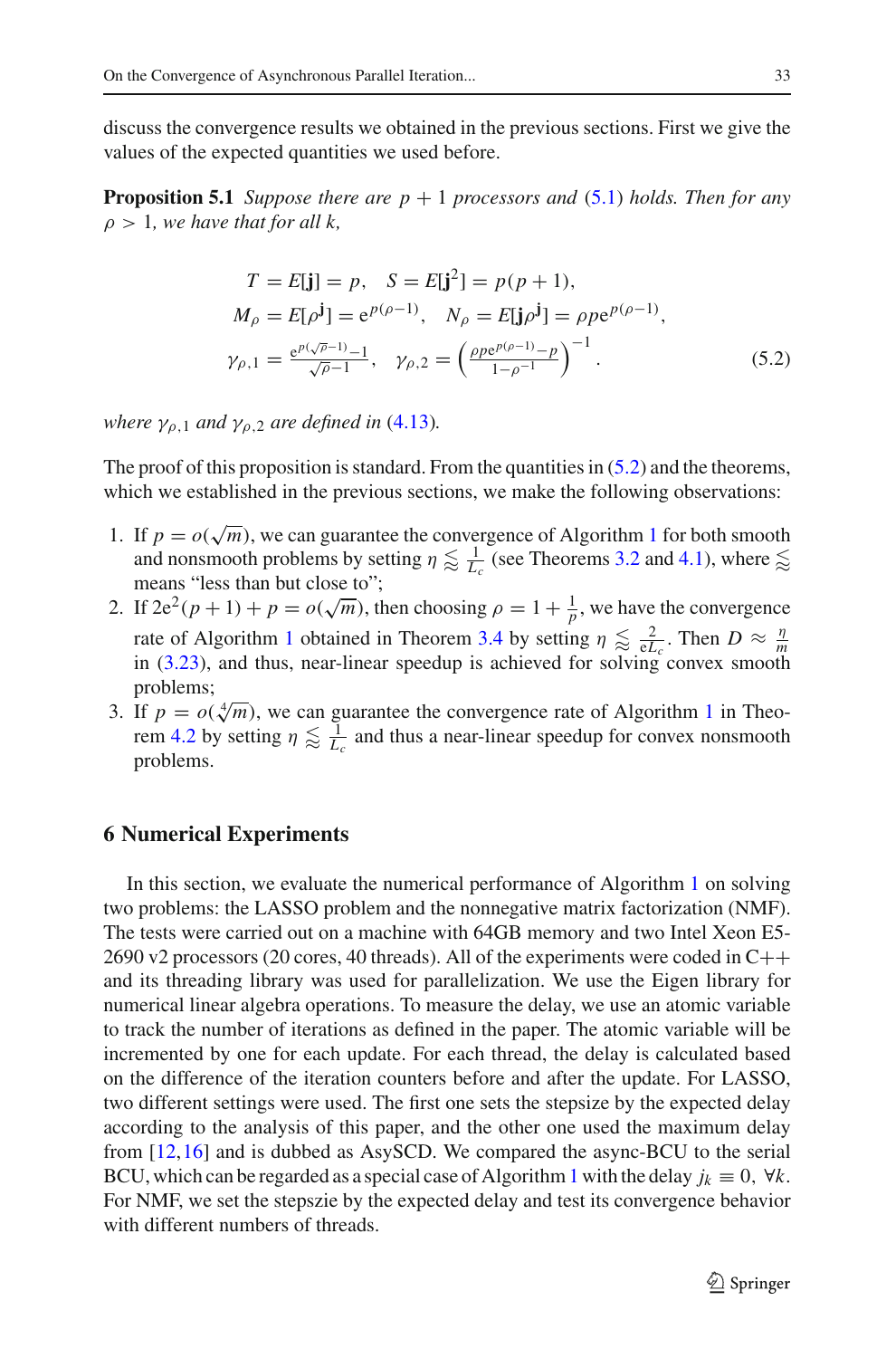#### **6.1 Parameter Settings**

According to Theorem [4.1,](#page-18-0) the following two stepsizes were used:<sup>[1](#page-29-0)</sup>

<span id="page-29-3"></span><span id="page-29-2"></span>This paper: 
$$
\eta = \frac{1/L_c}{1 + \kappa^2 p^2 / (2m)},
$$
 (6.1a)

$$
\text{Max delay : } \eta = \frac{1/L_c}{1 + \kappa^2 \tau^2 / (2m)},\tag{6.1b}
$$

where  $\tau$  equals the maximum number of the generated sequence of delays.

## **6.2 LASSO**

We measure the performance of Algorithm [1](#page-2-0) on the LASSO problem [\[3](#page-36-2)]

<span id="page-29-1"></span>
$$
\underset{\mathbf{x} \in \mathbb{R}^n}{\text{minimize}} \frac{1}{2} \|\mathbf{A}\mathbf{x} - \mathbf{b}\|_2^2 + \lambda \|\mathbf{x}\|_1,\tag{6.2}
$$

where  $\mathbf{A} \in \mathbb{R}^{N \times n}$ ,  $\mathbf{b} \in \mathbb{R}^{N}$ , and  $\lambda$  is a parameter balancing the fitting term and the regularization term. We randomly generated **A** and **b** following the standard normal distribution. The size was fixed to  $n = 2N$  and  $N = 10000$ , and  $\lambda = \frac{1}{N}$  was used. The Lipschitz constant  $L_c = \max{\|(\mathbf{A}_i^T \mathbf{A}_i)\|^2}$ ,  $\forall i\}$ , where  $\mathbf{A}_i$  represents the *i*th column block of **A**.

Figure [1](#page-30-0) shows the delay distribution of Algorithm [1](#page-2-0) with different numbers of threads. The blue bars are the normalized histogram so that the bar heights add to 1. Orange curve is the probability density function of Poisson distribution. By using 5 and 10 threads, we observe that the number of delays is concentrated on 4 and 9, respectively. When the number of threads is relatively large, the actual delay distribution closely matches with the theoretical distribution as we discussed in Sect. [5.](#page-27-0) For 20 threads, an interesting observation is that the actual probability density is higher than the theoretical probability density when the number of delays is around 9. We think this is due to the architecture of the testing environment, i.e., the average delay within a CPU is smaller than the average delay across two different CPUs. We observe a similar behavior when 40 threads are used.

Figure [2](#page-31-0) plots the convergence behavior of Algorithm [1](#page-2-0) running on 40 threads with different block sizes. We partition **x** into *m* equal-sized blocks with block sizes varying among {10, 50, 100, 500}. The results of the serial randomized coordinate descent method is also plotted for comparison. Here, one epoch is equivalent to updating all coordinates once. Comparing to the serial method, we observe that the delay does affect the convergence speed, and the affect becomes weaker as *m* increases. Hence, Algorithm [1](#page-2-0) can have nearly linear speedup when the number of blocks is large. In addition, we note that the stepsize setting of AsySCD is too conservative, and Algorithm [1](#page-2-0) with stepsize set by the expected delay converges significantly faster. However, we observed that, in general, we could not take larger stepsize than that

<span id="page-29-0"></span><sup>&</sup>lt;sup>1</sup> For the NMF problem,  $L_c$  cannot be determined in the beginning, so instead of using a uniform  $L_c$ , we used the gradient Lipschitz constant adaptive to the iterate.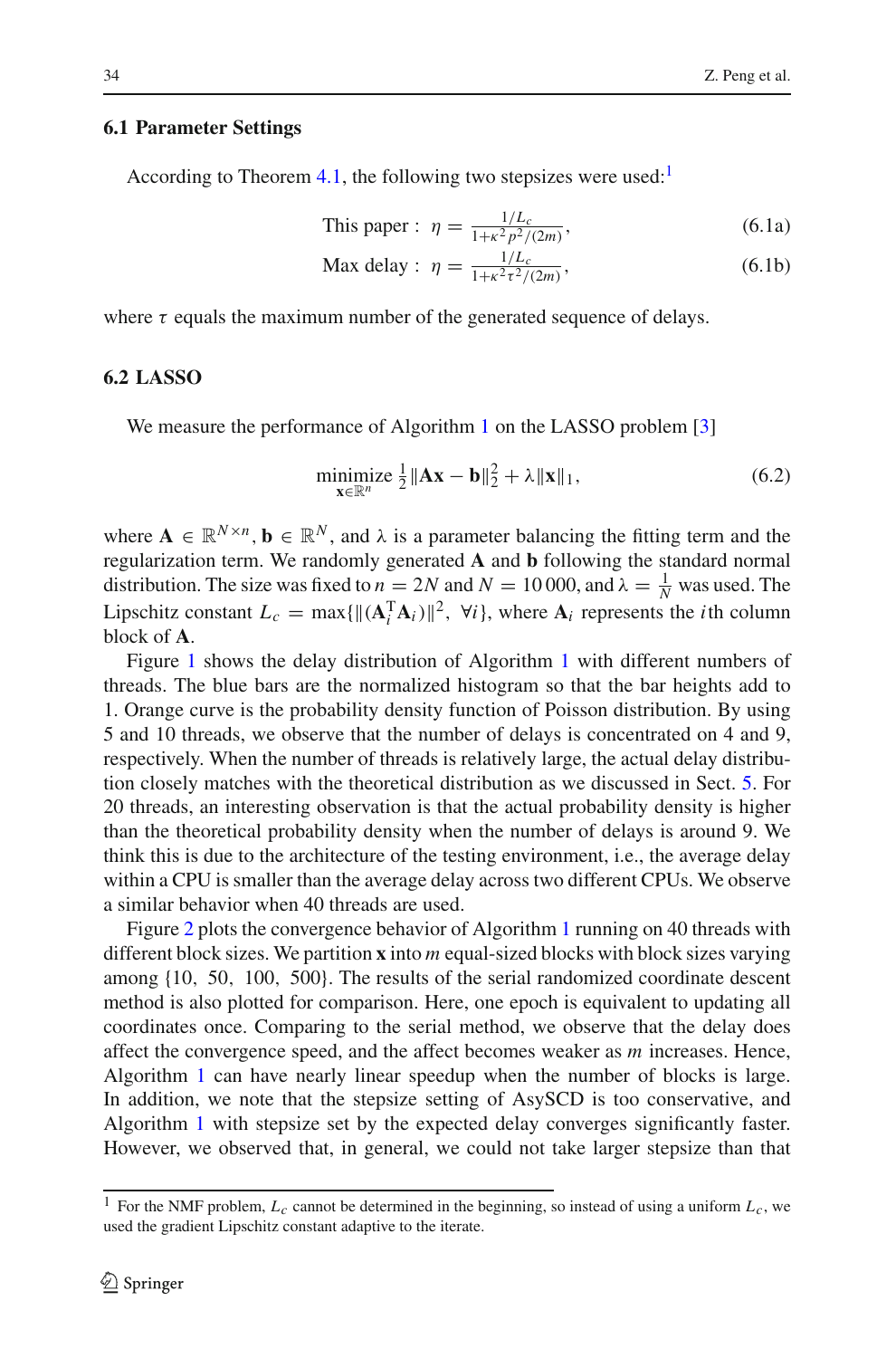

<span id="page-30-0"></span>**Fig. [1](#page-2-0)** Delay distribution behaviors of Algorithm 1 for solving LASSO [\(6.2\)](#page-29-1). The tested problem has 20 000 coordinates, and it was running with 5, 10, 20, and 40 threads. (Color figure online)

in [\(6.1a\)](#page-29-2). Some divergence behaviors are observed when using stepsizes larger than that in  $(6.1a)$ .

### **6.3 Nonnegative Matrix Factorization (NMF)**

This section presents the numerical results of applying Algorithm [1](#page-2-0) for solving the NMF problem [\[37\]](#page-37-21)

<span id="page-30-1"></span>
$$
\begin{array}{ll}\n\text{minimize} & \frac{1}{2} \|\mathbf{X}\mathbf{Y}^{\top} - \mathbf{Z}\|_{F}^{2} \\
\text{s.t. } \mathbf{X} \in \mathbb{R}_{+}^{M \times m}, \quad \mathbf{Y} \in \mathbb{R}_{+}^{N \times m},\n\end{array} \tag{6.3}
$$

where  $\mathbf{Z} \in \mathbb{R}_+^{M \times N}$  is a given nonnegative matrix. We generated  $\mathbf{Z} = \mathbf{Z}_L \mathbf{Z}_R^\top$  with the elements of  $\mathbf{Z}_L$  and  $\mathbf{Z}_R$  first drawn from the standard normal distribution and then projected into the nonnegative orthant. The size was fixed to  $M = N = 10000$  and  $m = 100$ .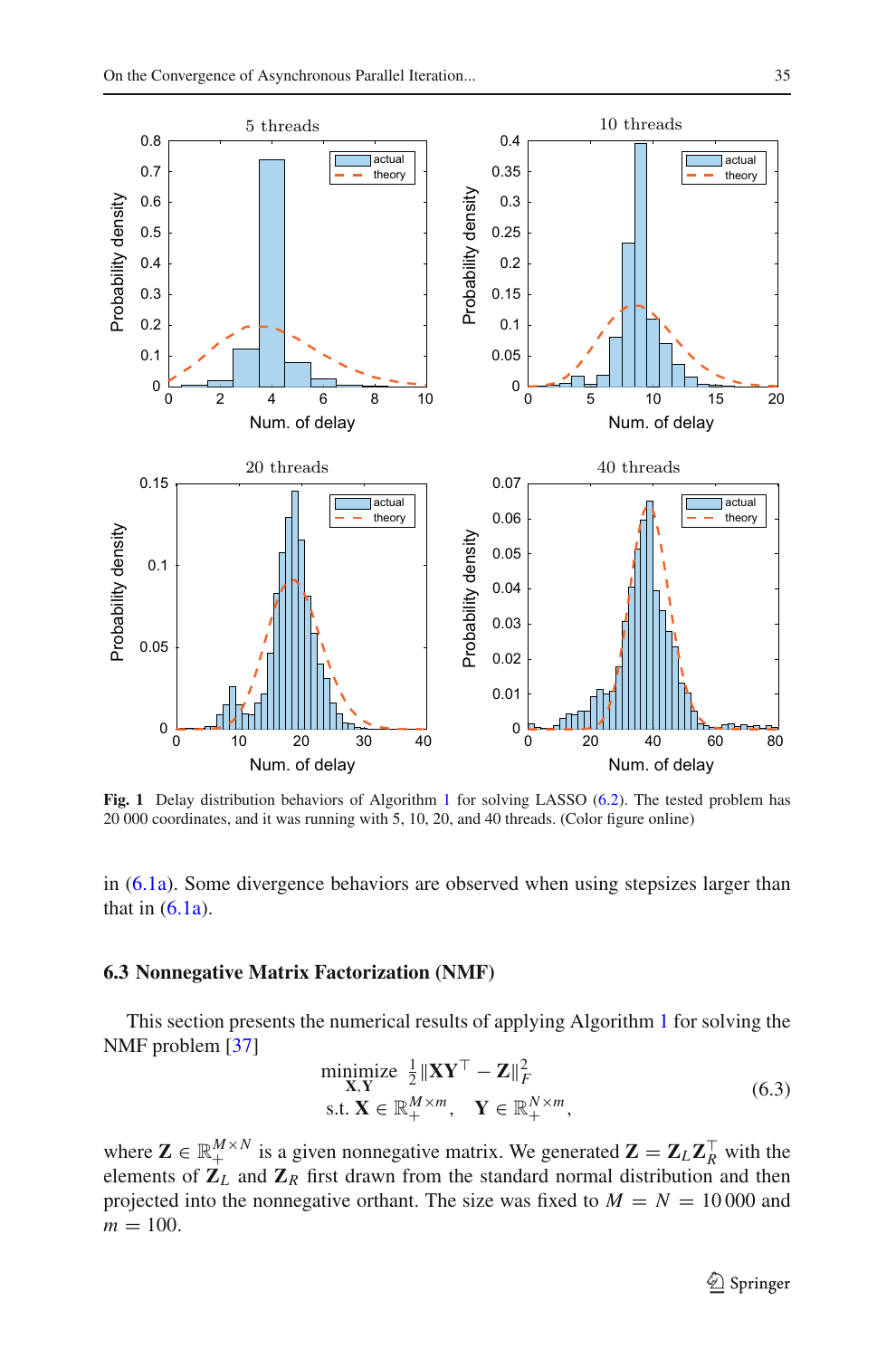

<span id="page-31-0"></span>**Fig. 2** Convergence behaviors of Algorithm [1](#page-2-0) for solving the LASSO problem [\(6.2\)](#page-29-1) with the stepsize given in [\(6.1\)](#page-29-3), and also the serial randomized coordinate descent method. The tested problem has 10 000 samples and 20 000 coordinates that are evenly partitioned into *m* blocks. It was simulated as running with 40 threads. We run 100 epochs for each experiments. (Color figure online)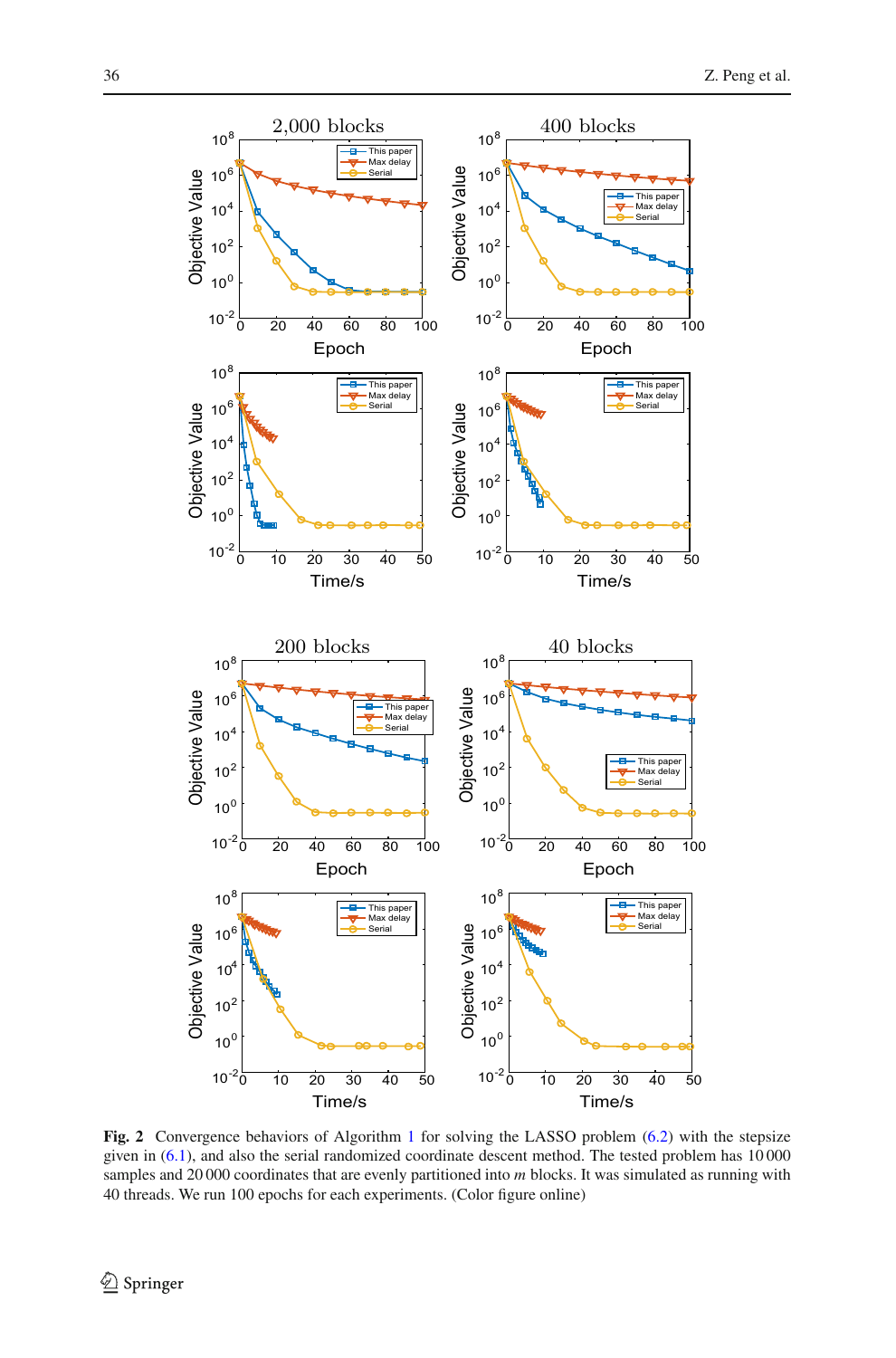

<span id="page-32-0"></span>**Fig. 3** Delay distribution behaviors of Algorithm [1](#page-2-0) for solving NMF [\(6.3\)](#page-30-1). It was running with 5, 10, 20, and 40 threads. (Color figure online)

We treated one column of **X** or **Y** as one block coordinate, and during the iterations, every column of **X** was kept with unit norm. Therefore, the partial gradient Lipschitz constant equals *one* if one column of **Y** is selected to update and  $||\mathbf{y}_{i_k}^k||_2^2$ if the *i<sub>k</sub>*th column of **X** is selected. Since  $\|\mathbf{y}_{i_k}^k\|_2^2$  could approach to *zero*, we set the Lipschitz constant to max(0.001,  $\|\mathbf{y}_{i_k}^k\|_2^2$ ). This modification can guarantee the whole sequence convergence of the coordinate descent method [\[38](#page-37-22)]. Due to nonconvexity, global optimality cannot be guaranteed. Thus, we set the starting point close to **Z***<sup>L</sup>* and **Z**<sub>*R*</sub>. Specifically, we let  $X^0 = Z_L + 0.5Z_L$  and  $Y^0 = Z_R + 0.5Z_R$  with the elements of  $\mathbf{E}_L$  and  $\mathbf{E}_R$  following the standard normal distribution. All methods used the same starting point.

Figure [3](#page-32-0) shows the delay distribution behavior of Algorithm [1](#page-2-0) for solving NMF. The observation is similar to Fig. [1.](#page-30-0) Figure [4](#page-33-1) plots the convergence results of Algorithm [1](#page-2-0) running with 1, 5, 10, 20 and 40 threads. From the results, we observe that Algorithm [1](#page-2-0) scales up to 10 threads for the tested problem. Degenerated convergence is observed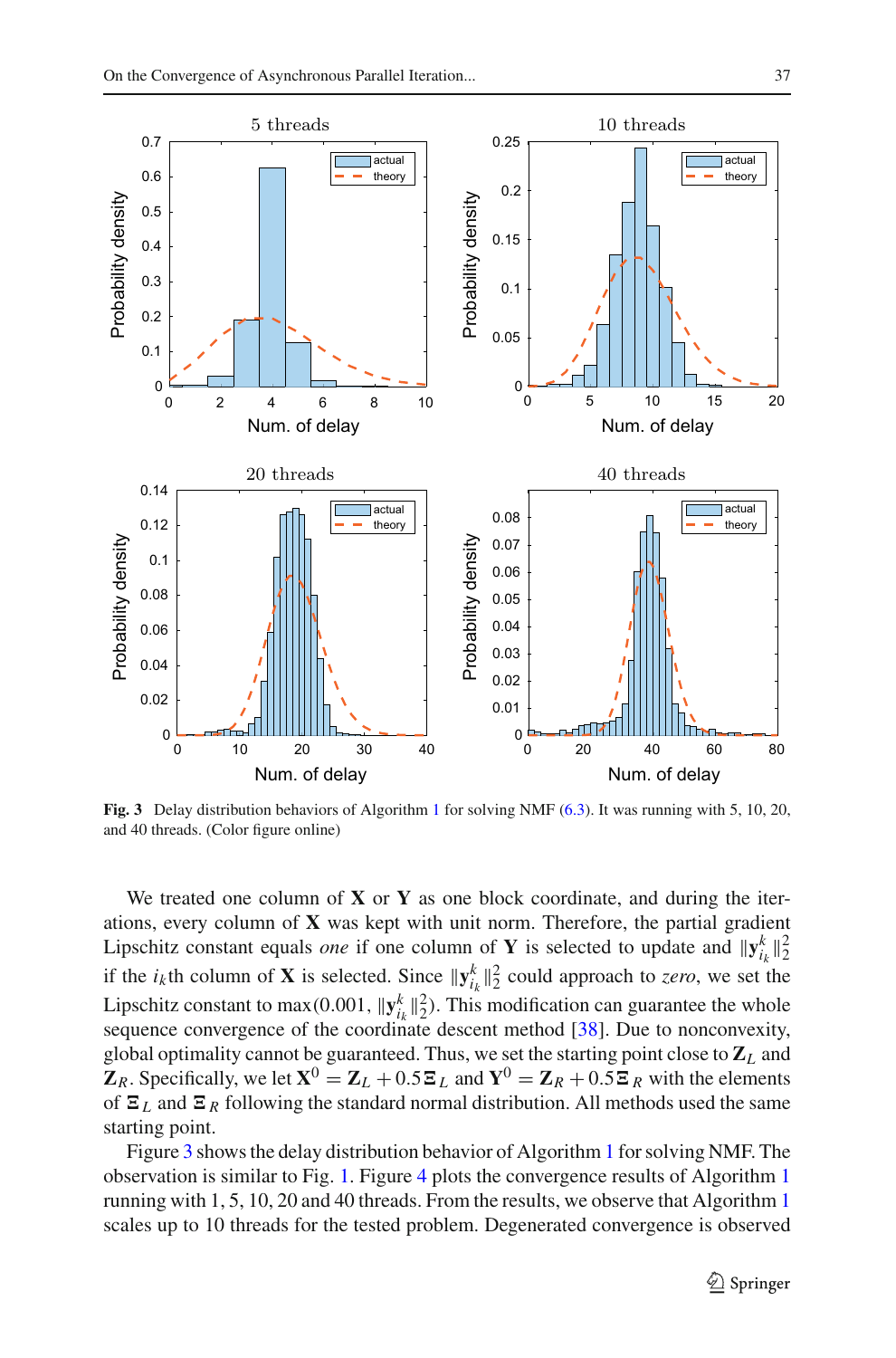

<span id="page-33-1"></span>**Fig. 4** Convergence behaviors of Algorithm [1](#page-2-0) for solving the NMF problem [\(6.3\)](#page-30-1) with the stepsize set based on the expected delay. The size of the tested problem is  $M = N = 10000$  and  $m = 100$ , i.e., 200 block coordinates, and the algorithm was tested with 1, 5, 10, 20, and 40 threads. (Color figure online)

with 20 and 40 threads. This is mostly due to the following three reasons: (1) since the number of blocks is relatively small  $(m = 200)$ , as shown in  $(6.1a)$ , using more threads leads to smaller stepsize, hence, slower convergence; (2) the gradient used for the current update is more staled when a relative large number of threads are used, which also leads to slow convergence; (3) high cache miss rates and false sharing also downgrade the speedup performance.

# **7 Conclusions**

We have analyzed the convergence of the async-BCU method for solving both convex and nonconvex problems in a probabilistic way. We showed that the algorithm is guaranteed to converge for smooth problems if the expected delay is finite and for nonsmooth problems if the variance of the delay is also finite. In addition, we established sublinear convergence of the method for weakly convex problems and linear convergence for strongly convex ones. The stepsize we obtained depends on certain expected quantities. Assuming the given  $p + 1$  processors perform identically, we showed that the delay follows a Poisson distribution with parameter *p* and thus fully determined the stepsize. We have simulated the performance of the algorithm with our determined stepsize on solving LASSO and the nonnegative matrix factorization, and the numerical results validated our analysis.

# **A Proofs of Lemmas**

The following lemma is used in other proofs several times, and it is easy to verify.

**Lemma A.1** *For any scalar sequences*  $\{a_{i,j}\}\$  *and*  $\{b_i\}\$ *, it holds that* 

<span id="page-33-0"></span>
$$
\sum_{t=1}^{k-1} \sum_{d=k-t}^{k-1} a_{d,t} = \sum_{d=1}^{k-1} \sum_{t=k-d}^{k-1} a_{d,t}, \ \forall k \geq 0,
$$
 (A.1)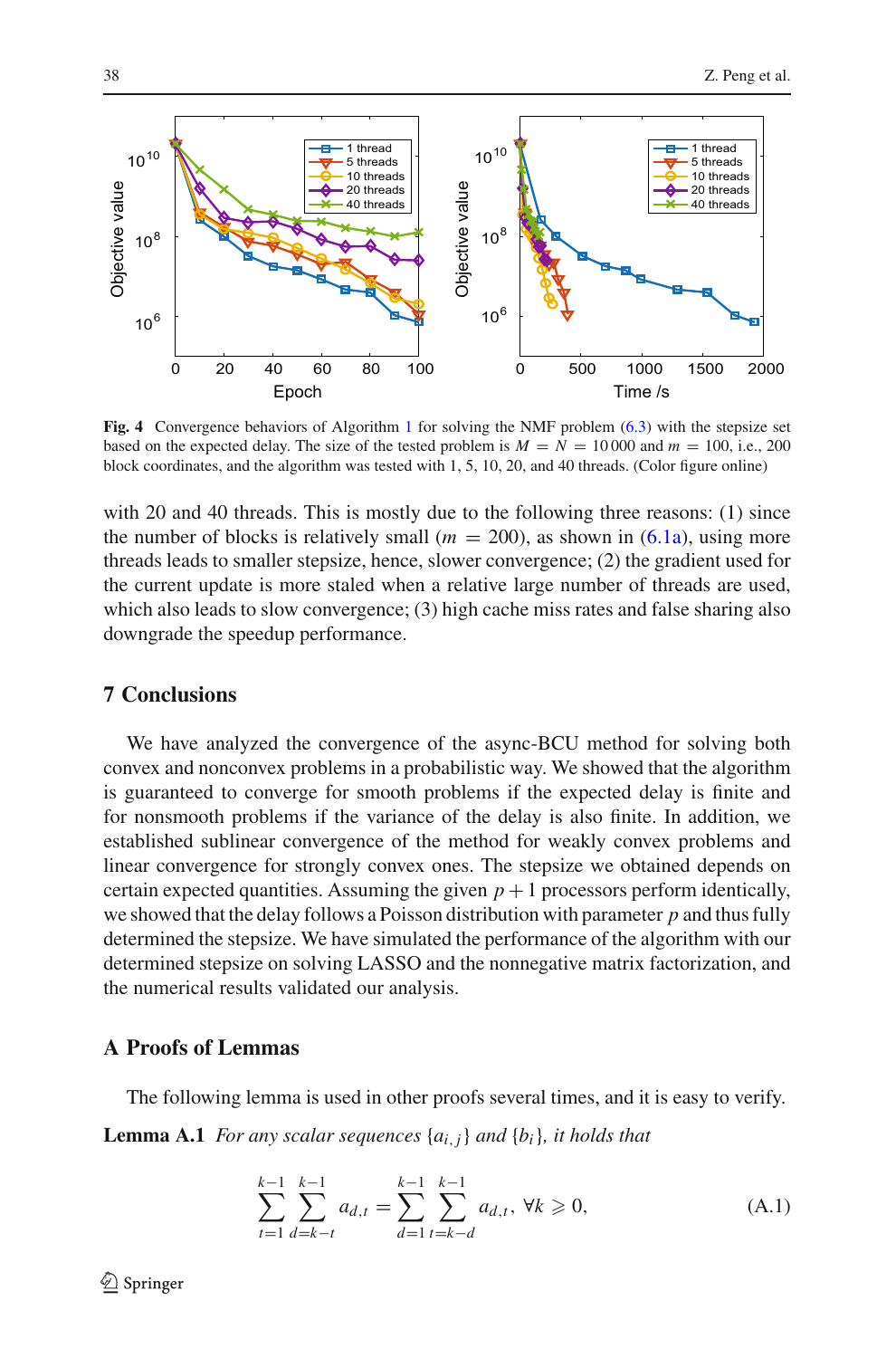<span id="page-34-0"></span>
$$
\sum_{t=1}^{k} \sum_{d=0}^{t-1} a_{d,t} = \sum_{d=0}^{k-1} \sum_{t=d+1}^{k} a_{d,t}, \ \forall k \ge 0,
$$
 (A.2)

$$
\sum_{t=1}^{k} \sum_{d=1}^{t-1} a_{d,t} b_{t-d} = \sum_{t=1}^{k-1} \left( \sum_{d=t+1}^{k} a_{d-t,d} \right) b_{t}, \forall k \ge 0.
$$
 (A.3)

# **A.1 Proof of Lemma [3.3](#page-10-3)**

*Proof* Following the proof of Theorem 1 in [\[12\]](#page-36-11), we have

$$
E\left[\|\nabla f(\mathbf{x}^{t})\|^{2} - \|\nabla f(\mathbf{x}^{t+1})\|^{2}\right]
$$
  
\n
$$
\leq 2E\left[\|\nabla f(\mathbf{x}^{t})\| \cdot \|\nabla f(\mathbf{x}^{t}) - \nabla f(\mathbf{x}^{t+1})\|\right] (\text{from } \|\mathbf{u}\|^{2} - \|\mathbf{v}\|^{2} \leq 2\|\mathbf{u}\| \cdot \|\mathbf{u} - \mathbf{v}\|)
$$
  
\n
$$
\leq 2L_{r}E\left[\|\nabla f(\mathbf{x}^{t})\| \cdot \|\mathbf{x}^{t} - \mathbf{x}^{t+1}\|\right] = 2\eta L_{r}E\left[\|\nabla f(\mathbf{x}^{t})\| \cdot \|\mathbf{U}_{i_{t}}\nabla f(\mathbf{x}^{t})\|^{2}\right]
$$
  
\n
$$
\leq \eta L_{r}\left(\frac{1}{\sqrt{m}}E\|\nabla f(\mathbf{x}^{t})\|^{2} + \sqrt{m}E\|\mathbf{U}_{i_{t}}\nabla f(\mathbf{x}^{t-j_{t}})\|^{2}\right)
$$
  
\n
$$
= \frac{\eta L_{r}}{\sqrt{m}}\left(E\|\nabla f(\mathbf{x}^{t})\|^{2} + E\|\nabla f(\mathbf{x}^{t-j_{t}})\|^{2}\right)
$$
  
\n
$$
= \frac{\eta L_{r}}{\sqrt{m}}\left(E\|\nabla f(\mathbf{x}^{t})\|^{2} + \sum_{r=0}^{t-1} q_{r}E\|\nabla f(\mathbf{x}^{t-r})\|^{2} + c_{t}\|\nabla f(\mathbf{x}^{0})\|^{2}\right)
$$
(A.4)

and

$$
E\left[\|\nabla f(\mathbf{x}^{t+1})\|^2 - \|\nabla f(\mathbf{x}^{t})\|^2\right] \n\leq E\left[\|\nabla f(\mathbf{x}^{t+1}) + \nabla f(\mathbf{x}^{t})\| \cdot \|\nabla f(\mathbf{x}^{t+1}) - \nabla f(\mathbf{x}^{t})\|\right] \n\leq L_r E\left[\left(2\|\nabla f(\mathbf{x}^{t})\| + \|\nabla f(\mathbf{x}^{t+1}) - \nabla f(\mathbf{x}^{t})\|\right) \|\mathbf{x}^{t+1} - \mathbf{x}^{t}\|\right] \n\leq L_r E\left[2\|\nabla f(\mathbf{x}^{t})\| \cdot \|\mathbf{x}^{t+1} - \mathbf{x}^{t}\| + L_r \|\mathbf{x}^{t+1} - \mathbf{x}^{t}\|^2\right] \n= L_r E\left[2\eta \|\nabla f(\mathbf{x}^{t})\| \cdot \|U_{i_t} \nabla f(\mathbf{x}^{t-j_t})\| + \eta^2 L_r \|U_{i_t} \nabla f(\mathbf{x}^{t-j_t})\|^2\right] \n\leq L_r E\left[\frac{\eta}{\sqrt{m}} \|\nabla f(\mathbf{x}^{t})\|^2 + \eta \sqrt{m} \|U_{i_t} \nabla f(\mathbf{x}^{t-j_t})\|^2 + \eta^2 L_r \|U_{i_t} \nabla f(\mathbf{x}^{t-j_t})\|^2\right] \n= \frac{\eta L_r}{\sqrt{m}} E\|\nabla f(\mathbf{x}^{t})\|^2 + \left(\frac{\eta L_r}{\sqrt{m}} + \frac{\eta^2 L_r^2}{m}\right) E\|\nabla f(\mathbf{x}^{t-j_t})\|^2 \n= \frac{\eta L_r}{\sqrt{m}} E\|\nabla f(\mathbf{x}^{t})\|^2 \n+ \left(\frac{\eta L_r}{\sqrt{m}} + \frac{\eta^2 L_r^2}{m}\right) \left(\sum_{r=0}^{t-1} q_r E\|\nabla f(\mathbf{x}^{t-r})\|^2 + c_t \|\nabla f(\mathbf{x}^{0})\|^2\right).
$$
\n(A.5)

 $\underline{\raisebox{.3ex}{\Leftrightarrow}}$  Springer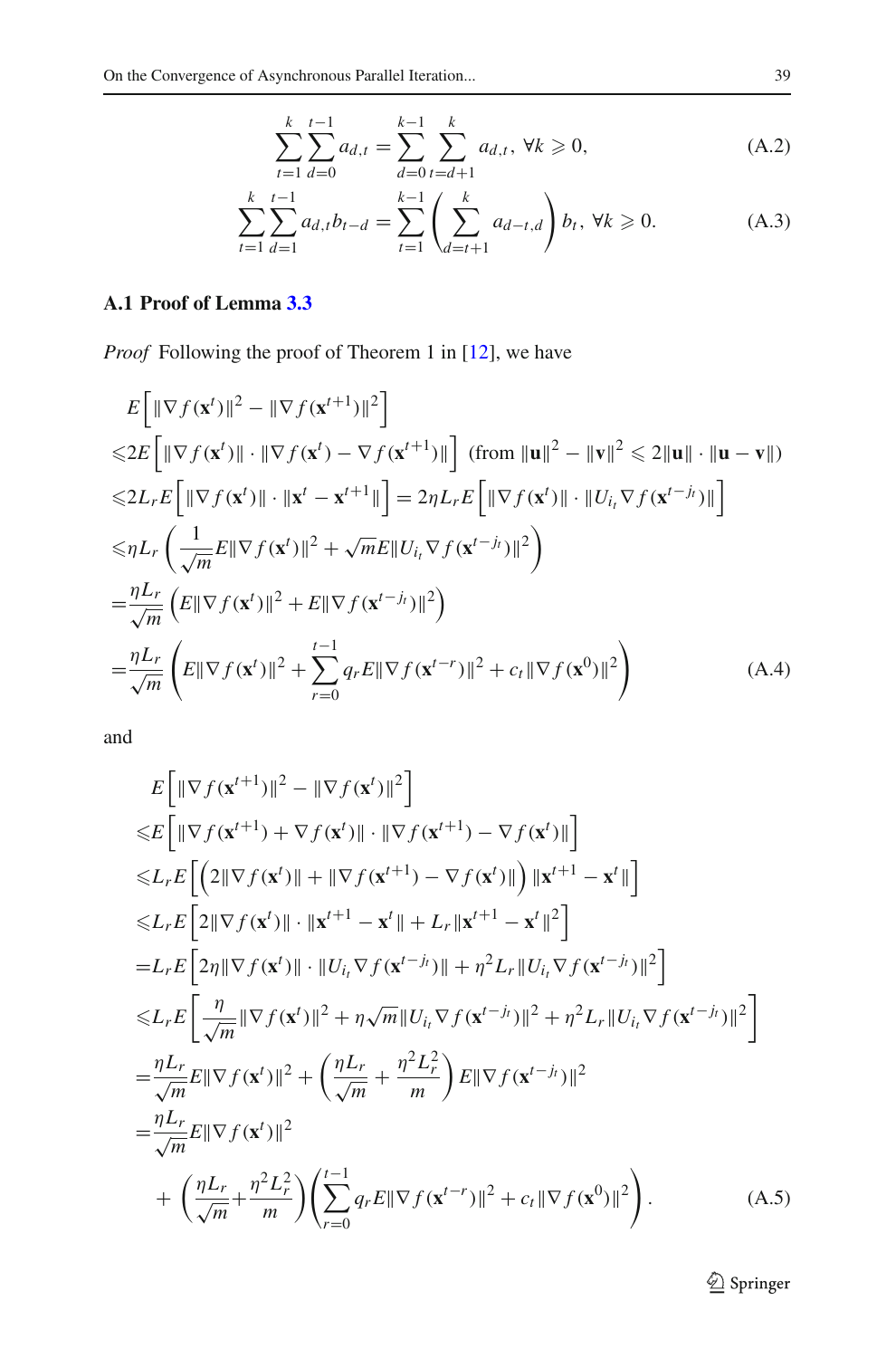We first show the first inequality in  $(3.18)$ . Note that  $(3.17)$  gives us

$$
\frac{1}{1 - (1 + M_{\rho})\frac{\eta L_r}{\sqrt{m}}} \leq \rho.
$$
\n(A.6)

When  $t = 0$ , we have from  $(A.4)$  that  $\|\nabla f(\mathbf{x}^0)\|^2 - E\|\nabla f(\mathbf{x}^1)\|^2 \leq \frac{2\eta L_r}{\sqrt{m}} \|\nabla f(\mathbf{x}^0)\|^2 \leq$  $(1 + M_\rho)\frac{\eta L_r}{\sqrt{m}} \|\nabla f(\mathbf{x}^0)\|^2$ . Hence,  $\|\nabla f(\mathbf{x}^0)\|^2 \le \rho E \|\nabla f(\mathbf{x}^1)\|^2$  from [\(A.6\)](#page-4-0). Now we assume that  $E\|\nabla f(\mathbf{x}^t)\|^2 \le \rho E\|\nabla f(\mathbf{x}^{t+1})\|^2$  for all  $t \le k - 1$ . For  $t = k$ , it holds from  $(A.4)$  and the induction assumption that

$$
E\|\nabla f(\mathbf{x}^{k})\|^{2} - E\|\nabla f(\mathbf{x}^{k+1})\|^{2}
$$
  
\n
$$
\leq \frac{\eta L_{r}}{\sqrt{m}} \left( E\|\nabla f(\mathbf{x}^{k})\|^{2} + \sum_{t=0}^{k-1} q_{t}\rho^{t} E\|\nabla f(\mathbf{x}^{k})\|^{2} + c_{k}\rho^{k} E\|\nabla f(\mathbf{x}^{k})\|^{2} \right)
$$
  
\n
$$
= \frac{\eta L_{r}}{\sqrt{m}} \left( 1 + \sum_{t=0}^{k-1} q_{t}\rho^{t} + c_{k}\rho^{k} \right) E\|\nabla f(\mathbf{x}^{k})\|^{2} \leq \frac{\eta L_{r}}{\sqrt{m}} (1 + M_{\rho}) \cdot E\|\nabla f(\mathbf{x}^{k})\|^{2}.
$$

Hence, we have  $E\|\nabla f(\mathbf{x}^k)\|^2 \le \rho E\|\nabla f(\mathbf{x}^{k+1})\|^2$  from [\(A.6\)](#page-4-0). Therefore, we finish the induction step, and thus, the first inequality of  $(3.18)$  holds.

Next we show the second inequality of [\(3.18\)](#page-11-1). Since [\(3.17\)](#page-10-4) implies  $\eta \leq$  $\rho-1$  $\frac{L_r}{\sqrt{m}}\left(1+M_\rho+\frac{(\rho-1)M_\rho}{\rho(1+M_\rho)}\right)$ 

$$
1 + \frac{\eta L_r}{\sqrt{m}} + \left(\frac{\eta L_r}{\sqrt{m}} + \frac{\eta^2 L_r^2}{m}\right) M_\rho
$$
  
\n
$$
\leq 1 + \frac{\eta L_r}{\sqrt{m}} (1 + M_\rho) + M_\rho \frac{\eta L_r^2}{m} \frac{(\rho - 1)\sqrt{m}}{\rho L_r (1 + M_\rho)}
$$
  
\n
$$
= 1 + \frac{\eta L_r}{\sqrt{m}} \left(1 + M_\rho + \frac{(\rho - 1)M_\rho}{\rho (1 + M_\rho)}\right) \leq \rho.
$$
 (A.7)

When  $t = 0$ , we have from  $(A.5)$  that

$$
E \|\nabla f(\mathbf{x}^1)\|^2 - \|\nabla f(\mathbf{x}^0)\|^2 \leqslant \left(\frac{2\eta L_r}{\sqrt{m}} + \frac{\eta^2 L_r^2}{m}\right) \|\nabla f(\mathbf{x}^0)\|^2
$$
  

$$
\leqslant \left((1 + M_\rho)\frac{\eta L_r}{\sqrt{m}} + \frac{\eta^2 L_r^2}{m}\right) \|\nabla f(\mathbf{x}^0)\|^2.
$$

Hence,  $E\|\nabla f(\mathbf{x}^1)\|^2 \le \rho \|\nabla f(\mathbf{x}^0)\|^2$  holds from [\(A.7\)](#page-4-2). Assume  $E\|\nabla f(\mathbf{x}^{t+1})\|^2 \le$  $\rho E || \nabla f(\mathbf{x}^t) ||^2$  for all  $t \le k - 1$ . It follows from [\(A.5\)](#page-4-7) and the induction assumption that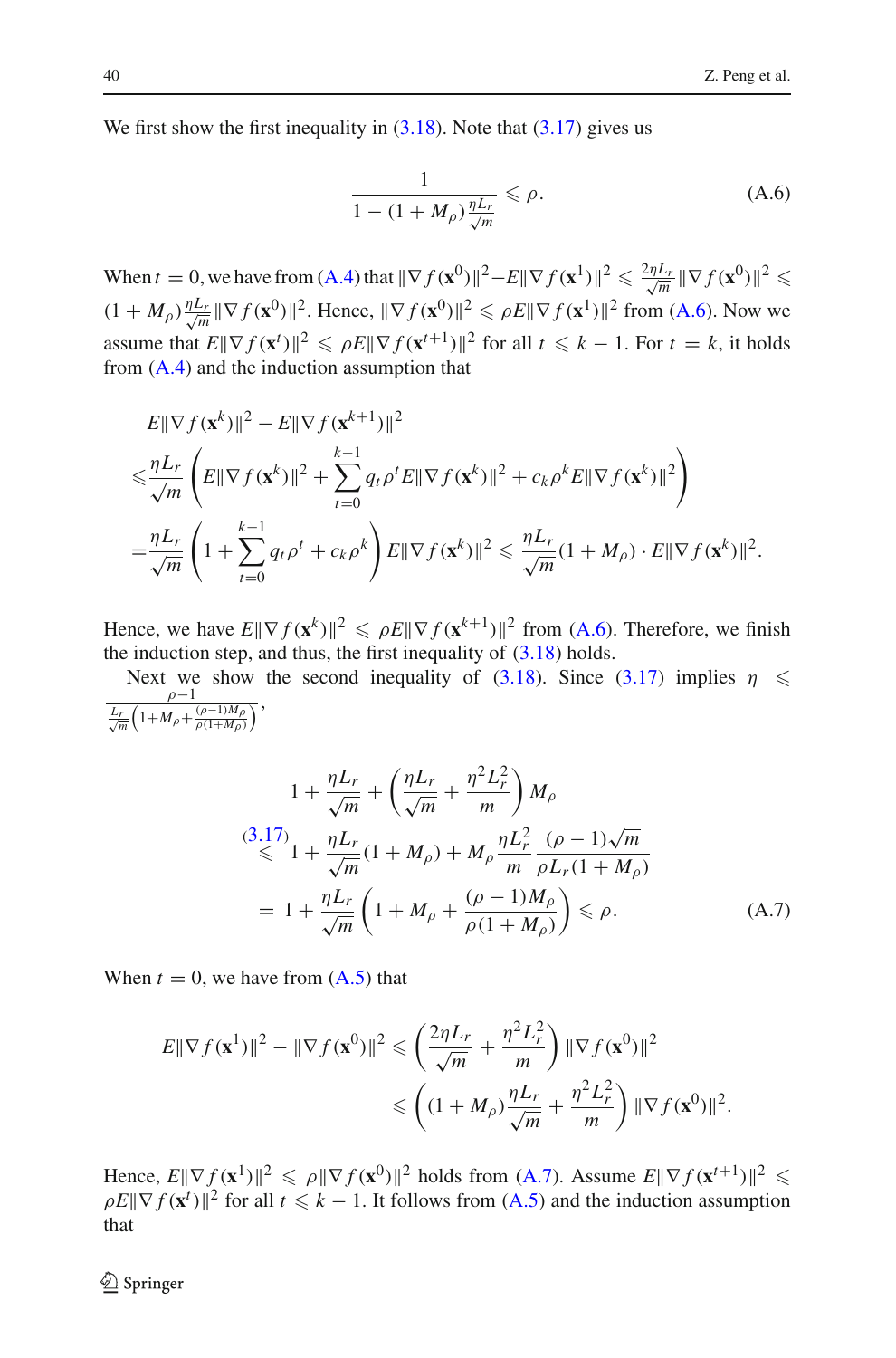$$
E\|\nabla f(\mathbf{x}^{k+1})\|^2 - E\|\nabla f(\mathbf{x}^k)\|^2
$$
  
\n
$$
\leq \frac{\eta L_r}{\sqrt{m}} E\|\nabla f(\mathbf{x}^k)\|^2
$$
  
\n
$$
+ \left(\frac{\eta L_r}{\sqrt{m}} + \frac{\eta^2 L_r^2}{m}\right) \left(\sum_{t=0}^{k-1} q_t \rho^t E\|\nabla f(\mathbf{x}^k)\|^2 + c_k \rho^k E\|\nabla f(\mathbf{x}^k)\|^2\right)
$$
  
\n
$$
= \left(\frac{\eta L_r}{\sqrt{m}} + \left(\frac{\eta L_r}{\sqrt{m}} + \frac{\eta^2 L_r^2}{m}\right) \left(\sum_{t=0}^{k-1} q_t \rho^t + c_k \rho^k\right)\right) E\|\nabla f(\mathbf{x}^k)\|^2
$$
  
\n
$$
\leq \left(\frac{\eta L_r}{\sqrt{m}} + \left(\frac{\eta L_r}{\sqrt{m}} + \frac{\eta^2 L_r^2}{m}\right) M_\rho\right) E\|\nabla f(\mathbf{x}^k)\|^2.
$$

Hence, from [\(A.7\)](#page-4-2),  $E\|\nabla f(\mathbf{x}^{k+1})\|^2 \le \rho E\|\nabla f(\mathbf{x}^k)\|^2$  holds, and we complete the proof.

**Open Access** This article is distributed under the terms of the Creative Commons Attribution 4.0 International License [\(http://creativecommons.org/licenses/by/4.0/\)](http://creativecommons.org/licenses/by/4.0/), which permits unrestricted use, distribution, and reproduction in any medium, provided you give appropriate credit to the original author(s) and the source, provide a link to the Creative Commons license, and indicate if changes were made.

# **References**

- <span id="page-36-0"></span>[1] WhiteHouse: Big Data: Seizing Opportunities Preserving Values (2014)
- <span id="page-36-1"></span>[2] Cortes, C., Vapnik, V.: Support-vector networks. Mach. Learn. **20**(3), 273–297 (1995)
- <span id="page-36-2"></span>[3] Tibshirani, R.: Regression shrinkage and selection via the lasso. J. R. Stat. Soc. Ser. B (Methodol.) **58**, 267–288 (1996)
- <span id="page-36-3"></span>[4] Zhou, H., Li, L., Zhu, H.: Tensor regression with applications in neuroimaging data analysis. J. Am. Stat. Assoc. **108**(502), 540–552 (2013)
- <span id="page-36-4"></span>[5] Zou, H., Hastie, T., Tibshirani, R.: Sparse principal component analysis. J. Comput. Graph. Stat. **15**(2), 265–286 (2006)
- <span id="page-36-5"></span>[6] Cichocki, A., Zdunek, R., Phan, A.H., Amari, Si: Nonnegative Matrix and Tensor Factorizations: Applications to Exploratory Multi-way Data Analysis and Blind Source Separation. Wiley, London (2009)
- <span id="page-36-6"></span>[7] Beck, A., Teboulle, M.: A fast iterative shrinkage-thresholding algorithm for linear inverse problems. SIAM J. Imaging Sci. **2**(1), 183–202 (2009)
- <span id="page-36-7"></span>[8] Nemirovski, A., Juditsky, A., Lan, G., Shapiro, A.: Robust stochastic approximation approach to stochastic programming. SIAM J. Optim. **19**(4), 1574–1609 (2009)
- <span id="page-36-8"></span>[9] Nesterov, Y.: Efficiency of coordinate descent methods on huge-scale optimization problems. SIAM J. Optim. **22**(2), 341–362 (2012)
- <span id="page-36-9"></span>[10] Dang, C.D., Lan, G.: Stochastic block mirror descent methods for nonsmooth and stochastic optimization. SIAM J. Optim. **25**(2), 856–881 (2015)
- <span id="page-36-10"></span>[11] Xu, Y., Yin, W.: Block stochastic gradient iteration for convex and nonconvex optimization. SIAM J. Optim. **25**(3), 1686–1716 (2015)
- <span id="page-36-11"></span>[12] Liu, J., Wright, S., Re, C., Bittorf, V., Sridhar, S.: An asynchronous parallel stochastic coordinate descent algorithm. In: Proceedings of the 31st International Conference on Machine Learning (ICML-14), pp. 469–477 (2014)
- <span id="page-36-12"></span>[13] Peng, Z., Xu, Y., Yan, M., Yin, W.: Arock: an algorithmic framework for asynchronous parallel coordinate updates. SIAM J. Sci. Comput. **38**(5), A2851–A2879 (2016)
- <span id="page-36-13"></span>[14] Strikwerda, J.C.: A probabilistic analysis of asynchronous iteration. Linear Algebra Appl. **349**(13), 125–154 (2002)